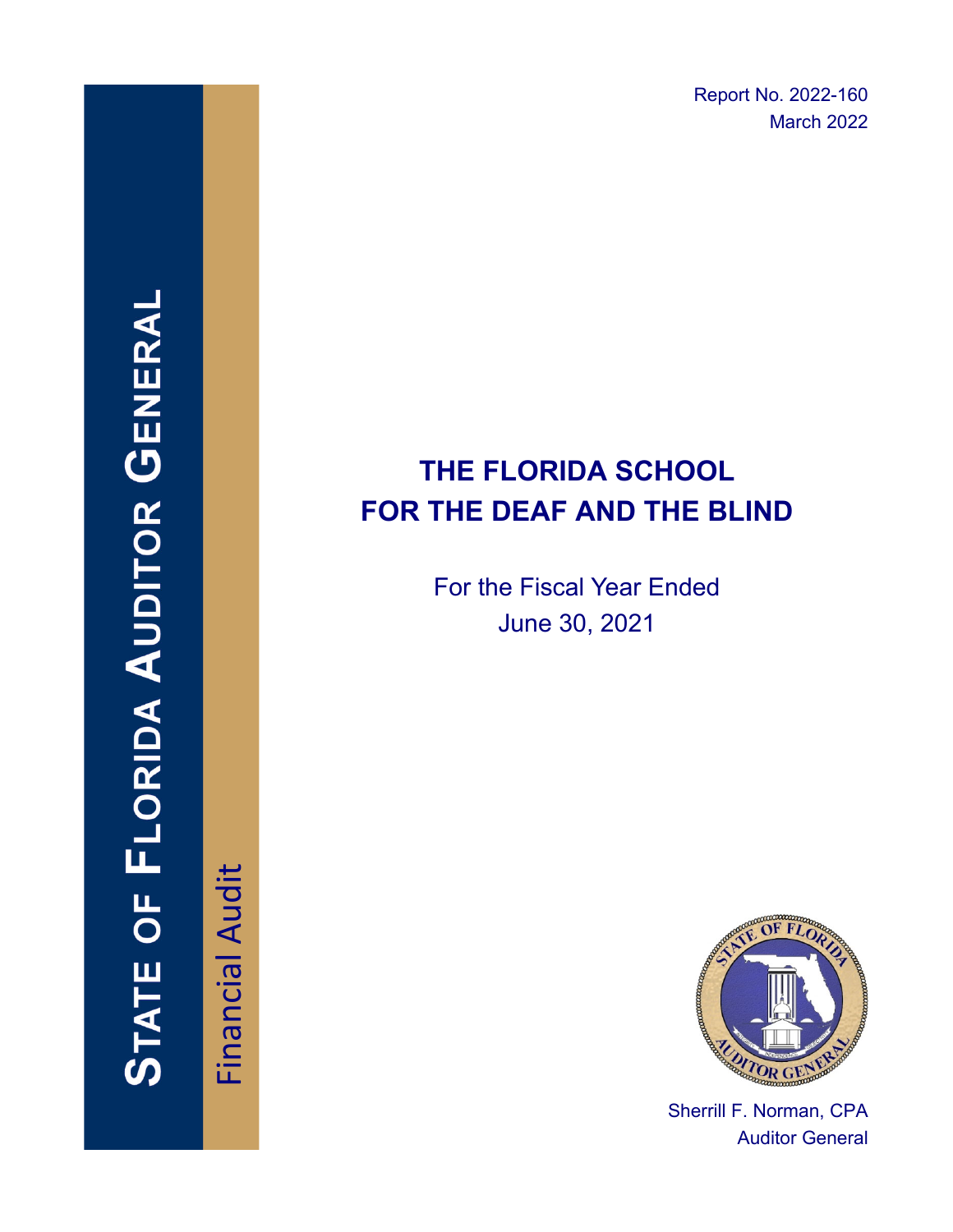#### **Board of Trustees and President of the Florida School for the Deaf and the Blind**

During the 2020-21 fiscal year, Dr. Jeanne Glidden Prickett served as President of the Florida School for the Deaf and the Blind through July 31, 2020, Julia Mintzer served as Interim President from August 1, 2020, through October 29, 2020, and Tracie Snow served as President thereafter. The following individuals served as Members of the Board of Trustees.

> Owen B. McCaul, Chair Ralph V. "Terry" Hadley, III, Vice-Chair Christine M. Chapman Matthew Kramer June A. LeFors from 9-18-20<sup>a</sup> Pamela M. Siguler Dr. Thomas M. Zavelson a Trustee position vacant from 7-1-2020,

through 9-17-2020.

The Auditor General conducts audits of governmental entities to provide the Legislature, Florida's citizens, public entity management, and other stakeholders unbiased, timely, and relevant information for use in promoting government accountability and stewardship and improving government operations.

The team leader was Nick Druash and the audit was supervised by Dennis W. Gay, CPA.

Please address inquiries regarding this report to Joshua T. Barrett, CPA, Audit Manager, by e-mail at joshuabarrett@aud.state.fl.us or by telephone at (850) 412-2804.

This report and other reports prepared by the Auditor General are available at:

[FLAuditor.gov](http://flauditor.gov/)

Printed copies of our reports may be requested by contacting us at:

**State of Florida Auditor General** 

**Claude Pepper Building, Suite G74 · 111 West Madison Street · Tallahassee, FL 32399-1450 · (850) 412-2722**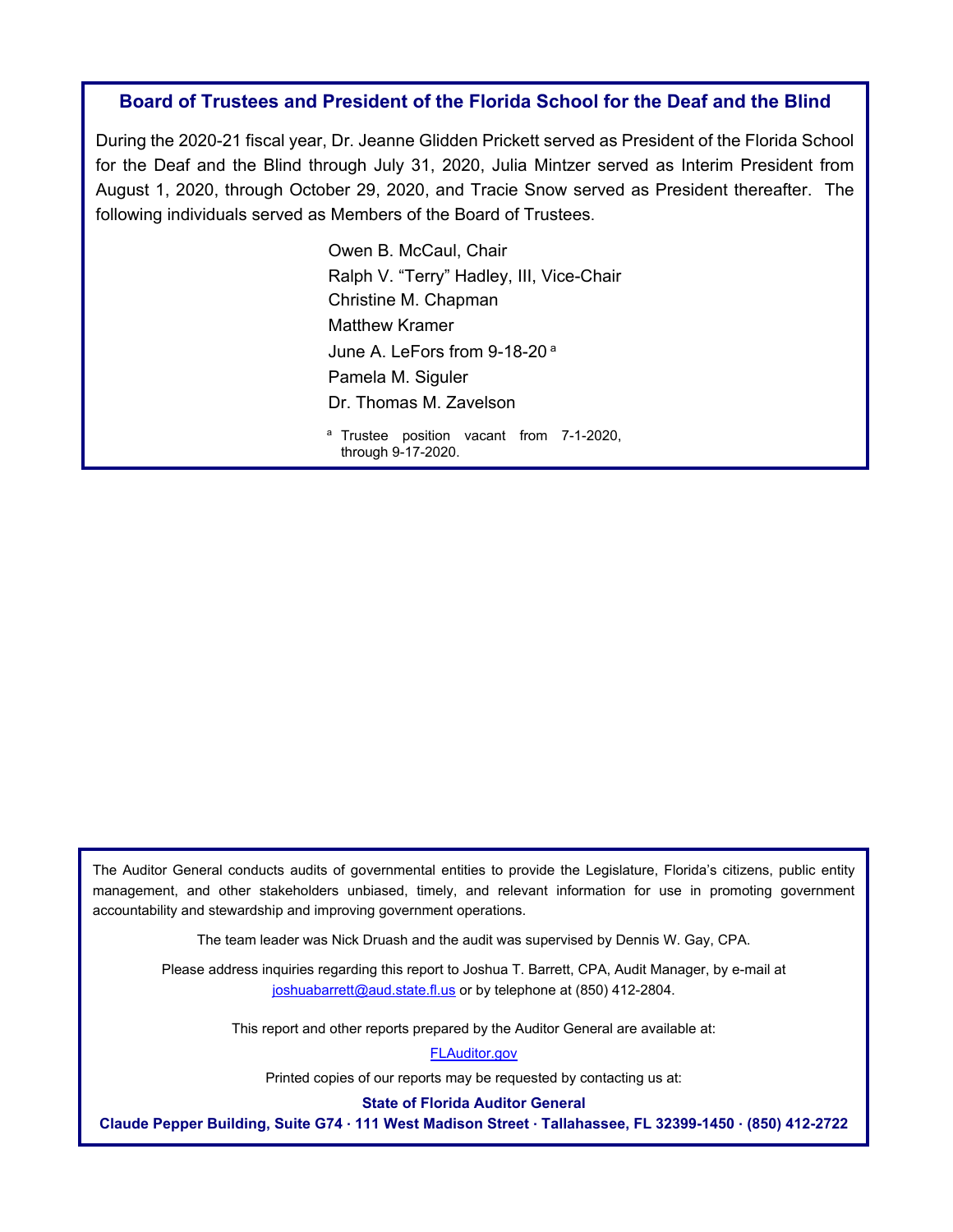### **THE FLORIDA SCHOOL FOR THE DEAF AND THE BLIND TABLE OF CONTENTS**

|                                                                                                                                                                                | Page<br>No.  |
|--------------------------------------------------------------------------------------------------------------------------------------------------------------------------------|--------------|
|                                                                                                                                                                                | j.           |
| <b>INDEPENDENT AUDITOR'S REPORT</b>                                                                                                                                            |              |
|                                                                                                                                                                                | $\mathbf{1}$ |
|                                                                                                                                                                                | 3            |
|                                                                                                                                                                                | 4            |
| <b>BASIC FINANCIAL STATEMENTS</b>                                                                                                                                              |              |
|                                                                                                                                                                                | 12           |
|                                                                                                                                                                                | 14           |
|                                                                                                                                                                                | 16           |
| Reconciliation of the Governmental Funds Balance Sheet                                                                                                                         | 18           |
| Statement of Revenues, Expenditures, and Changes in                                                                                                                            | 20           |
| Reconciliation of the Governmental Funds Statement of<br>Revenues, Expenditures, and Changes in Fund Balances                                                                  | 22           |
|                                                                                                                                                                                | 23           |
|                                                                                                                                                                                | 24           |
|                                                                                                                                                                                | 25           |
| OTHER REQUIRED SUPPLEMENTARY INFORMATION                                                                                                                                       |              |
|                                                                                                                                                                                | 50           |
| Schedule of the School's Proportionate Share of the Total Other Postemployment Benefits                                                                                        | 51           |
| Schedule of the School's Proportionate Share of the Net Pension Liability – Florida                                                                                            | 51           |
| Schedule of School Contributions - Florida Retirement System Pension Plan                                                                                                      | 52           |
| Schedule of the School's Proportionate Share of the Net Pension Liability - Health                                                                                             | 52           |
| Schedule of School Contributions - Health Insurance Subsidy Pension Plan                                                                                                       | 53           |
|                                                                                                                                                                                | 54           |
| <b>INDEPENDENT AUDITOR'S REPORT ON INTERNAL CONTROL OVER</b><br>FINANCIAL REPORTING AND ON COMPLIANCE AND OTHER MATTERS<br>BASED ON AN AUDIT OF FINANCIAL STATEMENTS PERFORMED | 55           |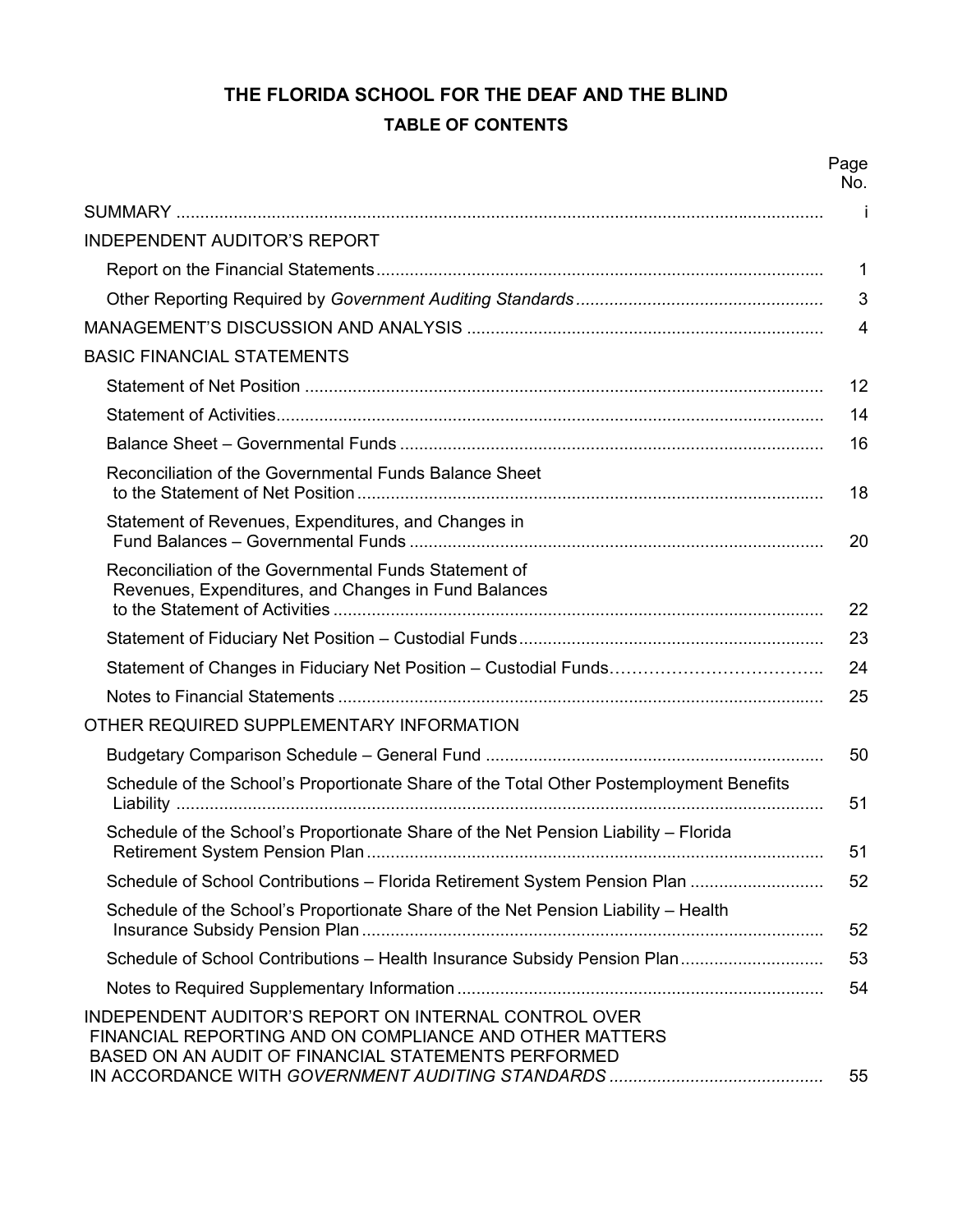#### SUMMARY OF REPORT ON FINANCIAL STATEMENTS

<span id="page-3-0"></span>Our audit disclosed that the basic financial statements of the Florida School for the Deaf and the Blind (a component unit of the State of Florida) were presented fairly, in all material respects, in accordance with prescribed financial reporting standards.

SUMMARY OF REPORT ON INTERNAL CONTROL AND COMPLIANCE

Our audit did not identify any deficiencies in internal control over financial reporting that we consider to be material weaknesses.

The results of our tests disclosed no instances of noncompliance or other matters that are required to be reported under *Government Auditing Standards* issued by the Comptroller General of the United States*.*

#### AUDIT OBJECTIVES AND SCOPE

Our audit objectives were to determine whether the School and its officers with administrative and stewardship responsibilities for School operations:

- Presented the School's basic financial statements in accordance with generally accepted accounting principles;
- Established and implemented internal control over financial reporting and compliance with requirements that could have a direct and material effect on the financial statements; and
- Complied with the various provisions of laws, rules, regulations, contracts, and grant agreements that are material to the financial statements.

The scope of this audit included an examination of the School's basic financial statements as of and for the fiscal year ended June 30, 2021. We obtained an understanding of the School's environment, including its internal control, and assessed the risk of material misstatement necessary to plan the audit of the basic financial statements. We also examined various transactions to determine whether they were executed, in both manner and substance, in accordance with governing provisions of laws, rules, regulations, contracts, and grant agreements.

An examination of Federal awards administered by the School is included within the scope of our Statewide audit of Federal awards administered by the State of Florida.

#### AUDIT METHODOLOGY

We conducted our audit in accordance with auditing standards generally accepted in the United States of America and applicable standards contained in *Government Auditing Standards*, issued by the Comptroller General of the United States.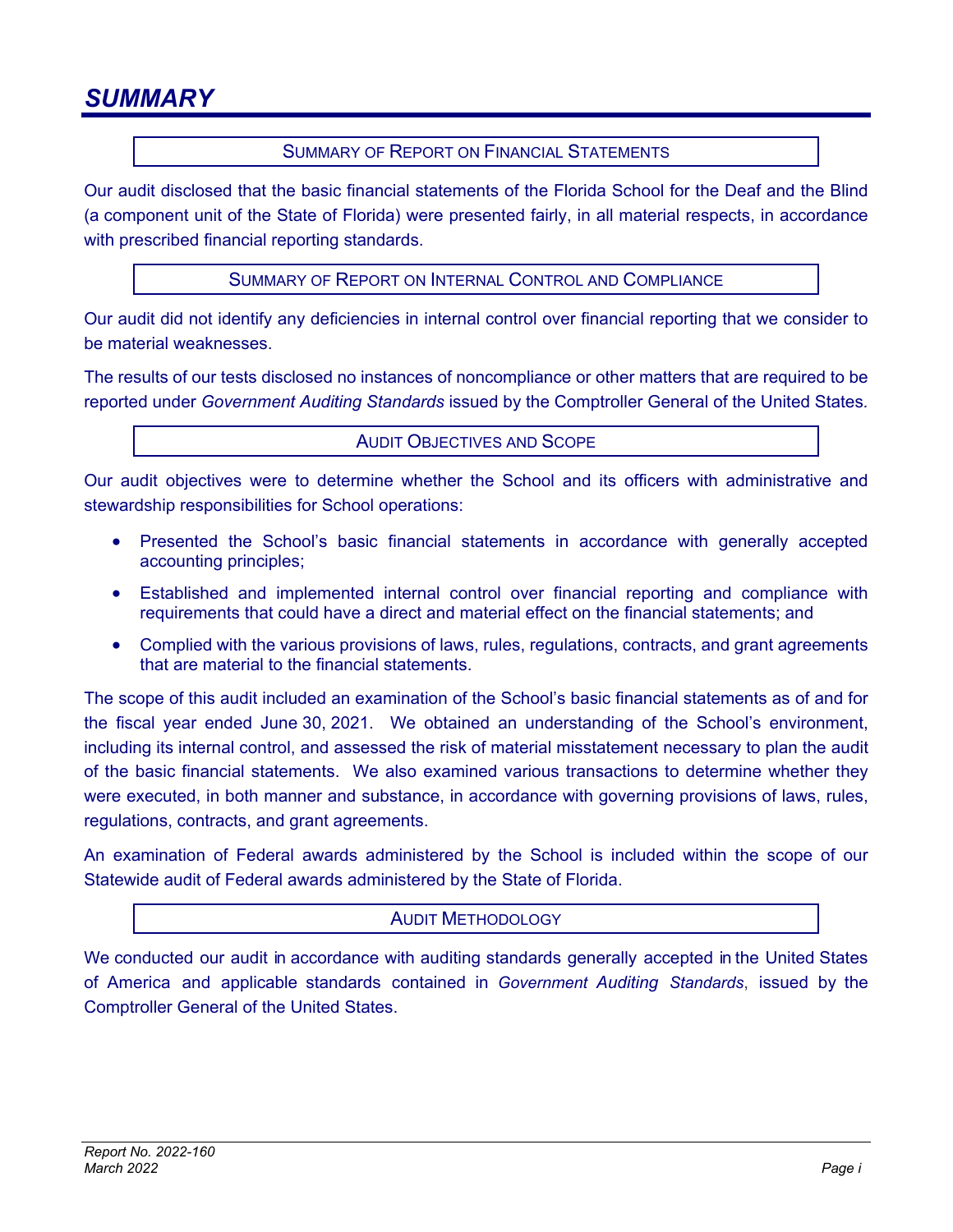THIS PAGE INTENTIONALLY LEFT BLANK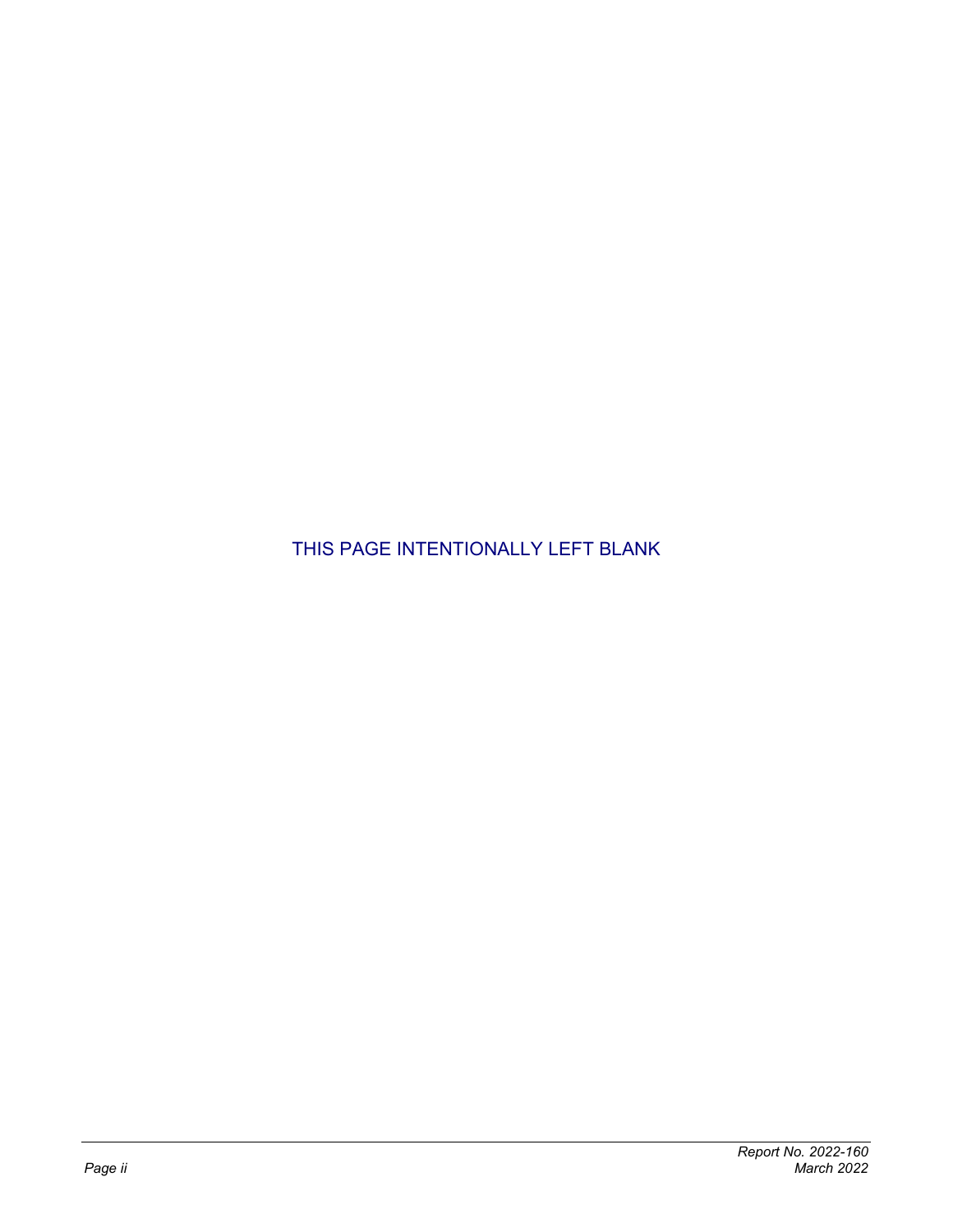<span id="page-5-0"></span>

Sherrill F. Norman, CPA Auditor General

# **AUDITOR GENERAL STATE OF FLORIDA**

Claude Denson Pepper Building, Suite G74 111 West Madison Street Tallahassee, Florida 32399-1450



Phone: (850) 412-2722 Fax: (850) 488-6975

The President of the Senate, the Speaker of the House of Representatives, and the Legislative Auditing Committee

### **INDEPENDENT AUDITOR'S REPORT**

#### **Report on the Financial Statements**

We have audited the accompanying financial statements of the governmental activities, each major fund, and the aggregate remaining fund information of the Florida School for the Deaf and the Blind, a component unit of the State of Florida, as of and for the fiscal year ended June 30, 2021, and the related notes to the financial statements, which collectively comprise the School's basic financial statements as listed in the table of contents.

#### *Management's Responsibility for the Financial Statements*

Management is responsible for the preparation and fair presentation of these financial statements in accordance with accounting principles generally accepted in the United States of America; this includes the design, implementation, and maintenance of internal control relevant to the preparation and fair presentation of financial statements that are free from material misstatement, whether due to fraud or error.

#### *Auditor's Responsibility*

Our responsibility is to express opinions on these financial statements based on our audit. We did not audit the financial statements of the Endowment Fund, which represent 100 percent of the transactions and account balances of the Endowment Fund columns in the governmental funds financial statements, and 24 percent, 22 percent, 2 percent, and 77 percent of the assets, revenues, expenses, and net position, respectively, of the government-wide financial statements. The Endowment Fund financial statements were audited by other auditors whose report has been furnished to us, and our opinion, insofar as it relates to the amounts included for the Endowment Fund, is based solely on the report of the other auditors. We conducted our audit in accordance with auditing standards generally accepted in the United States of America and the standards applicable to financial audits contained in *Government Auditing Standards*, issued by the Comptroller General of the United States. Those standards require that we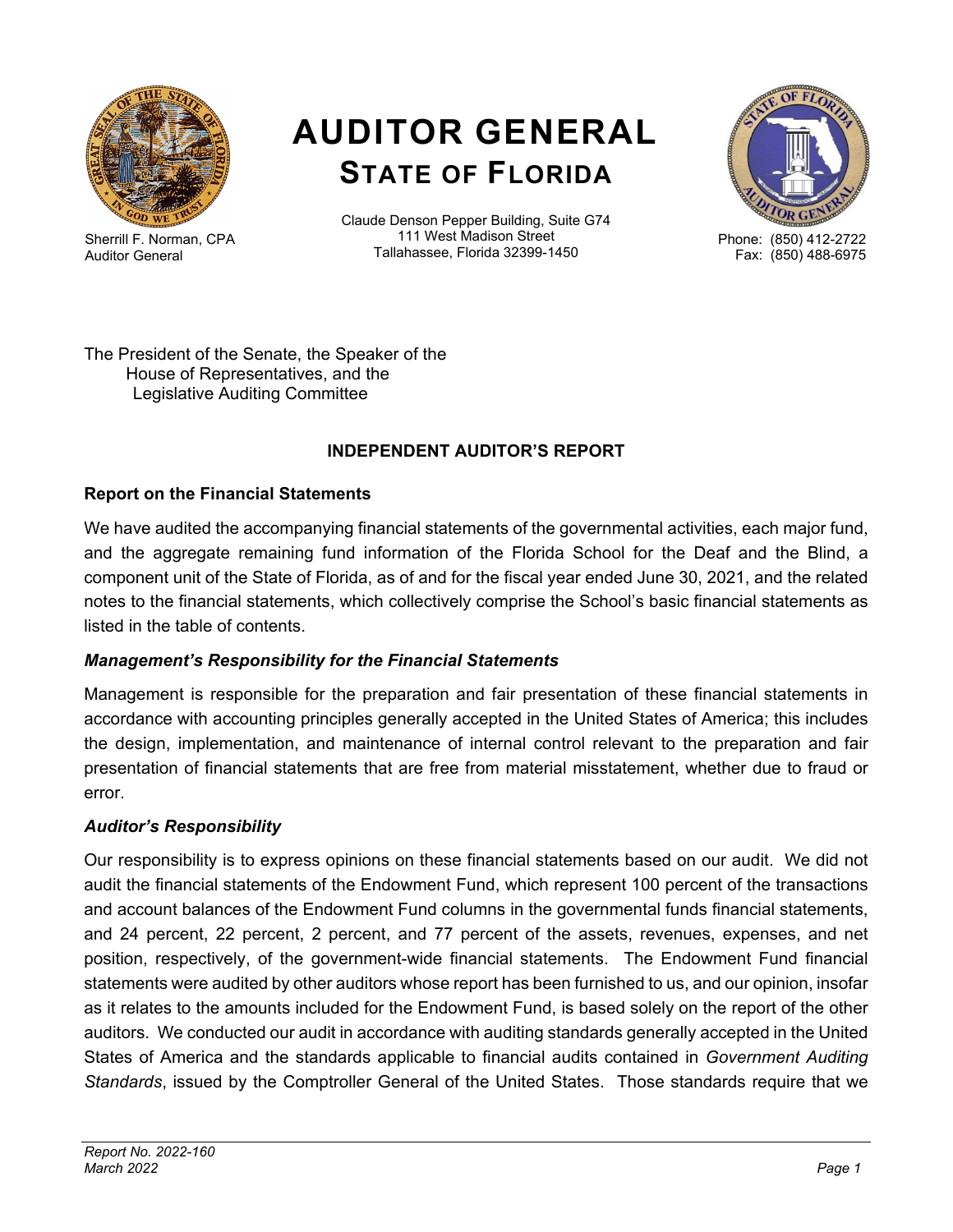plan and perform the audit to obtain reasonable assurance about whether the financial statements are free from material misstatement.

An audit involves performing procedures to obtain audit evidence about the amounts and disclosures in the financial statements. The procedures selected depend on the auditor's judgment, including the assessment of the risks of material misstatement of the financial statements, whether due to fraud or error. In making those risk assessments, the auditor considers internal control relevant to the entity's preparation and fair presentation of the financial statements in order to design audit procedures that are appropriate in the circumstances. An audit also includes evaluating the appropriateness of accounting policies used and the reasonableness of significant accounting estimates made by management, as well as evaluating the overall presentation of the financial statements.

We believe that the audit evidence we have obtained is sufficient and appropriate to provide a basis for our audit opinions.

### *Opinions*

In our opinion, based on our audit and the report of other auditors, the financial statements referred to above present fairly, in all material respects, the respective financial position of the governmental activities, each major fund, and the aggregate remaining fund information of the Florida School for the Deaf and the Blind as of June 30, 2021, and the respective changes in financial position thereof for the fiscal year then ended in accordance with accounting principles generally accepted in the United States of America.

### *Emphasis of Matters*

As discussed in Note I., the financial statements present only the financial position and changes in financial position of the Florida School for the Deaf and the Blind and do not purport to, and do not, present fairly the financial position of the State of Florida as of June 30, 2021, or the changes in its financial position for the year then ended in accordance with accounting principles generally accepted in the United States of America. Our opinion is not modified with respect to this matter.

As discussed in Note I. to the financial statements, the School implemented Governmental Accounting Standards Board Statement No. 84, *Fiduciary Activities*, which is a change in accounting principle that addresses accounting and financial reporting for fiduciary activities. This affects the comparability of amounts reported for the 2020-21 fiscal year with amounts reported for the 2019-20 fiscal year. Our opinion is not modified with respect to this matter.

### *Other Matters*

### *Required Supplementary Information*

Accounting principles generally accepted in the United States of America require that **MANAGEMENT'S DISCUSSION AND ANALYSIS**, the **Budgetary Comparison Schedule – General Fund, Schedule of the School's Proportionate Share of the Total Other Postemployment Benefits Liability, Schedule of the School's Proportionate Share of the Net Pension Liability – Florida Retirement System Pension Plan, Schedule of School Contributions – Florida Retirement System Pension Plan, Schedule of the School's Proportionate Share of the Net Pension Liability – Health Insurance Subsidy Pension Plan**, **Schedule of School Contributions – Health Insurance Subsidy Pension**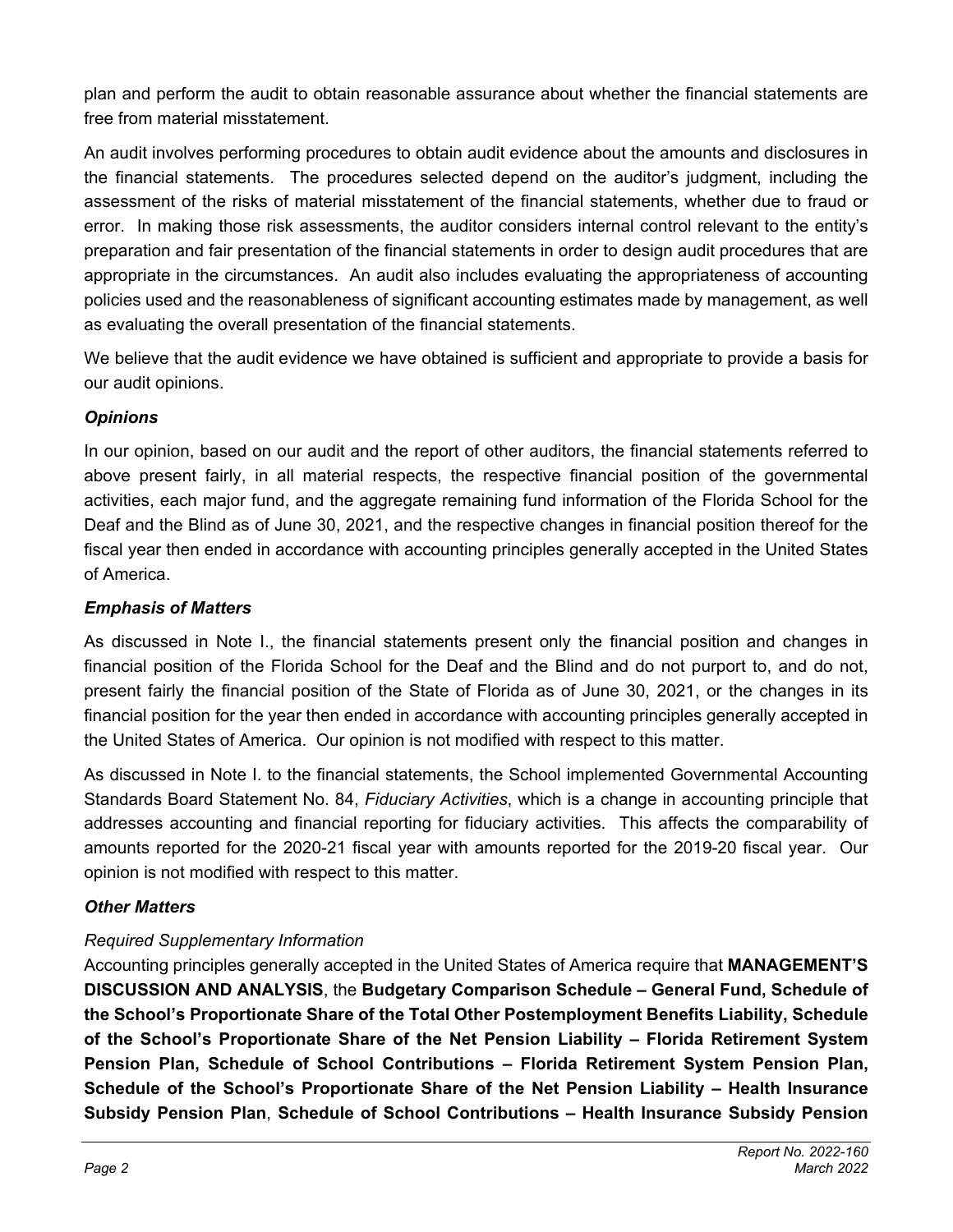<span id="page-7-0"></span>**Plan**, and **Notes to Required Supplementary Information**, as listed in the table of contents, be presented to supplement the basic financial statements. Such information, although not a part of the basic financial statements, is required by the Governmental Accounting Standards Board who considers it to be an essential part of financial reporting for placing the basic financial statements in an appropriate operational, economic, or historical context. We have applied certain limited procedures to the required supplementary information in accordance with auditing standards generally accepted in the United States of America, which consisted of inquiries of management about the methods of preparing the information and comparing the information for consistency with management's responses to our inquiries, the basic financial statements, and other knowledge we obtained during our audit of the basic financial statements. We do not express an opinion or provide any assurance on the information because the limited procedures do not provide us with sufficient evidence to express an opinion or provide any assurance.

#### **Other Reporting Required by** *Government Auditing Standards*

In accordance with *Government Auditing Standards*, we have also issued our report dated March 21, 2022, on our consideration of the School's internal control over financial reporting and on our tests of its compliance with certain provisions of laws, rules, regulations, contracts, and grant agreements and other matters included under the heading **INDEPENDENT AUDITOR'S REPORT ON INTERNAL CONTROL OVER FINANCIAL REPORTING AND ON COMPLIANCE AND OTHER MATTERS BASED ON AN AUDIT OF FINANCIAL STATEMENTS PERFORMED IN ACCORDANCE WITH**  *GOVERNMENT AUDITING STANDARDS***.** The purpose of that report is solely to describe the scope of our testing of internal control over financial reporting and compliance and the results of that testing, and not to provide an opinion on the effectiveness of the School's internal control over financial reporting or on compliance. That report is an integral part of an audit performed in accordance with *Government Auditing Standards* in considering the School's internal control over financial reporting and compliance.

Respectfully submitted,

Shirier F. Norman

Sherrill F. Norman, CPA Tallahassee, Florida March 21, 2022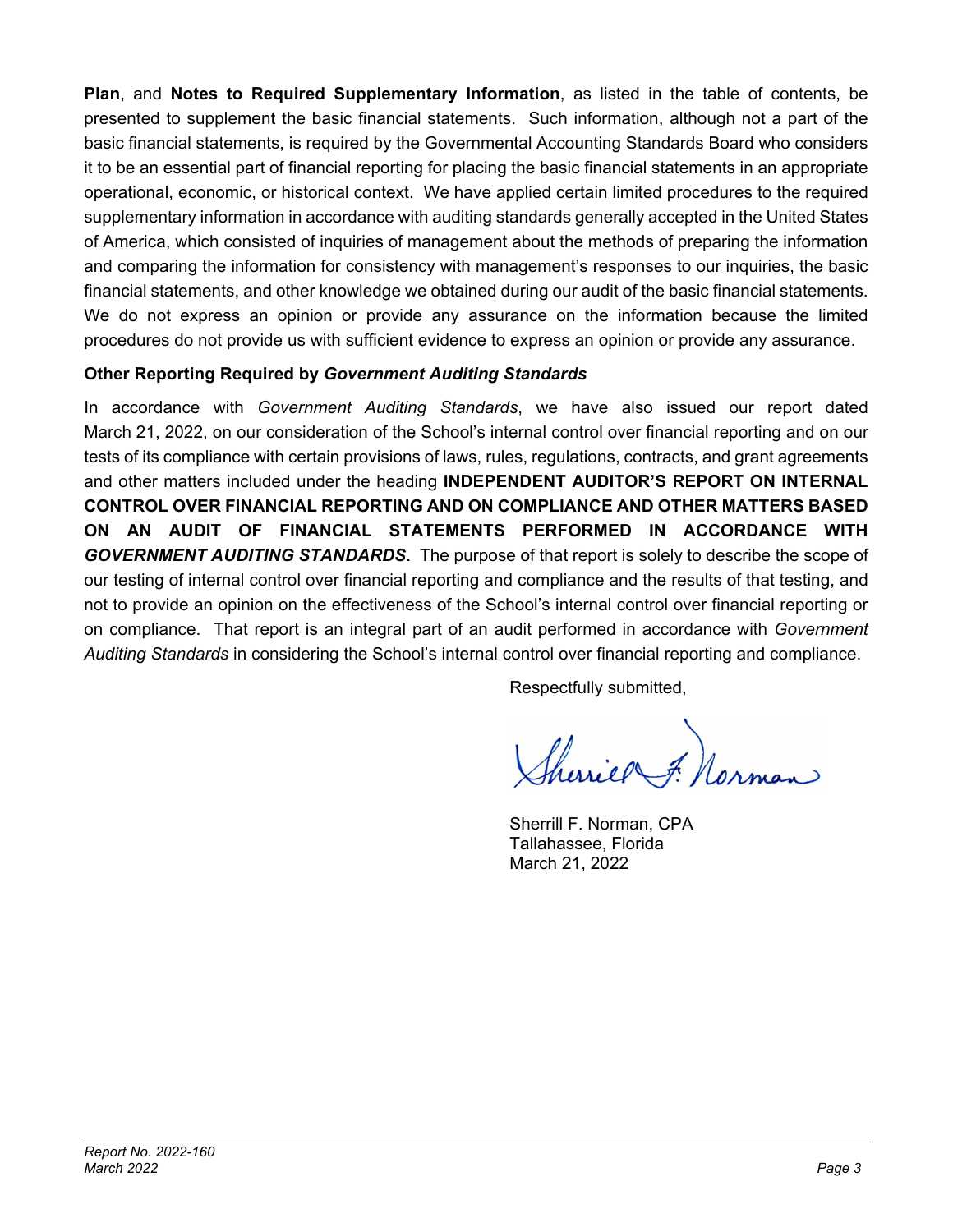## <span id="page-8-0"></span>*MANAGEMENT'S DISCUSSION AND ANALYSIS*

The management of the Florida School for the Deaf and the Blind (School) has prepared the following discussion and analysis to provide an overview of the School's financial activities for the fiscal year ended June 30, 2021. The information contained in the Management's Discussion and Analysis (MD&A) is intended to highlight significant transactions, events, and conditions and should be considered in conjunction with the School's financial statements and notes to financial statements found immediately following the MD&A.

#### FINANCIAL HIGHLIGHTS

Key financial highlights for the 2020-21 fiscal year are as follows:

- As of June 30, 2021, the assets and deferred outflows of resources exceeded the liabilities and deferred inflows of resources by \$40,086,090.
- In total, net position increased \$6,722,827, which represented a 20.2 percent increase over the 2019-20 fiscal year.
- General revenues totaled \$65,838,197, or 91.9 percent of all revenues. Program specific revenues in the form of charges for services, operating grants and contributions, and capital grants and contributions totaled \$5,792,287, or 8.1 percent of all revenues.
- Expenses totaled \$64,907,657. Only \$5,792,287 of these expenses was offset by program specific revenues, with the remainder paid from general revenues.
- At the end of the current fiscal year, the fund balance of the General Fund totaled \$14,081,299, which was \$3,099,178 less than the prior fiscal year balance. The General Fund assigned and unassigned fund balances totaled \$13,763,576, or 29.2 percent of total General Fund revenues.
- The School's capital assets (net of depreciation) decreased \$191,962, due mainly to construction in progress deletions exceeding construction in progress additions during the 2020-21 fiscal year.

#### OVERVIEW OF FINANCIAL STATEMENTS

The basic financial statements consist of three components: (1) government-wide financial statements; (2) fund financial statements; and (3) notes to financial statements. This report also includes supplementary information intended to furnish additional details to support the basic financial statements.

#### **Government-Wide Financial Statements**

The government-wide financial statements provide both short-term and long-term information about the School's overall financial condition in a manner similar to those of a private-sector business. The statements include a statement of net position and a statement of activities that are designed to provide consolidated financial information about the governmental activities of the School presented on the accrual basis of accounting. The statement of net position provides information about the School's financial position, its assets, liabilities, and deferred inflows/outflows of resources, using an economic resources measurement focus. Assets plus deferred outflows of resources, less liabilities and deferred inflows of resources, equals net position, which is a measure of the School's financial health. The statement of activities presents information about the change in the School's net position, the results of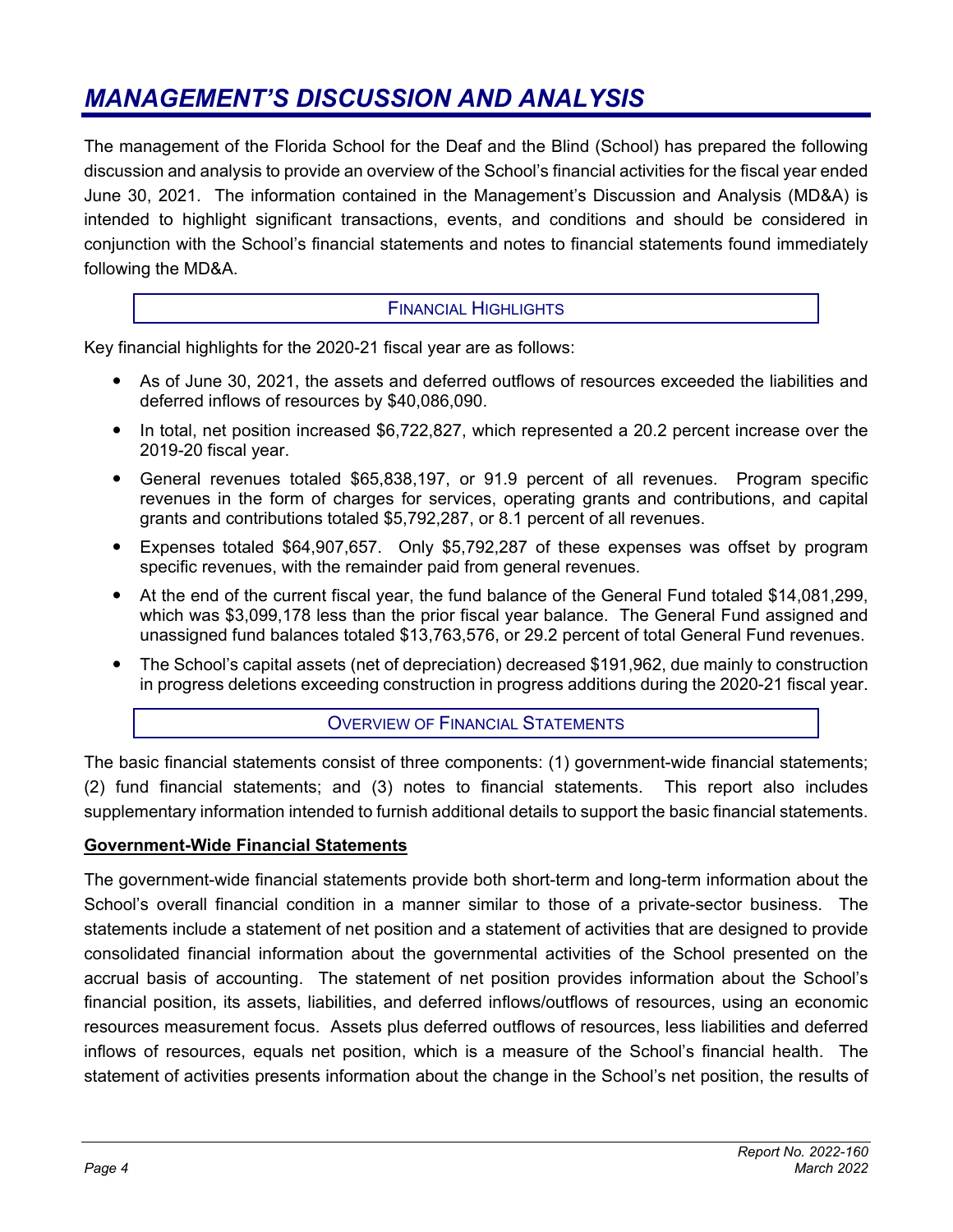operations, during the fiscal year. An increase or decrease in net position is an indication of whether the School's financial health is improving or deteriorating.

All of the School's activities and services are reported in the government-wide financial statements as governmental activities. The School's governmental activities include instruction, student support services, instructional support services, residential services, administrative support services, facility maintenance, transportation, and food services. State revenues finance most of these activities.

#### **Fund Financial Statements**

Fund financial statements are one of the components of the basic financial statements. A fund is a grouping of related accounts that is used to maintain control over resources that have been segregated for specific activities or objectives. The School uses fund accounting to ensure and demonstrate compliance with finance-related legal requirements and prudent fiscal management. Fund financial statements provide more detailed information about the School's financial activities, focusing on its most significant or "major" funds rather than fund types. This is in contrast to the entitywide perspective contained in the government-wide statements. All of the School's funds may be classified within one of the broad categories discussed below.

**Governmental Funds**: Governmental funds are used to account for essentially the same functions reported as governmental activities in the government-wide financial statements. However, unlike the government-wide financial statements, governmental fund financial statements focus on near-term inflows and outflows of spendable resources, as well as on balances of spendable resources available at the end of the fiscal year. Such information may be useful in assessing a government's near-term financing requirements.

Because the focus of governmental funds is narrower than that of the government-wide financial statements, it is useful to compare the information presented for governmental funds with similar information presented for governmental activities in the government-wide financial statements. By doing so, readers may better understand the long-term impact of the government's near-term financing decisions. Both the governmental funds balance sheet and the governmental funds statement of revenues, expenditures, and changes in fund balances provide a reconciliation to facilitate this comparison between governmental funds and governmental activities.

The governmental funds balance sheet and statement of revenues, expenditures, and changes in fund balances provide detailed information about the School's most significant funds. The School's major funds are the General Fund, Endowment Fund, and Public Education Capital Outlay Fund. Data from the other governmental funds are combined into a single, aggregated presentation.

The School adopts an annual appropriated budget for its governmental funds. A budgetary comparison schedule has been provided for the General Fund to demonstrate compliance with the budget.

**Fiduciary Funds**: Fiduciary funds are used to report assets held in a trustee or fiduciary capacity for the benefit of external parties. Fiduciary funds are not reflected in the government-wide statements because the resources are not available to support the School's own programs. In its fiduciary capacity, the School is responsible for ensuring that the assets reported in these funds are used only for their intended purposes.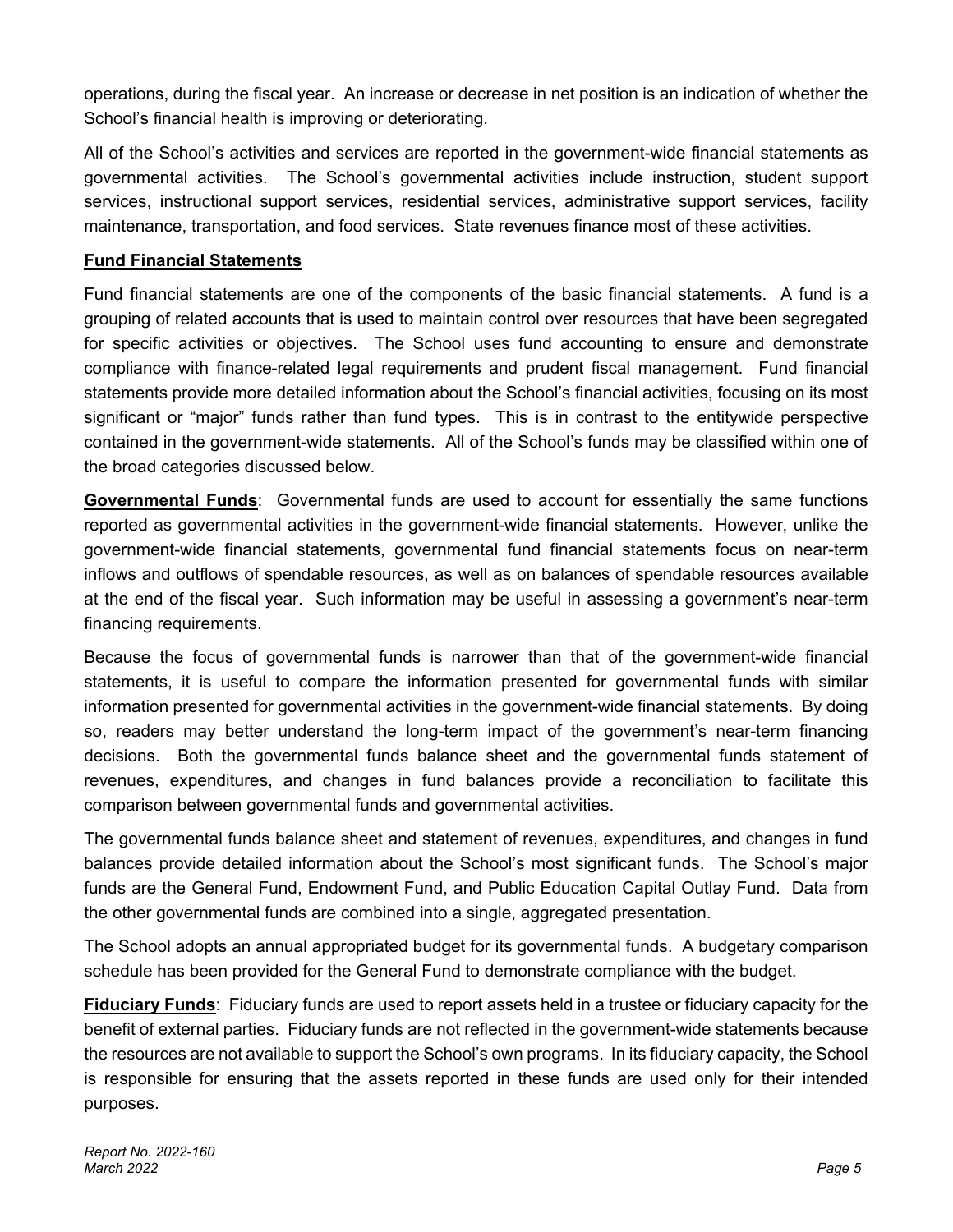The School uses a custodial fund to account for resources held in custodial capacity for students.

#### **Notes to Financial Statements**

The notes provide additional information that is essential for a full understanding of the data provided in the government-wide and fund financial statements.

#### **Other Information**

In addition to the basic financial statements and accompanying notes, this report also presents required supplementary information concerning the School's net pension liability and its proportionate share of the total other postemployment benefits liability.

#### GOVERNMENT-WIDE FINANCIAL ANALYSIS

As noted earlier, net position over time may serve as a useful indicator of a government's financial health. The following is a summary of the School's net position as of June 30, 2021, compared to net position as of June 30, 2020:

#### **Net Position, End of Year**

|                                                                                           | Governmental<br><b>Activities</b> |                                          |    |                                            |
|-------------------------------------------------------------------------------------------|-----------------------------------|------------------------------------------|----|--------------------------------------------|
|                                                                                           |                                   | 6-30-21                                  |    | 6-30-20                                    |
| <b>Current and Other Assets</b><br><b>Capital Assets</b>                                  | \$                                | 51,084,718<br>77,757,619                 | \$ | 38,908,963<br>77,565,657                   |
| <b>Total Assets</b>                                                                       |                                   | 128,842,337                              |    | 116,474,620                                |
| Deferred Outflows of Resources                                                            |                                   | 17,780,920                               |    | 18,317,921                                 |
| Long-Term Liabilities<br><b>Other Liabilities</b>                                         |                                   | 79, 127, 295<br>3,156,623                |    | 86, 133, 790<br>2,602,962                  |
| <b>Total Liabilities</b>                                                                  |                                   | 82,283,918                               |    | 88,736,752                                 |
| Deferred Inflows of Resources                                                             |                                   | 24,253,249                               |    | 12,692,526                                 |
| Net Position:<br>Net Investment in Capital Assets<br>Restricted<br>Unrestricted (Deficit) |                                   | 76,622,290<br>32,345,525<br>(68,881,725) |    | 76,961,425<br>18,053,976<br>(61, 652, 138) |
| <b>Total Net Position</b>                                                                 | \$                                | 40,086,090                               | \$ | 33, 363, 263                               |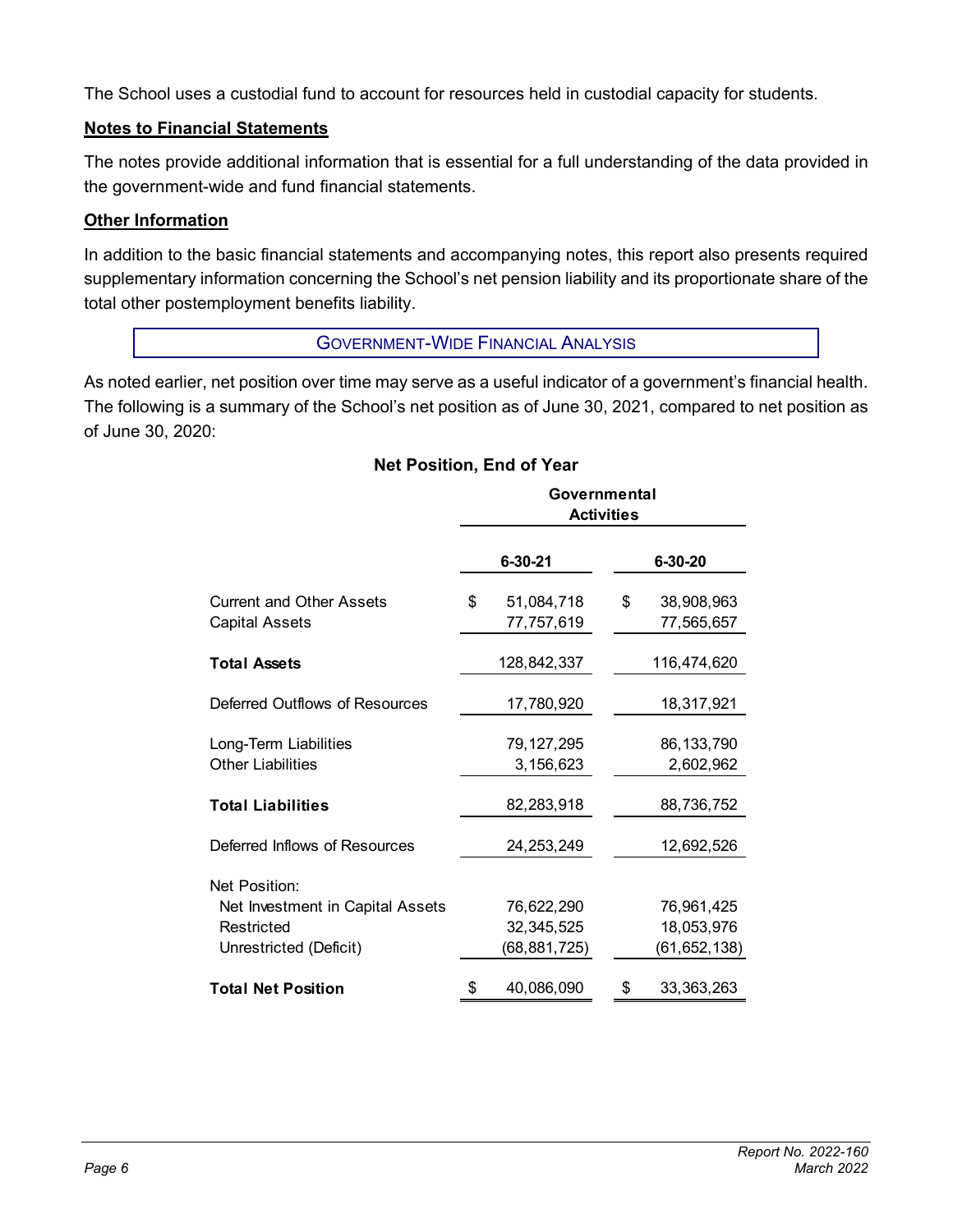The School's net investment in capital assets (e.g., land, buildings, infrastructure, furniture, and equipment) of \$76,622,290 is the largest portion of net position. The School uses these capital assets to provide services to students; consequently, these assets are not available for future spending. The restricted portion of the School's net position, \$32,345,525, represents resources that are subject to external restrictions on how they may be used. The School's deficit unrestricted net position of \$68,881,725 is due mainly to the accrual of long-term liabilities for other postemployment benefits (OPEB) payable and net pension liability, along with their related deferred outflows and inflows of resources, and compensated absences payable, exceeding School assets that are otherwise unrestricted. The increase in deficit unrestricted net position of \$7,229,587 from the prior fiscal year was due mainly to an \$11,560,723 increase in deferred inflows of resources, offset by a \$7,006,495 decrease in long-term liabilities, resulting mainly from changes in actuarially determined amounts reported as of June 30, 2021, for OPEB and pensions.

The key elements of the changes in the School's net position for the fiscal years ended June 30, 2021, and June 30, 2020, are as follows: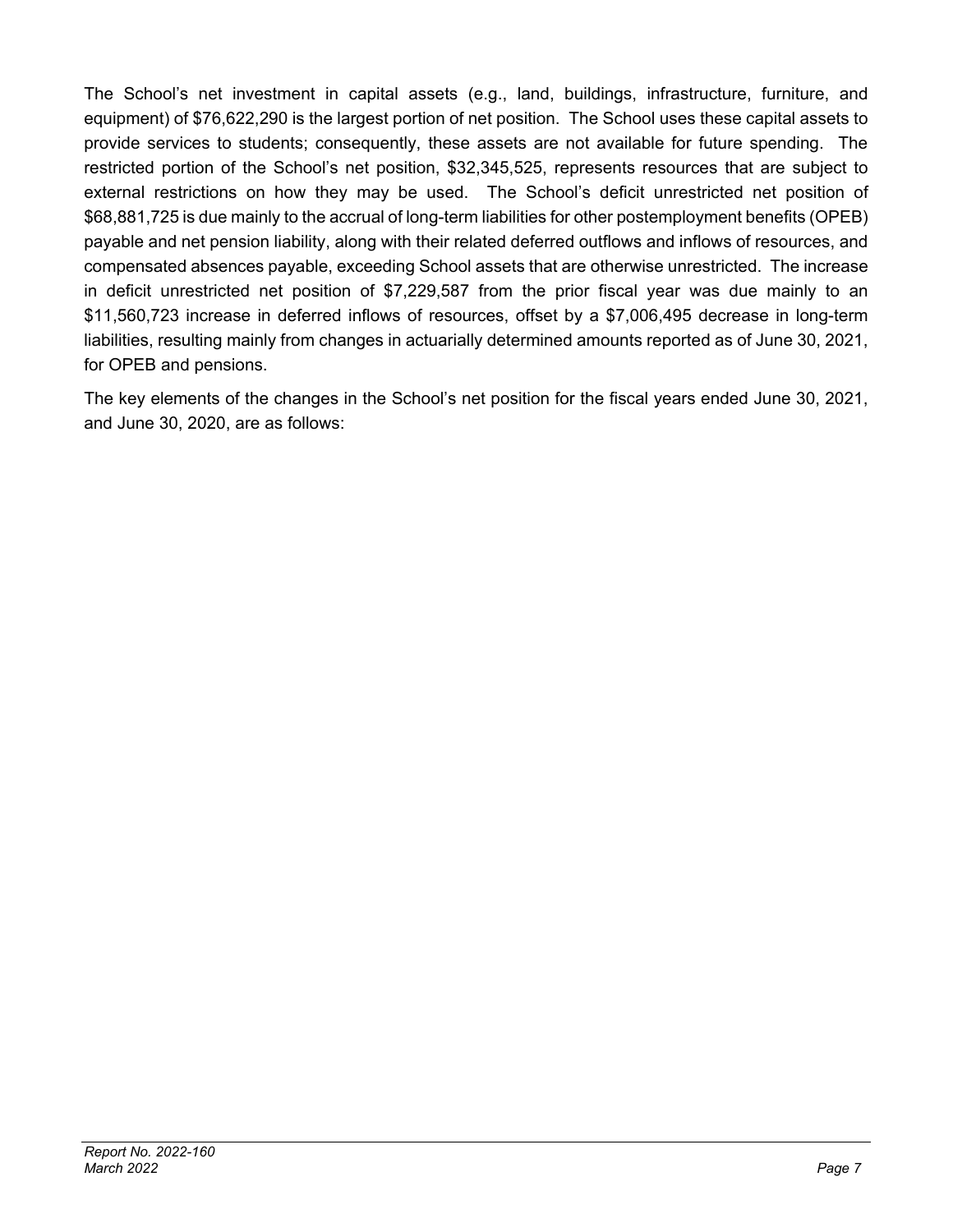#### **Operating Results for the Fiscal Year Ended**

|                                                | Governmental<br><b>Activities</b> |               |    |             |
|------------------------------------------------|-----------------------------------|---------------|----|-------------|
|                                                |                                   | $6 - 30 - 21$ |    | 6-30-20     |
|                                                |                                   |               |    |             |
| Program Revenues:                              |                                   |               |    |             |
| <b>Charges for Services</b>                    | \$                                | 83,432        | \$ | 154,881     |
| <b>Operating Grants and Contributions</b>      |                                   | 216,400       |    | 235,617     |
| Capital Grants and Contributions               |                                   | 5,492,455     |    | 2,885,647   |
| <b>General Revenues:</b>                       |                                   |               |    |             |
| <b>Grants and Contributions Not Restricted</b> |                                   |               |    |             |
| to Specific Programs                           |                                   | 49,851,531    |    | 51,561,175  |
| Unrestricted Investment Earnings               |                                   | 3,407,567     |    | 833,275     |
| <b>Miscellaneous</b>                           |                                   | 12,579,099    |    | 1,283,219   |
| <b>Total Revenues</b>                          |                                   | 71,630,484    |    | 56,953,814  |
| Functions/Program Expenses:                    |                                   |               |    |             |
| Instruction                                    |                                   | 16,017,107    |    | 15,292,046  |
| <b>Instructional Support Services</b>          |                                   | 4,010,906     |    | 3,932,419   |
| <b>Student Support Services</b>                |                                   | 4,897,360     |    | 4,338,618   |
| <b>Instructional Media Services</b>            |                                   | 331,075       |    | 319,347     |
| Instruction-Related Technology                 |                                   | 3,640,241     |    | 3,689,584   |
| Board                                          |                                   | 234,820       |    | 188,736     |
| <b>General Administration</b>                  |                                   | 752,150       |    | 697,298     |
| <b>School Administration</b>                   |                                   | 2,266,989     |    | 2,337,091   |
| <b>Fiscal Services</b>                         |                                   | 1,247,996     |    | 1,324,808   |
| <b>Food Services</b>                           |                                   | 1,471,436     |    | 1,455,622   |
| <b>Central Services</b>                        |                                   | 1,489,065     |    | 1,490,924   |
| <b>Residential Services</b>                    |                                   | 7,094,897     |    | 6,647,711   |
| <b>Student Transportation Services</b>         |                                   | 3,729,590     |    | 3,146,736   |
| Operation of Plant                             |                                   | 3,462,844     |    | 3,190,896   |
| Maintenance of Plant                           |                                   | 7,011,872     |    | 6,022,420   |
| Unallocated Depreciation                       |                                   | 7,249,309     |    | 6,165,169   |
| Total Functions/Program Expenses               |                                   | 64,907,657    |    | 60,239,425  |
| <b>Change in Net Position</b>                  |                                   | 6,722,827     |    | (3,285,611) |
| Net Position - Beginning                       |                                   | 33,363,263    |    | 36,648,874  |
| <b>Net Position - Ending</b>                   | \$                                | 40,086,090    | \$ | 33,363,263  |

The School's largest revenue source is the State of Florida, which provides appropriated State funds through the General Appropriations Act to fund current operations and capital projects. State general revenue appropriations of \$47,068,601 comprised 94.4 percent of grants and contributions not restricted to specific programs and State capital appropriations comprised 100 percent of the capital grants and contributions. Capital grants and contributions revenue increased by \$2,606,808 due mainly to an increase in State capital appropriations for maintenance, renovation, and repair projects; unrestricted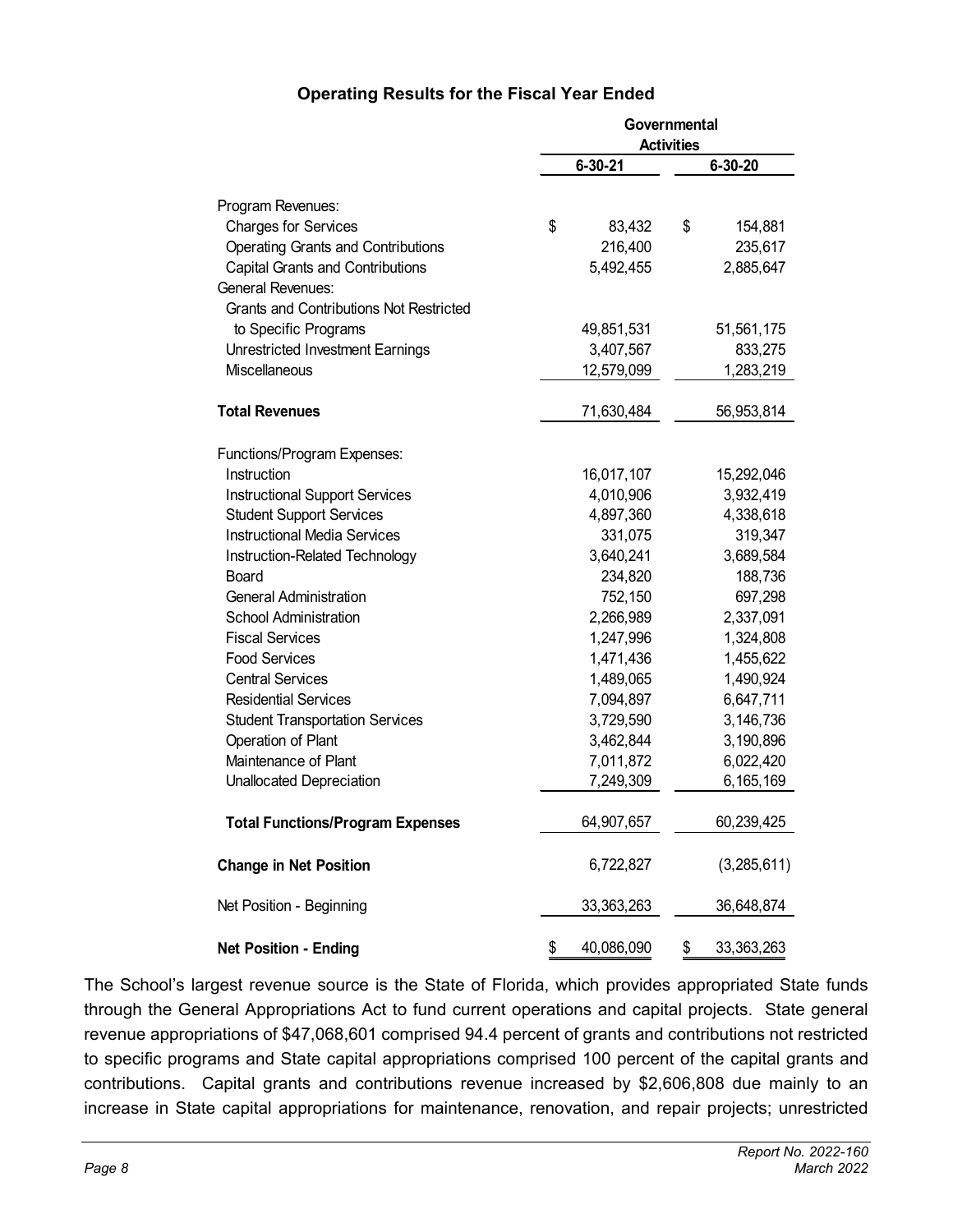investment earnings increased \$2,574,292 primarily due to an increase in net realized and unrealized investment gains; and miscellaneous revenues increased \$11,295,880 due chiefly to an increase in donations to the School's Endowment Fund.

The School's largest expenses are for instruction, depreciation, residential services, and maintenance of plant, representing 24.7, 11.2, 10.9, and 10.8 percent, respectively, of total governmental expenses in the 2020-21 fiscal year.

#### FINANCIAL ANALYSIS OF THE SCHOOL'S FUNDS

#### **Governmental Funds**

The focus of the School's governmental funds is to provide information on near-term inflows, outflows, and balances of spendable resources. Such information is useful in assessing the School's financing requirements. Specifically, unassigned fund balance may serve as a useful measure of a government's net resources available for discretionary use as it represents the portion of fund balance that has not been limited to a particular purpose by an external party, the School, or a group or individual delegated authority by the Board to assign resources for particular purposes.

The total fund balances of governmental funds increased by \$12,368,137 during the fiscal year to \$47,928,095 at June 30, 2021. Of the total fund balance, \$8,305,860, or 17.3 percent, is unassigned fund balance, which is available for spending at the School's discretion; \$317,723 is nonspendable; \$32,345,525 is restricted; and \$6,958,987 is assigned.

#### **Major Governmental Funds**

The General Fund is the School's chief operating fund. At the end of the current fiscal year, unassigned fund balance was \$8,305,860, while the total fund balance was \$14,081,299. As a measure of the General Fund's liquidity, it may be useful to compare the total assigned and unassigned fund balances to General Fund total revenues. The total assigned and unassigned fund balance is 29.2 percent of the total General Fund revenues, while total fund balance represents 29.9 percent of total General Fund revenues. The total fund balance decreased by \$3,099,178 during the fiscal year, comprised of expenditures of \$50,178,414 exceeding released State general appropriations and transfers in of \$47,068,664 and \$10,572, respectively.

The Endowment Fund had a total fund balance of \$30,966,251. This fund accounts for gifts, donations, and bequests of money or property from donors and is restricted for the use and benefit of the School and its students, as the Board of Trustees determines to be in the best interest of the School and its students. The Board of Trustees Endowment Fund spending policy provides an annual allocation for current expenditures in an amount no greater than 5 percent of the average value of the Fund for the 12 trailing quarters, unless a greater amount is approved by a super majority of the Board (i.e., five of its seven members). This fund had revenues of \$15,986,603 and expenditures of \$1,108,477 for the current fiscal year. Revenues increased by \$13,979,965, or 696.7 percent, as compared to the prior fiscal year, due primarily to the Foundation for the Schools for the Deaf and the Blind of Florida, Inc. making a gift of all its assets to the School.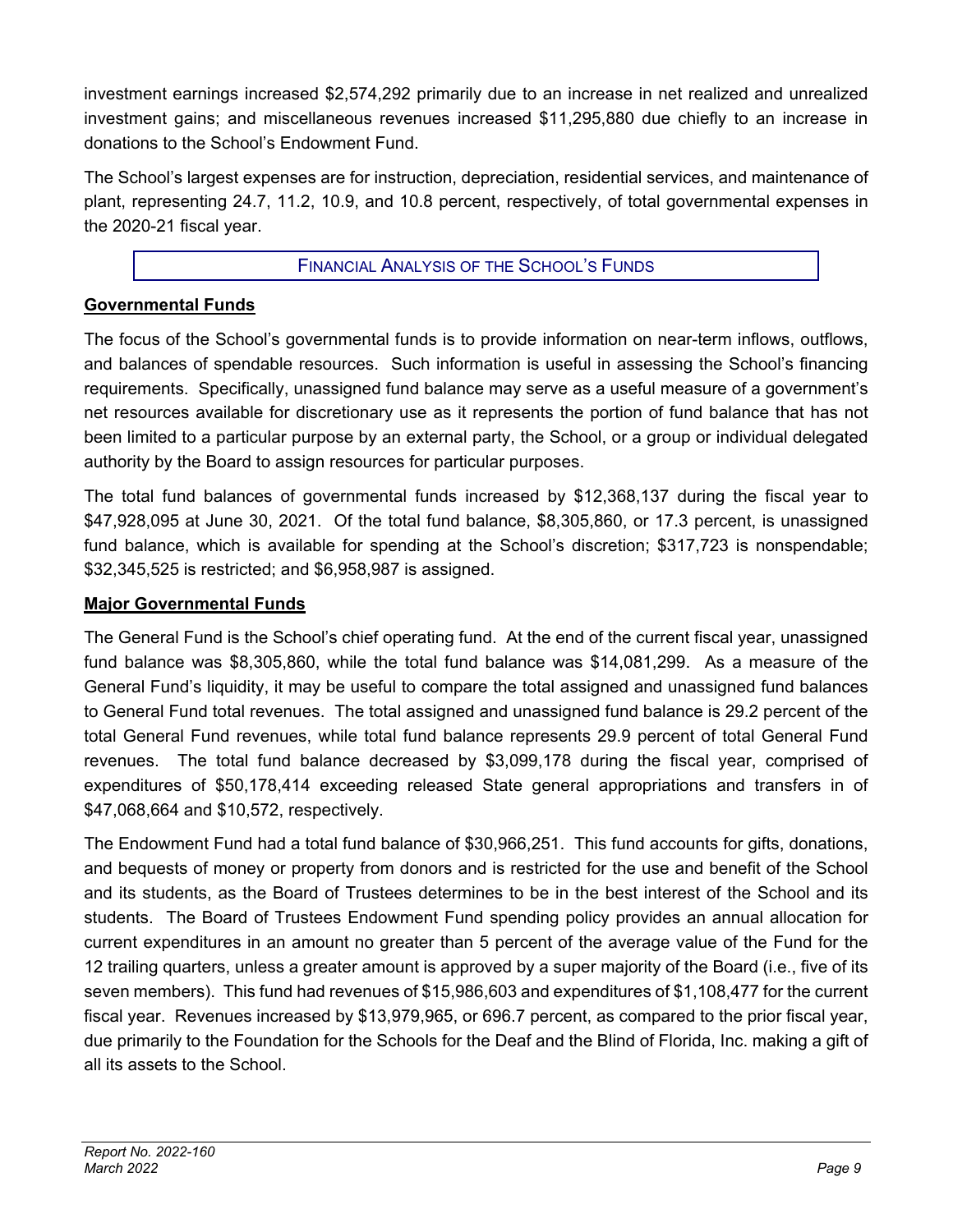The Public Education Capital Outlay Fund had a total fund balance of \$853,532. This fund accounts for State Public Education Capital Outlay appropriations and is restricted for the acquisition, construction, and maintenance of capital assets. This fund had revenues of \$6,238,498, expenditures of \$6,059,859, and encumbrances of \$2,235,269 at June 30, 2021. The fund balance increased \$178,639 during the fiscal year, mainly due to an increase in State capital appropriations during the current fiscal year for the completion of capital projects.

#### GENERAL FUND BUDGETARY HIGHLIGHTS

General Fund final budgeted revenues were decreased by \$3,999,397. While actual expenditures were \$7,466,827, or 13 percent, less than final budgeted amounts. The decrease in expenditures was primarily due to fixed capital outlay, salaries and benefits, other personal services expenditures being less than projected. The actual ending fund balance exceeded the estimated fund balance contained in the final amended budget by \$7,477,462.

#### CAPITAL ASSETS

#### **Capital Assets**

The School's capital assets for governmental activities as of June 30, 2021, is \$77,757,619 (net of accumulated depreciation). These capital assets include land, buildings, infrastructure, construction in progress, furniture and equipment, and library resources. The School's capital assets (net of depreciation) increased \$191,962 during the 2020-21 fiscal year.

Major capital asset events included construction in progress at June 30, 2021, for the pool renovation. Additional information on the School's capital assets can be found in Notes I.F.5 and II.D to the financial statements.

#### **OTHER MATTERS OF SIGNIFICANCE**

For the 2021-22 fiscal year, the School's Board of Trustees adopted a General Fund budget with appropriations of \$66,231,678, including anticipated State general revenue appropriations for current operations of \$51,068,601 for the 2021-22 fiscal year and unexpended appropriations from previous fiscal years of \$15,163,077. To ensure that adequate fund balance is available for financial emergencies, the Board of Trustees has reserved \$7,003,463, or approximately 60 days of average annual expenditures, along with an additional \$1,200,000 for storm-related emergencies and recovery.

#### REQUESTS FOR INFORMATION

This report is designed to provide a general overview of the School's finances for all those with an interest in the School's finances. Questions concerning information provided in the MD&A or other required supplementary information, and financial statements and notes thereto, or requests for additional financial information should be addressed to the Administrator of Business Services, Florida School for the Deaf and the Blind, 207 San Marco Avenue, St. Augustine, Florida 32084.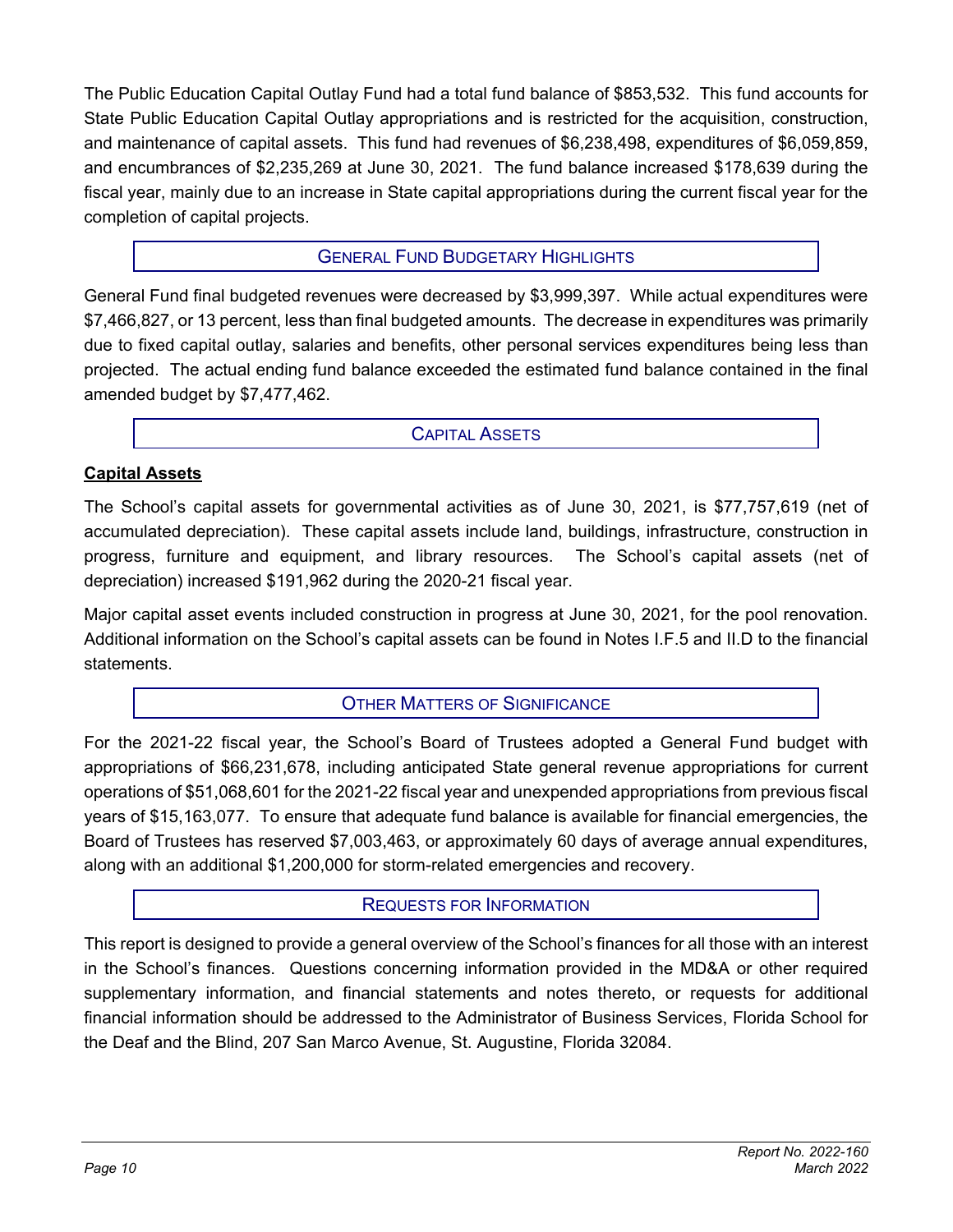THIS PAGE INTENTIONALLY LEFT BLANK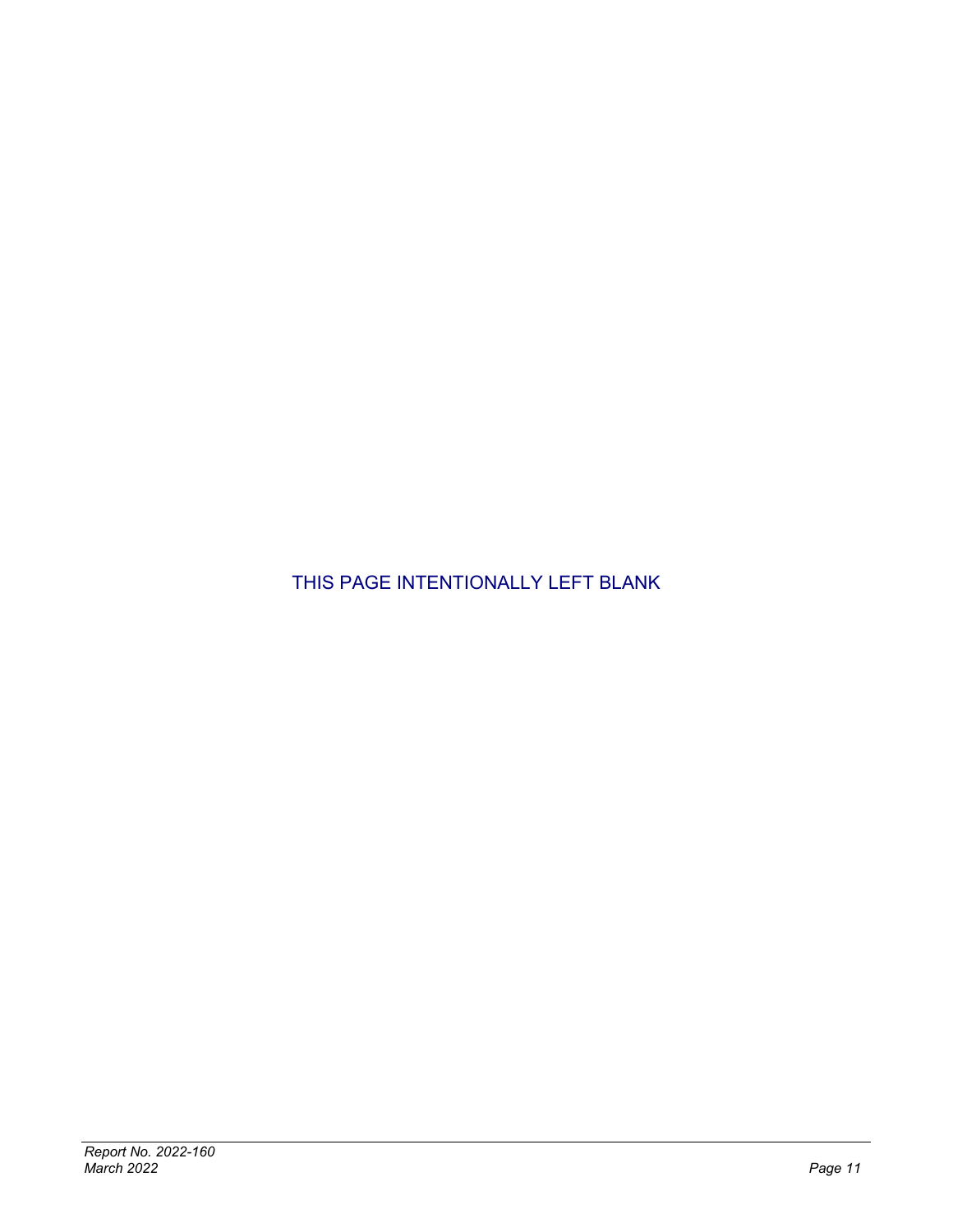## <span id="page-16-0"></span>*BASIC FINANCIAL STATEMENTS*

#### **Florida School for the Deaf and the Blind A Component Unit of the State of Florida Statement of Net Position**

**June 30, 2021** 

|                                                  | Governmental<br><b>Activities</b> |
|--------------------------------------------------|-----------------------------------|
|                                                  |                                   |
| <b>ASSETS</b>                                    |                                   |
| Cash and Cash Equivalents                        | \$<br>957,321                     |
| Pooled Cash with State Treasury                  | 3,494,067                         |
| Unexpended General Revenue<br>Investments        | 15,842,600<br>30,180,819          |
| <b>Accounts Receivable</b>                       | 110,822                           |
| Due from State within Department                 | 181,366                           |
| Inventories                                      | 317,723                           |
| Capital Assets:                                  |                                   |
| Nondepreciable Capital Assets                    | 2,560,600                         |
| Depreciable Capital Assets, Net                  | 75, 197, 019                      |
| <b>TOTAL ASSETS</b>                              | 128,842,337                       |
|                                                  |                                   |
| DEFERRED OUTFLOWS OF RESOURCES                   |                                   |
| <b>Other Postemployment Benefits</b><br>Pensions | 7,402,417                         |
| <b>Total Deferred Outflows</b>                   | 10,378,503<br>17,780,920          |
| <b>LIABILITIES</b>                               |                                   |
|                                                  |                                   |
| Salaries and Wages Payable                       | 1,706,612                         |
| <b>Accounts Payable</b>                          | 294,084                           |
| <b>Construction Contracts Payable</b>            | 957,883                           |
| Construction Contracts Payable - Retainage       | 177,446                           |
| Due to Other Departments                         | 20,598                            |
| Long-Term Liabilities:                           |                                   |
| Portion Due Within One Year                      | 1,604,798                         |
| Portion Due After One Year                       | 77,522,497                        |
| <b>TOTAL LIABILITIES</b>                         | 82,283,918                        |
| DEFERRED INFLOWS OF RESOURCES                    |                                   |
| <b>Other Postemployment Benefits</b>             | 22, 127, 086                      |
| Pensions                                         | 2,126,163                         |
| <b>Total Deferred Inflows</b>                    | 24,253,249                        |
| <b>NET POSITION</b>                              |                                   |
| Net Investment in Capital Assets                 | 76,622,290                        |
| Restricted for:                                  |                                   |
| Endowment                                        | 30,966,251                        |
| <b>Capital Projects</b>                          | 914,935                           |
| <b>Student Activities</b>                        | 252,545                           |
| <b>Food Service</b>                              | 211,794                           |
| Unrestricted (Deficit)                           | (68, 881, 725)                    |
| <b>TOTAL NET POSITION</b>                        | \$<br>40,086,090                  |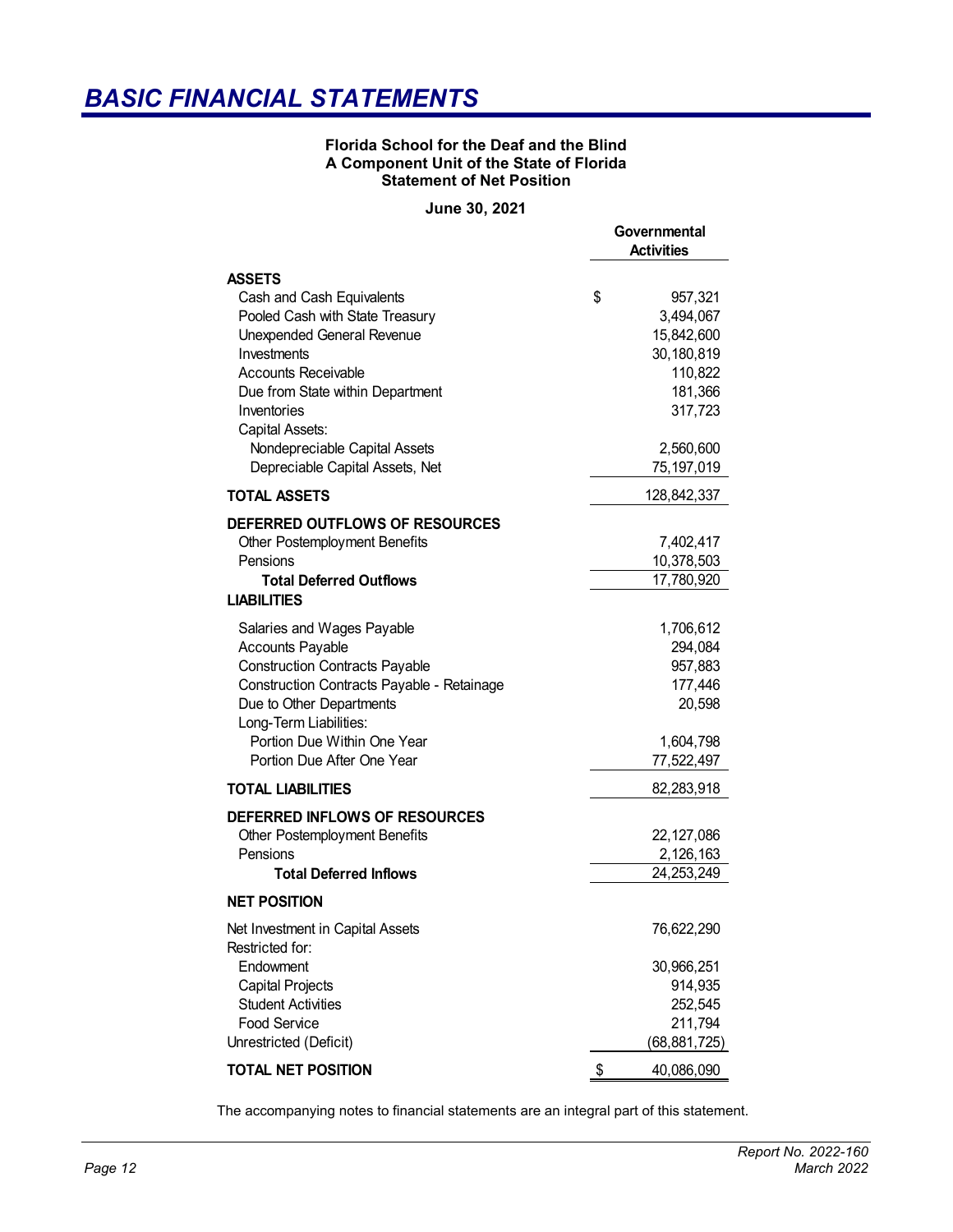THIS PAGE INTENTIONALLY LEFT BLANK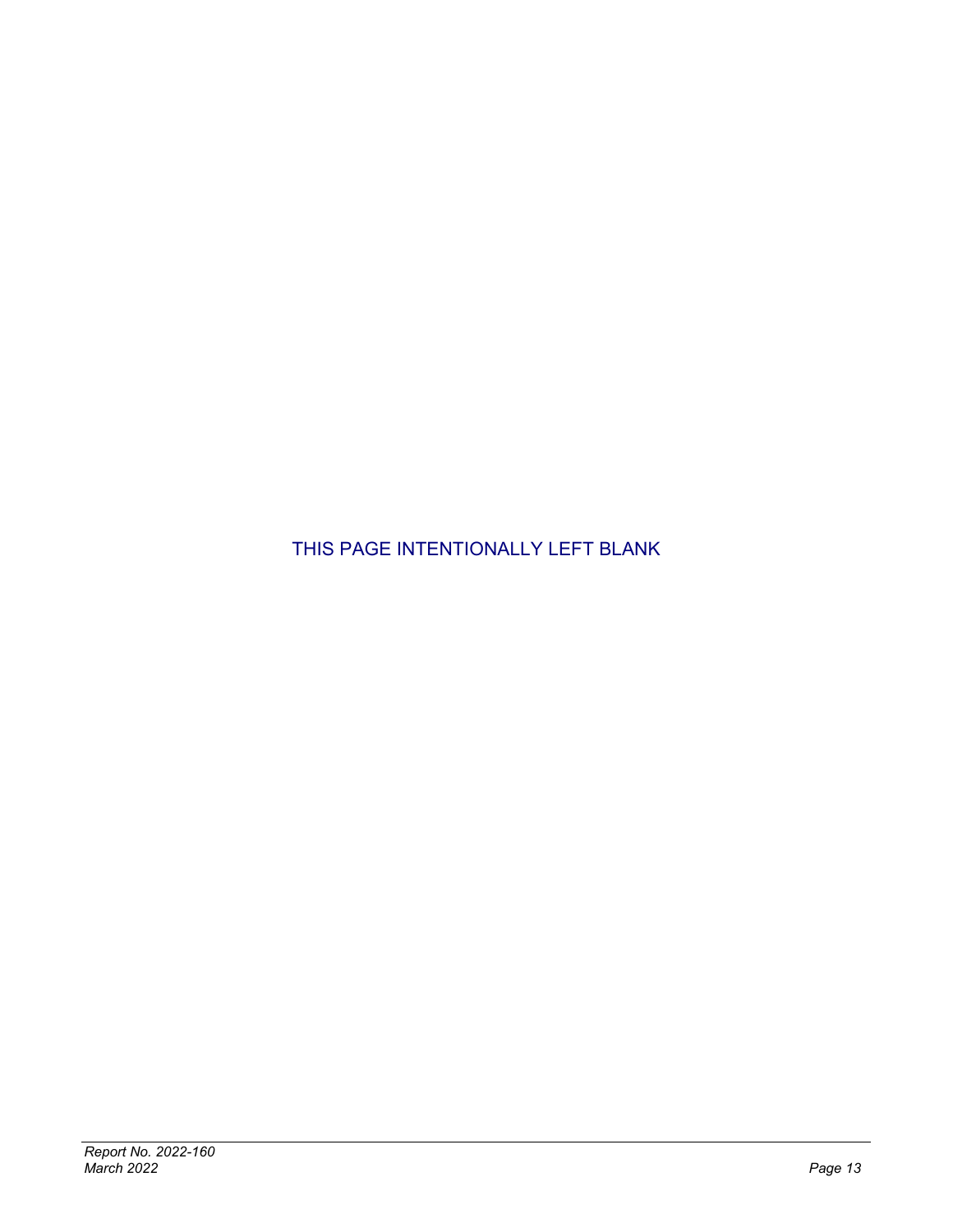#### **Florida School for the Deaf and the Blind A Component Unit of the State of Florida Statement of Activities**

**For the Fiscal Year Ended June 30, 2021** 

<span id="page-18-0"></span>

|                                        |                  |                                   | <b>Program Revenues</b>                                |
|----------------------------------------|------------------|-----------------------------------|--------------------------------------------------------|
|                                        | <b>Expenses</b>  | Charges<br>for<br><b>Services</b> | Operating<br><b>Grants and</b><br><b>Contributions</b> |
| <b>Functions/Programs</b>              |                  |                                   |                                                        |
| <b>Governmental Activities:</b>        |                  |                                   |                                                        |
| Instruction                            | \$<br>16,017,107 | \$                                | \$                                                     |
| <b>Instructional Support Services</b>  | 4,010,906        | 83,432                            |                                                        |
| <b>Student Support Services</b>        | 4,897,360        |                                   |                                                        |
| <b>Instructional Media Services</b>    | 331,075          |                                   |                                                        |
| Instruction-Related Technology         | 3,640,241        |                                   |                                                        |
| Board                                  | 234,820          |                                   |                                                        |
| <b>General Administration</b>          | 752,150          |                                   |                                                        |
| School Administration                  | 2,266,989        |                                   |                                                        |
| <b>Fiscal Services</b>                 | 1,247,996        |                                   |                                                        |
| <b>Food Services</b>                   | 1,471,436        |                                   | 216,400                                                |
| <b>Central Services</b>                | 1,489,065        |                                   |                                                        |
| <b>Residential Services</b>            | 7,094,897        |                                   |                                                        |
| <b>Student Transportation Services</b> | 3,729,590        |                                   |                                                        |
| Operation of Plant                     | 3,462,844        |                                   |                                                        |
| Maintenance of Plant                   | 7,011,872        |                                   |                                                        |
| Unallocated Depreciation Expense       | 7,249,309        |                                   |                                                        |
| <b>Total Governmental Activities</b>   | \$<br>64,907,657 | \$<br>83,432                      | \$<br>216,400                                          |

#### General Revenues:

Grants and Contributions Not Restricted to Specific Programs Unrestricted Investment Earnings Miscellaneous

#### **Total General Revenues**

**Change in Net Position**

Net Position - Beginning

**Net Position - Ending**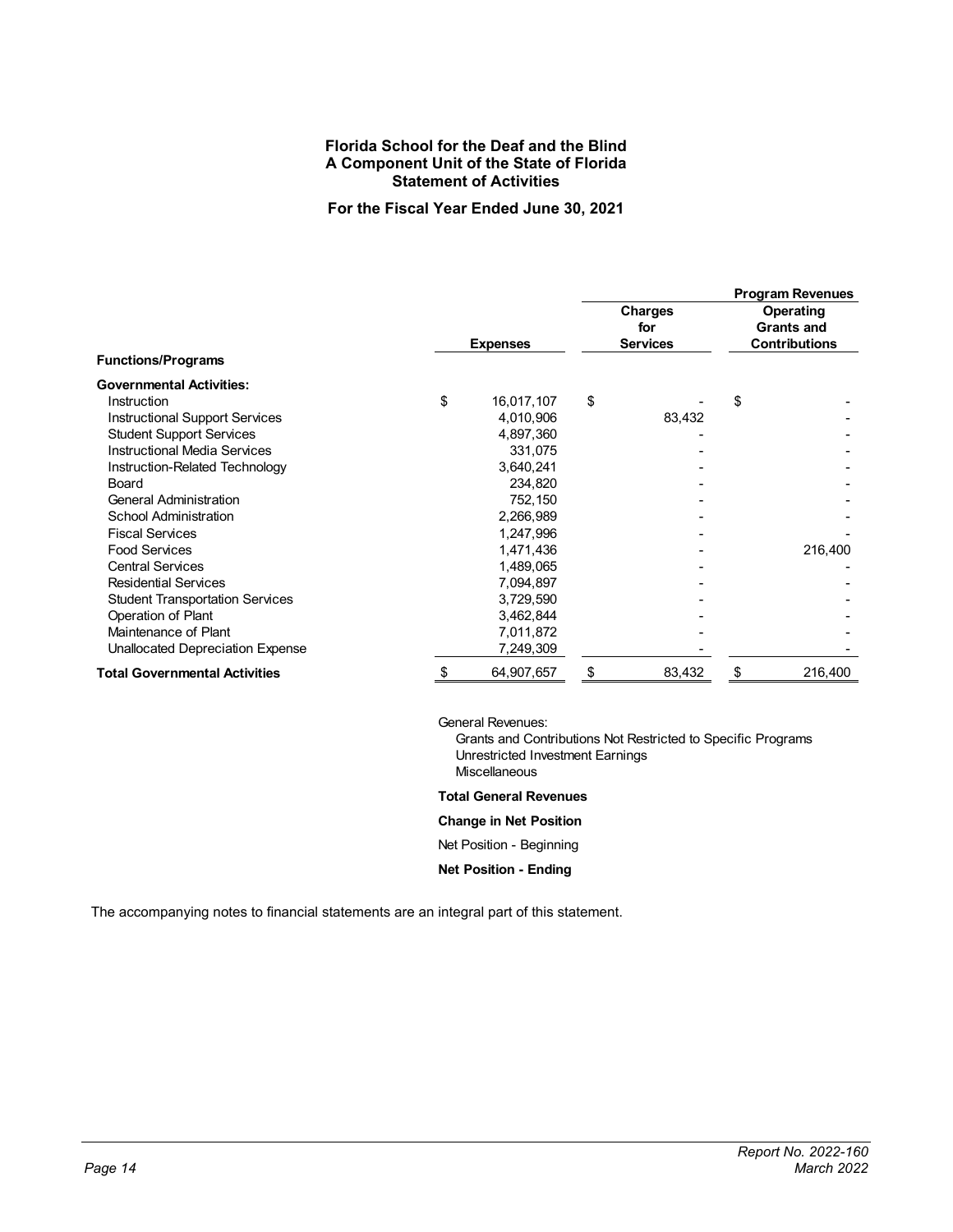|                                               | Net (Expense)<br>Revenue and<br><b>Changes in Net</b><br><b>Position</b> |                |  |
|-----------------------------------------------|--------------------------------------------------------------------------|----------------|--|
| Capital<br><b>Grants and</b><br>Contributions | Governmental<br><b>Activities</b>                                        |                |  |
|                                               |                                                                          |                |  |
| \$                                            | \$                                                                       | (16, 017, 107) |  |
|                                               |                                                                          | (3,927,474)    |  |
|                                               |                                                                          | (4, 897, 360)  |  |
|                                               |                                                                          | (331, 075)     |  |
|                                               |                                                                          | (3,640,241)    |  |
|                                               |                                                                          | (234, 820)     |  |
|                                               |                                                                          | (752, 150)     |  |
|                                               |                                                                          | (2, 266, 989)  |  |
|                                               |                                                                          | (1, 247, 996)  |  |
|                                               |                                                                          | (1, 255, 036)  |  |
|                                               |                                                                          | (1,489,065)    |  |
|                                               |                                                                          | (7,094,897)    |  |
|                                               |                                                                          | (3,729,590)    |  |
|                                               |                                                                          | (3, 462, 844)  |  |
| 5,492,455                                     |                                                                          | (1,519,417)    |  |
|                                               |                                                                          | (7, 249, 309)  |  |
| \$<br>5,492,455                               |                                                                          | (59, 115, 370) |  |

| 49,851,531       |
|------------------|
| 3.407.567        |
| 12,579,099       |
| 65.838.197       |
| 6.722.827        |
| 33.363.263       |
| \$<br>40,086,090 |
|                  |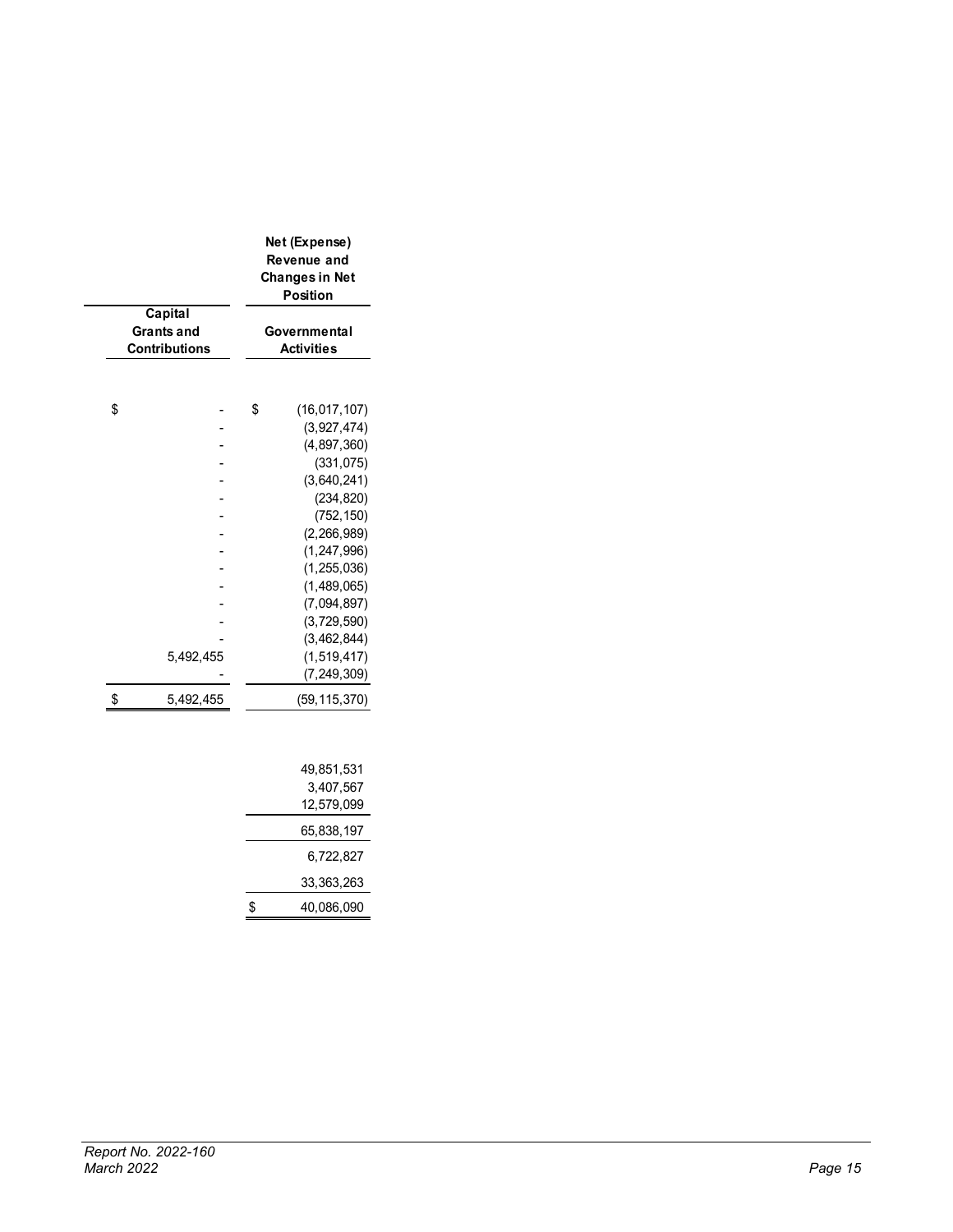#### **Florida School for the Deaf and the Blind A Component Unit of the State of Florida Balance Sheet – Governmental Funds**

#### **June 30, 2021**

<span id="page-20-0"></span>

|                                                                  | General<br><b>Fund</b> | <b>Endowment</b><br><b>Fund</b> |               | <b>Public</b><br><b>Education Capital</b><br><b>Outlay Fund</b> |
|------------------------------------------------------------------|------------------------|---------------------------------|---------------|-----------------------------------------------------------------|
| <b>ASSETS</b>                                                    |                        |                                 |               |                                                                 |
| Cash and Cash Equivalents                                        | \$                     | \$<br>774,877                   | \$            |                                                                 |
| Pooled Cash with State Treasury                                  |                        |                                 |               | 1,815,363                                                       |
| Unexpended General Revenue                                       | 15,842,600             |                                 |               |                                                                 |
| Investments                                                      |                        | 30,180,819                      |               |                                                                 |
| <b>Accounts Receivable</b>                                       |                        | 94,463                          |               |                                                                 |
| Due from State within Department                                 |                        |                                 |               |                                                                 |
| Due from Other Funds                                             |                        |                                 |               |                                                                 |
| Inventories                                                      | 317,723                |                                 |               |                                                                 |
| <b>TOTAL ASSETS</b>                                              | \$<br>16, 160, 323     | \$<br>31,050,159                | $\frac{1}{2}$ | 1,815,363                                                       |
| LIABILITIES, DEFERRED INFLOWS OF RESOURCES,<br>AND FUND BALANCES |                        |                                 |               |                                                                 |
| Liabilities:                                                     |                        |                                 |               |                                                                 |
| Salaries and Wages Payable                                       | \$<br>1,638,871        | \$                              | \$            |                                                                 |
| <b>Accounts Payable</b><br><b>Construction Contracts Payable</b> | 246,057<br>173,498     | 13,501                          |               | 784,385                                                         |
| <b>Construction Contracts Payable- Retainage</b>                 |                        |                                 |               | 177,446                                                         |
| Due to Other Funds                                               |                        | 70,407                          |               |                                                                 |
| Due to Other Departments                                         | 20,598                 |                                 |               |                                                                 |
| <b>Total Liabilities</b>                                         | 2,079,024              | 83,908                          |               | 961,831                                                         |
|                                                                  |                        |                                 |               |                                                                 |
| <b>Fund Balances:</b>                                            |                        |                                 |               |                                                                 |
| Nonspendable:<br>Inventories                                     | 317,723                |                                 |               |                                                                 |
| Restricted for:                                                  |                        |                                 |               |                                                                 |
| Endowment                                                        |                        | 30,966,251                      |               |                                                                 |
| Capital Projects                                                 |                        |                                 |               | 853,532                                                         |
| <b>Student Services</b>                                          |                        |                                 |               |                                                                 |
| <b>Food Service</b>                                              |                        |                                 |               |                                                                 |
| <b>Total Restricted Fund Balance</b>                             |                        | 30,966,251                      |               | 853,532                                                         |
| Assigned for:                                                    |                        |                                 |               |                                                                 |
| 2021-22 Fiscal Year Projects                                     | 5,170,803              |                                 |               |                                                                 |
| <b>Student Health Programs</b>                                   |                        |                                 |               |                                                                 |
| Technology                                                       |                        |                                 |               |                                                                 |
| <b>Purchase Obligations</b>                                      | 286,913                |                                 |               |                                                                 |
| State and Other Programs<br><b>Total Assigned Fund Balance</b>   | 5,457,716              |                                 |               |                                                                 |
| <b>Unassigned Fund Balance</b>                                   | 8,305,860              |                                 |               | $\sim$                                                          |
| <b>Total Fund Balances</b>                                       | 14,081,299             | 30,966,251                      |               | 853,532                                                         |
| TOTAL LIABILITIES, DEFERRED INFLOWS OF RESOURCES,                |                        |                                 |               |                                                                 |
| <b>AND FUND BALANCES</b>                                         | \$<br>16, 160, 323     | \$<br>31,050,159                | \$            | 1,815,363                                                       |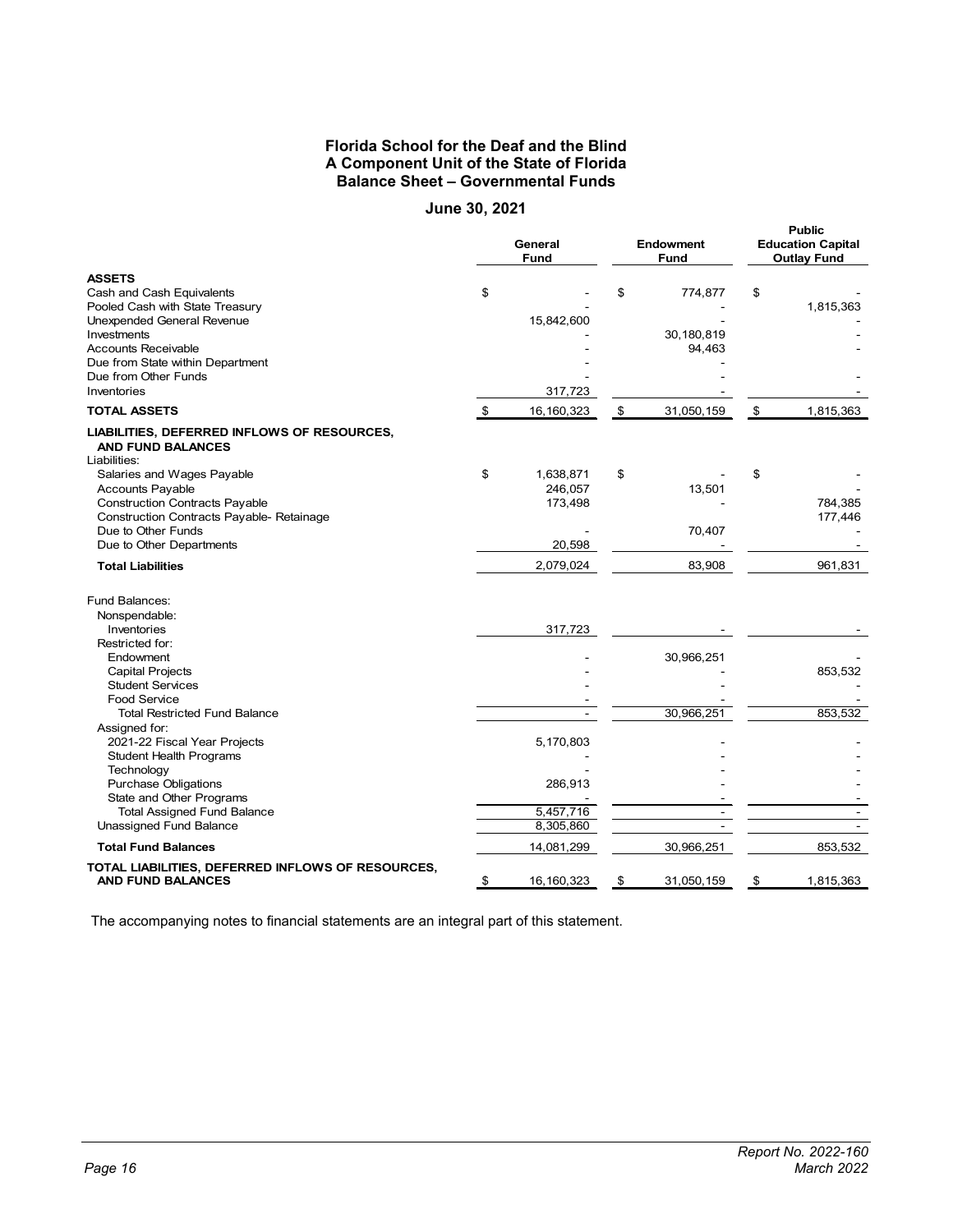| Other                 | Total                        |                  |  |  |
|-----------------------|------------------------------|------------------|--|--|
| Governmental<br>Funds | Governmental<br><b>Funds</b> |                  |  |  |
|                       |                              |                  |  |  |
| \$<br>182,444         | \$                           | 957,321          |  |  |
| 1,678,704             |                              | 3,494,067        |  |  |
|                       |                              | 15,842,600       |  |  |
|                       |                              | 30,180,819       |  |  |
| 16,359                |                              | 110,822          |  |  |
| 181,366               |                              | 181,366          |  |  |
| 89,537                |                              | 89,537           |  |  |
|                       |                              | 317,723          |  |  |
| \$<br>2,148,410       | \$                           | 51, 174, 255     |  |  |
|                       |                              |                  |  |  |
| \$<br>67,741          | \$                           | 1,706,612        |  |  |
| 34,526                |                              | 294,084          |  |  |
|                       |                              | 957,883          |  |  |
|                       |                              | 177,446          |  |  |
| 19,130                |                              | 89,537<br>20,598 |  |  |
|                       |                              |                  |  |  |
| 121,397               |                              | 3,246,160        |  |  |
|                       |                              |                  |  |  |
|                       |                              | 317,723          |  |  |
|                       |                              | 30,966,251       |  |  |
| 61,403                |                              | 914,935          |  |  |
| 211,794               |                              | 211,794          |  |  |
| 252,545               |                              | 252,545          |  |  |
| 525,742               |                              | 32,345,525       |  |  |
|                       |                              | 5,170,803        |  |  |
| 327,248               |                              | 327,248          |  |  |
| 107                   |                              | 107              |  |  |
|                       |                              | 286,913          |  |  |
| 1,173,916             |                              | 1,173,916        |  |  |
| 1,501,271             |                              | 6,958,987        |  |  |
|                       |                              | 8,305,860        |  |  |
| 2,027,013             |                              | 47,928,095       |  |  |
| \$<br>2,148,410       | \$                           | 51, 174, 255     |  |  |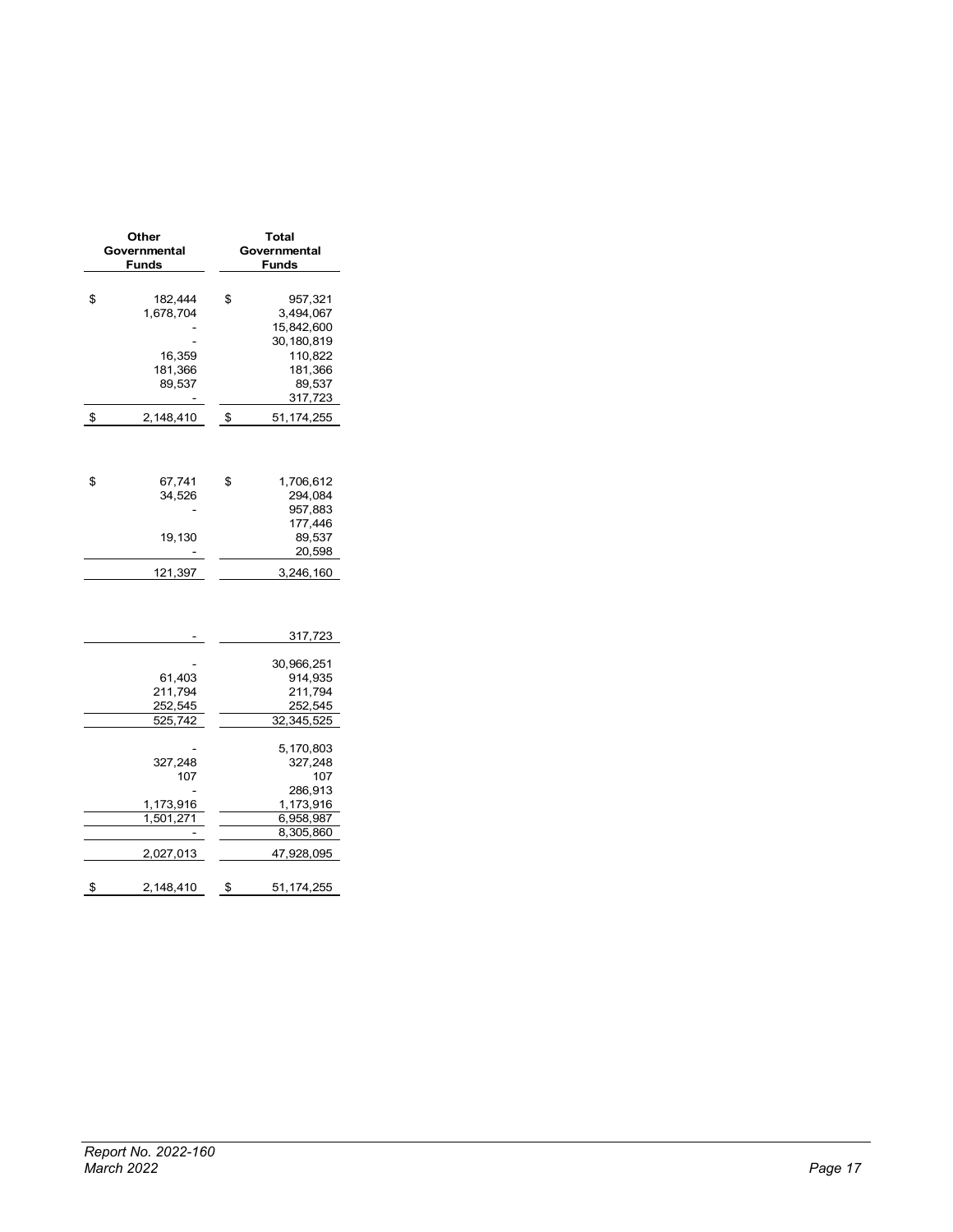#### **Florida School for the Deaf and the Blind A Component Unit of the State of Florida Reconciliation of the Governmental Funds Balance Sheet to the Statement of Net Position**

#### **June 30, 2021**

<span id="page-22-0"></span>

| <b>Total Fund Balances - Governmental Funds</b>                                                                                                                                                                                      |                                | \$<br>47,928,095 |
|--------------------------------------------------------------------------------------------------------------------------------------------------------------------------------------------------------------------------------------|--------------------------------|------------------|
| Amounts reported for governmental activities in the statement of net position are different because:                                                                                                                                 |                                |                  |
| Capital assets, net of accumulated depreciation, used in governmental activities are not financial<br>resources and, therefore, are not reported as assets in the governmental funds.                                                |                                | 77,757,619       |
| Long-term liabilities are not due and payable in the fiscal year and, therefore, are not reported as<br>liabilities in the governmental funds. Long-term liabilities at year-end consist of:                                         |                                |                  |
| <b>Compensated Absences Payable</b>                                                                                                                                                                                                  | \$<br>(3, 292, 757)            |                  |
| Net Pension Liability<br><b>Other Postemployment Benefits Payable</b>                                                                                                                                                                | (31,900,498)<br>(43, 934, 040) | (79, 127, 295)   |
| The deferred outflows of resources and deferred inflows of resources related to other postemployment<br>benefits (OPEB) and pensions are applicable to future periods and, therefore, are not reported in the<br>governmental funds. |                                |                  |
| Deferred Outflows Related to OPEB                                                                                                                                                                                                    | \$<br>7,402,417                |                  |
| Deferred Outflows Related to Pensions                                                                                                                                                                                                | 10,378,503                     |                  |
| Deferred Inflows Related to OPEB                                                                                                                                                                                                     | (22, 127, 086)                 |                  |
| Deferred Inflows Related to Pensions                                                                                                                                                                                                 | (2, 126, 163)                  | (6,472,329)      |
| <b>Net Position - Governmental Activities</b>                                                                                                                                                                                        |                                | 40,086,090       |
|                                                                                                                                                                                                                                      |                                |                  |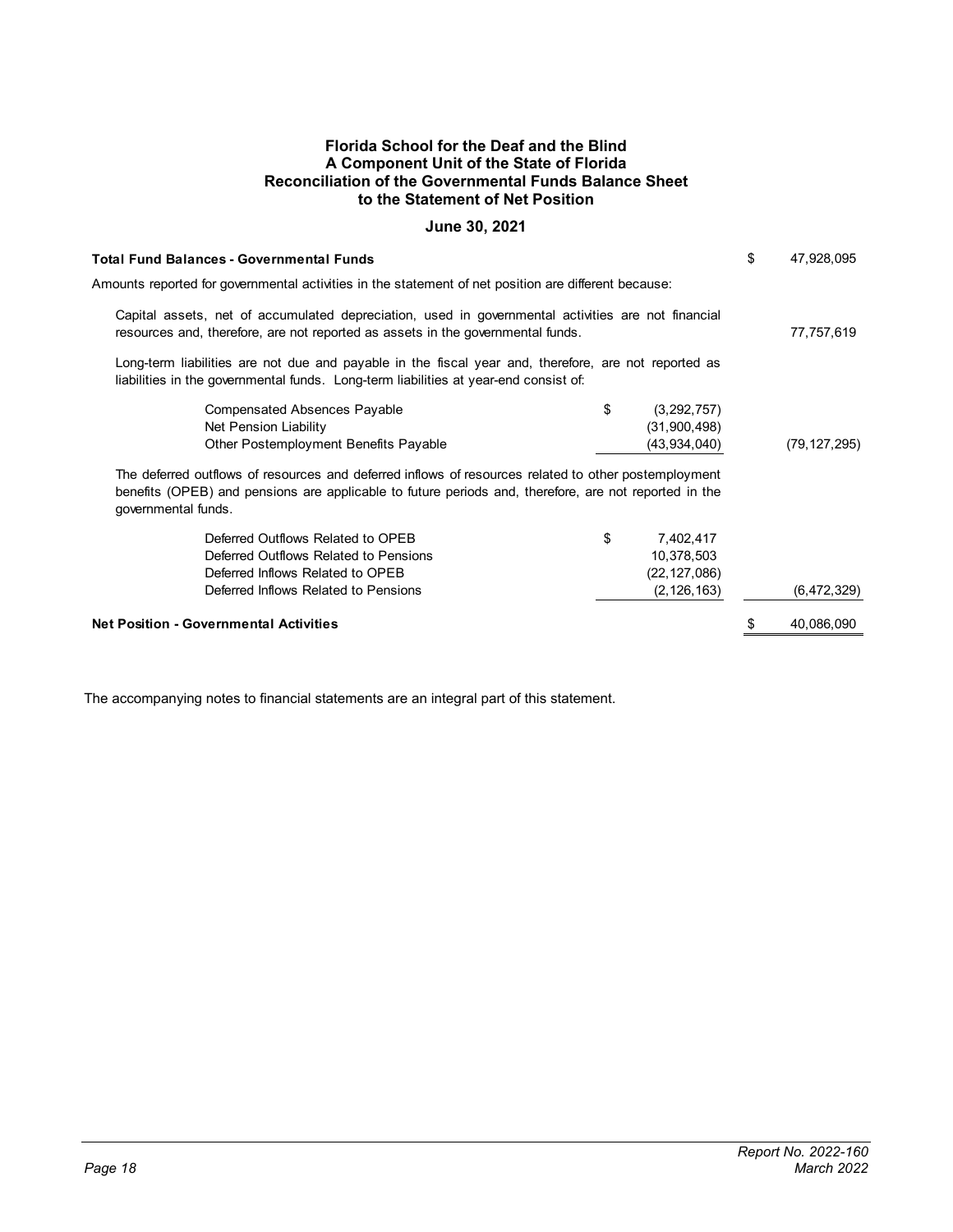THIS PAGE INTENTIONALLY LEFT BLANK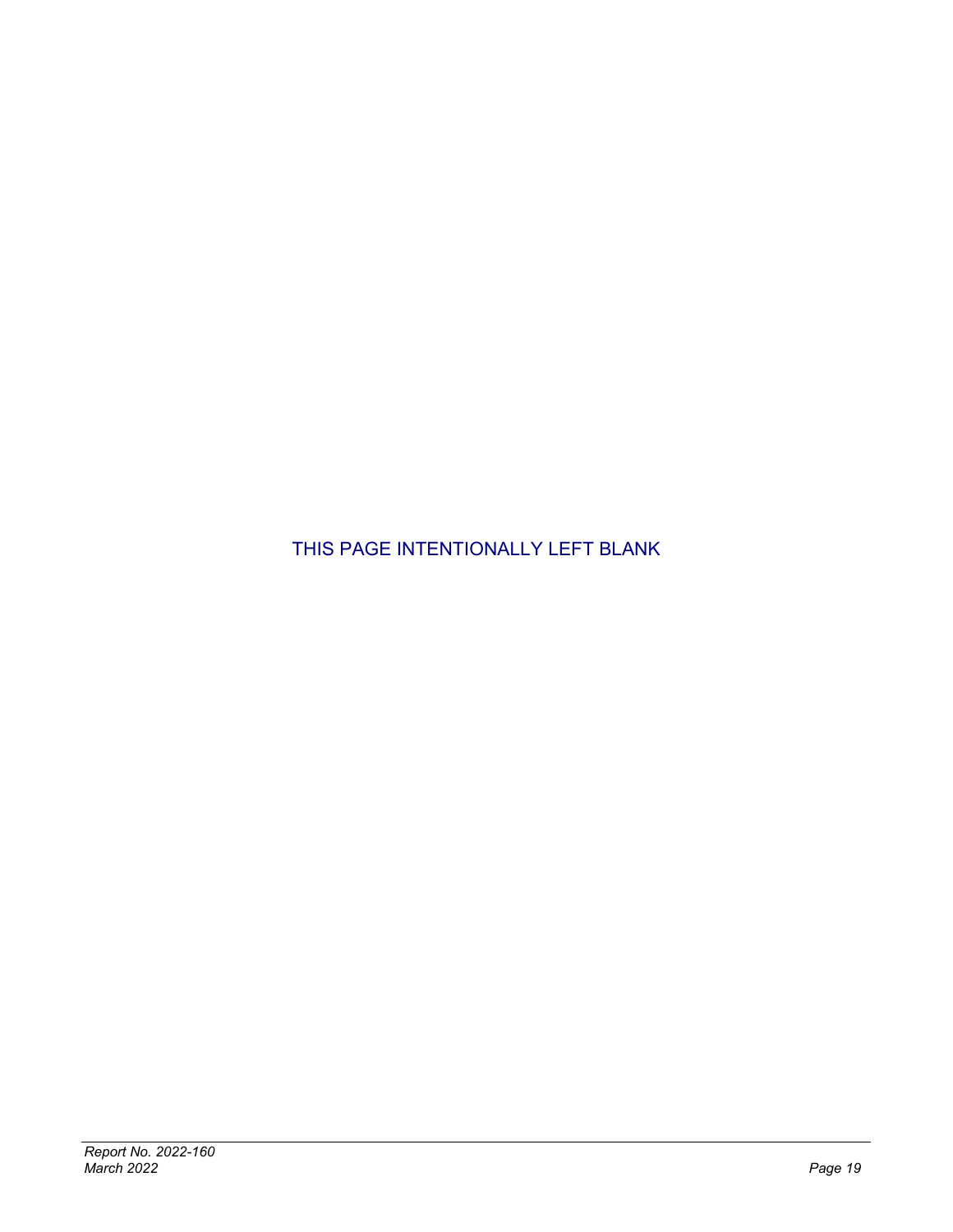#### **Florida School for the Deaf and the Blind A Component Unit of the State of Florida Statement of Revenues, Expenditures, and Changes in Fund Balances – Governmental Funds**

#### **For the Fiscal Year Ended June 30, 2021**

<span id="page-24-0"></span>

| Fund                                                                                                                  |    | General                   | <b>Endowment</b><br>Fund |                          | <b>Public</b><br><b>Education Capital</b><br><b>Outlay Fund</b> |                    |
|-----------------------------------------------------------------------------------------------------------------------|----|---------------------------|--------------------------|--------------------------|-----------------------------------------------------------------|--------------------|
| <b>Revenues</b>                                                                                                       |    |                           |                          |                          |                                                                 |                    |
| Released General Revenue Appropriations<br><b>State Capital Appropriations</b><br><b>Federal Grants and Contracts</b> | \$ | 47,068,601                | \$                       |                          | \$                                                              | 6,238,498          |
| State and Local Grants and Donations<br>Interest and Investment Earnings<br>Fees                                      |    |                           |                          | 12,568,930<br>3,407,567  |                                                                 |                    |
| <b>Other Revenues</b>                                                                                                 |    | 63                        |                          | 10,106                   |                                                                 |                    |
| <b>Total Revenues</b>                                                                                                 |    | 47,068,664                |                          | 15,986,603               |                                                                 | 6,238,498          |
| <b>Expenditures</b>                                                                                                   |    |                           |                          |                          |                                                                 |                    |
| Current - Education:                                                                                                  |    |                           |                          |                          |                                                                 |                    |
| Instruction                                                                                                           |    | 12,966,468                |                          | 747,903                  |                                                                 |                    |
| <b>Instructional Support Services</b>                                                                                 |    | 3,494,715                 |                          |                          |                                                                 |                    |
| <b>Student Support Services</b>                                                                                       |    | 4,129,521                 |                          |                          |                                                                 |                    |
| <b>Instructional Media Services</b>                                                                                   |    | 301,058                   |                          |                          |                                                                 |                    |
| Instruction-Related Technology                                                                                        |    | 2,691,034                 |                          |                          |                                                                 |                    |
| <b>Board</b>                                                                                                          |    | 234,820                   |                          |                          |                                                                 |                    |
| <b>General Administration</b>                                                                                         |    | 223,916                   |                          | 360,574                  |                                                                 |                    |
| <b>School Administration</b>                                                                                          |    | 2,063,393                 |                          |                          |                                                                 |                    |
| <b>Fiscal Services</b><br><b>Food Services</b>                                                                        |    | 820,993<br>1,087,942      |                          |                          |                                                                 |                    |
| <b>Central Services</b>                                                                                               |    | 1,356,066                 |                          |                          |                                                                 |                    |
| <b>Residential Services</b>                                                                                           |    | 6,471,530                 |                          |                          |                                                                 |                    |
| <b>Student Transportation Services</b>                                                                                |    | 3,401,904                 |                          |                          |                                                                 |                    |
| Operation of Plant                                                                                                    |    | 3,158,595                 |                          |                          |                                                                 |                    |
| Maintenance of Plant                                                                                                  |    | 3,398,070                 |                          |                          |                                                                 | 2,994,461          |
| Fixed Capital Outlay:                                                                                                 |    |                           |                          |                          |                                                                 |                    |
| <b>Facilities Acquisition and Construction</b>                                                                        |    | 3,774,904                 |                          |                          |                                                                 | 2,710,505          |
| <b>Other Capital Outlay</b>                                                                                           |    | 603,485                   |                          |                          |                                                                 | 354,893            |
| <b>Total Expenditures</b>                                                                                             |    | 50,178,414                |                          | 1,108,477                |                                                                 | 6,059,859          |
| <b>Excess (Deficiency) of Revenues Over Expenditures</b>                                                              |    | (3, 109, 750)             |                          | 14,878,126               |                                                                 | 178,639            |
| <b>Other Financing Sources (Uses)</b>                                                                                 |    |                           |                          |                          |                                                                 |                    |
| Transfers In<br><b>Transfers Out</b>                                                                                  |    | 10,572                    |                          |                          |                                                                 |                    |
| <b>Total Other Financing Sources (Uses)</b>                                                                           |    | 10,572                    |                          |                          |                                                                 |                    |
| <b>Net Change in Fund Balances</b><br>Fund Balances, Beginning                                                        |    | (3,099,178)<br>17,180,477 |                          | 14,878,126<br>16,088,125 |                                                                 | 178,639<br>674,893 |
|                                                                                                                       |    |                           |                          |                          |                                                                 |                    |
| <b>Fund Balances, Ending</b>                                                                                          | \$ | 14,081,299                | \$                       | 30,966,251               | \$                                                              | 853,532            |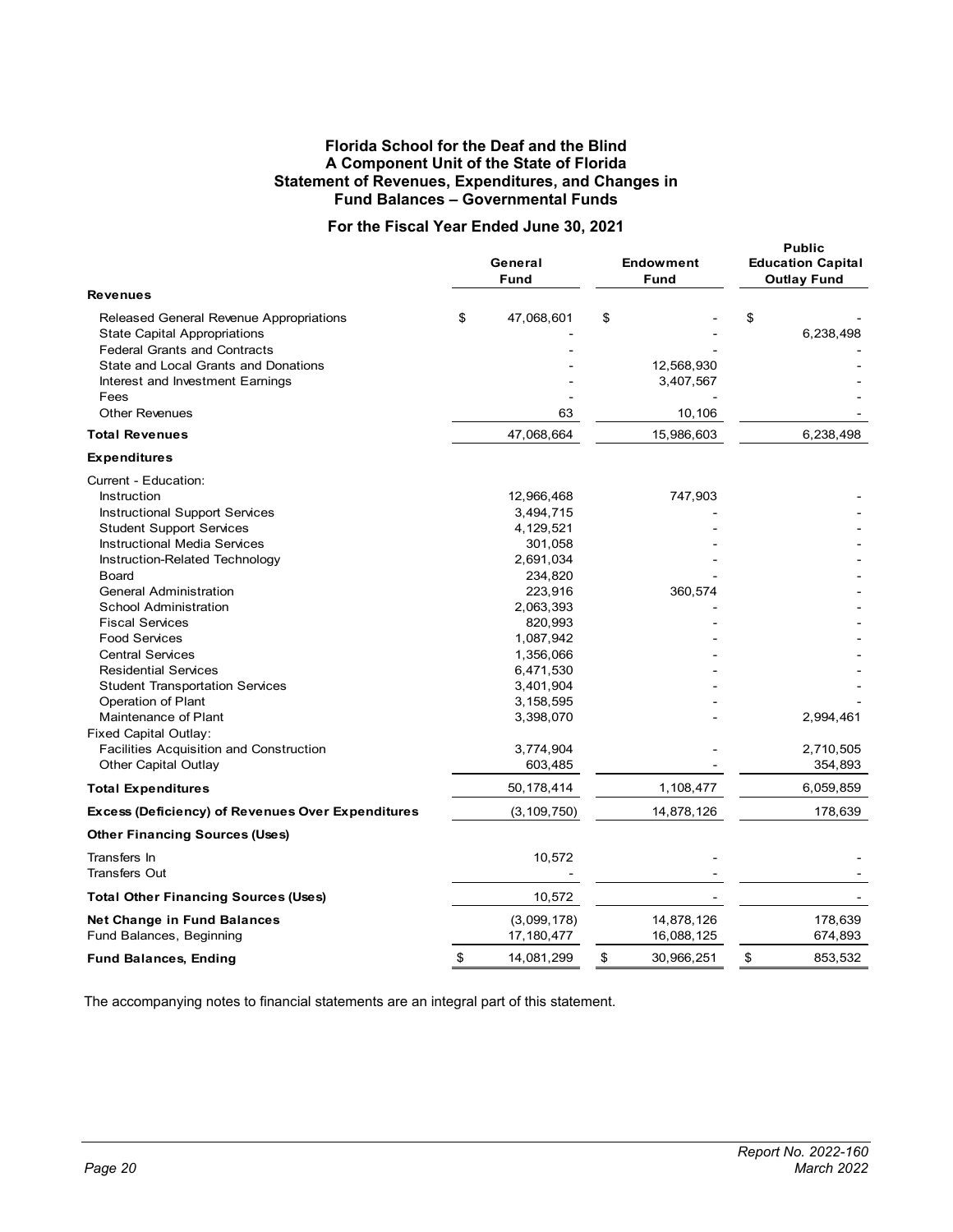| Other<br>Governmental<br><b>Funds</b> | Total<br>Governmental<br><b>Funds</b> |
|---------------------------------------|---------------------------------------|
|                                       |                                       |
| \$                                    | \$<br>47,068,601                      |
|                                       | 6,238,498                             |
| 1,722,557                             | 1,722,557                             |
| 1,276,773                             | 13,845,703                            |
|                                       | 3,407,567                             |
| 83,432                                | 83,432                                |
|                                       | 10,169                                |
| 3,082,762                             | 72,376,527                            |
|                                       |                                       |
| 854,677                               | 14,569,048                            |
| 163,788                               | 3,658,503                             |
| 337,550                               | 4,467,071                             |
| 928                                   | 301,986                               |
| 629,370                               | 3,320,404                             |
|                                       | 234,820                               |
| 101,575                               | 686,065                               |
| 4,415                                 | 2,067,808                             |
| 312,959                               | 1,133,952                             |
| 254,211<br>2,167                      | 1,342,153                             |
|                                       | 1,358,233<br>6,471,530                |
|                                       | 3,401,904                             |
|                                       | 3,158,595                             |
|                                       | 6,392,531                             |
|                                       |                                       |
|                                       | 6,485,409                             |
|                                       | 958,378                               |
| 2,661,640                             | 60,008,390                            |
| 421,122                               | 12,368,137                            |
|                                       |                                       |
| 218,951                               | 229,523                               |
| (229,523)                             | (229, 523)                            |
| (10, 572)                             |                                       |
| 410,550                               | 12,368,137                            |
| 1,616,463                             | 35,559,958                            |
| 2,027,013<br>\$                       | 47,928,095<br>\$                      |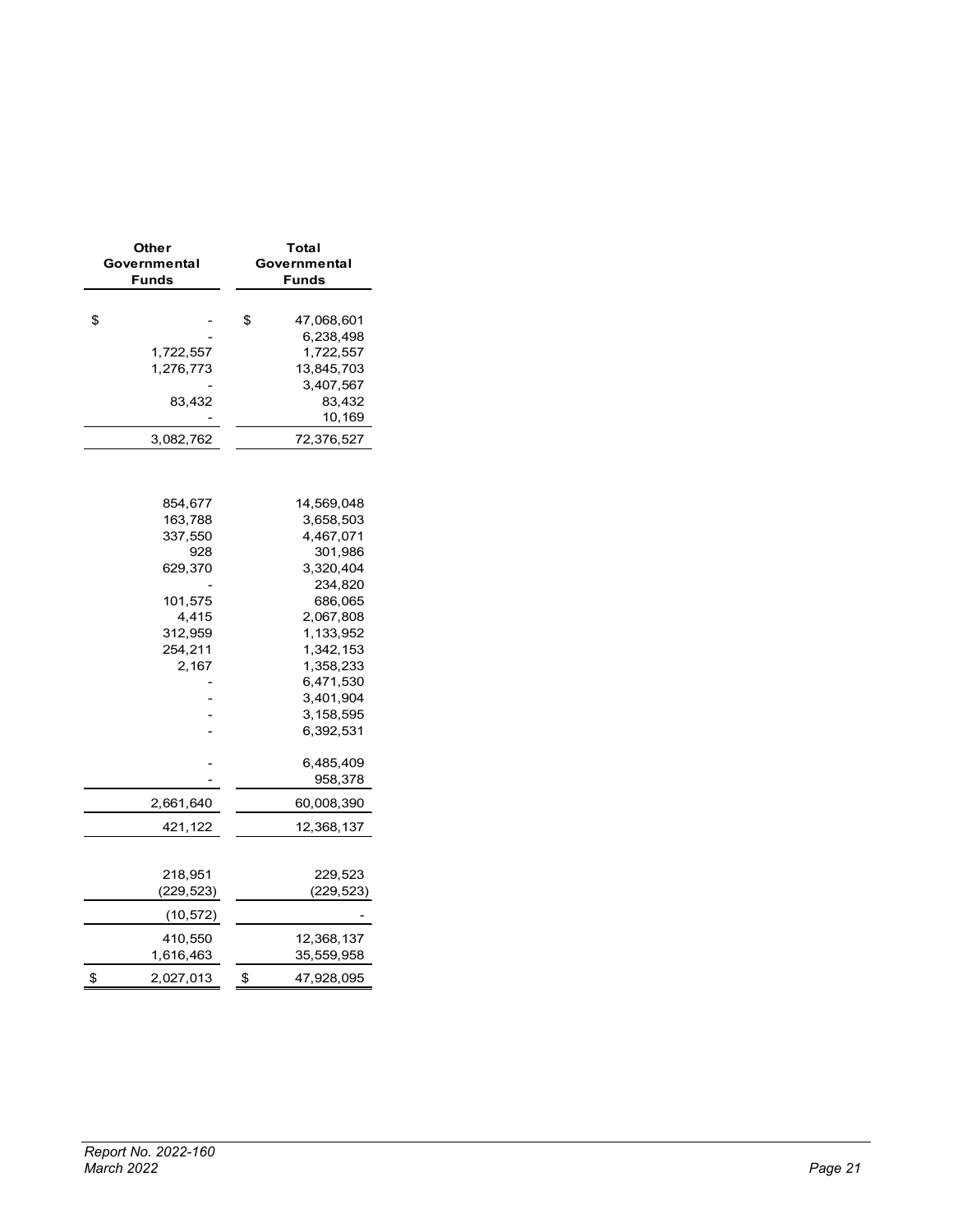#### <span id="page-26-0"></span>**Florida School for the Deaf and the Blind A Component Unit of the State of Florida Reconciliation of the Governmental Funds Statement of Revenues, Expenditures, and Changes in Fund Balances to the Statement of Activities For the Fiscal Year Ended June 30, 2021**

| Net Change in Fund Balances - Governmental Funds                                                                                                                                                                                                                                                                                                                                                            | \$<br>12,368,137 |
|-------------------------------------------------------------------------------------------------------------------------------------------------------------------------------------------------------------------------------------------------------------------------------------------------------------------------------------------------------------------------------------------------------------|------------------|
| Amounts reported for governmental activities in the statement of activities are different because:                                                                                                                                                                                                                                                                                                          |                  |
| Capital outlays are reported in the governmental funds as expenditures. However, in the statement of activities, the<br>cost of those assets is allocated over their estimated useful lives as depreciation expense. This is the amount of capital<br>outlay expenditures and donated assets in excess of depreciation expense in the current fiscal year.                                                  |                  |
| Capital Outlay Expenditures<br>\$<br>7,443,787<br><b>Depreciation Expense</b><br>(7, 249, 309)                                                                                                                                                                                                                                                                                                              | 194,478          |
| The loss on the disposal of capital assets during the current fiscal year is reported in the statement of activities. In the<br>governmental funds, the cost of these assets was recognized as an expenditure in the fiscal year purchased. Thus,<br>the change in net position differs from the change in fund balance by the undepreciated cost of the disposed assets.                                   | (2,516)          |
| In the statement of activities, the cost of compensated absences is measured by the amounts earned during the year,<br>while in the governmental funds, expenditures are recognized based on the amounts actually paid for compensated<br>absences. This is the net amount of compensated absences earned in excess of the amount used in the current fiscal<br>year.                                       | (247, 349)       |
| A portion of the legislative appropriations from Public Education Capital Outlay was not available to pay for current period<br>expenditures in the prior year and, therefore, is reported as unavailable revenue on the governmental fund statements. In<br>the current year, this was recognized as revenue in the governmental fund statements, but not recognized on the<br>government-wide statements. | (746, 043)       |
| Governmental funds report School other postemployment benefits (OPEB) contributions as expenditures. However, in<br>the statement of activities, the cost of OPEB benefits earned net of employee contributions, as determined through an<br>actuarial valuation, is reported as OPEB expense.                                                                                                              |                  |
| \$<br>11,864,000<br>Decrease in OPEB Liability<br>Increase in Deferred Outflows of Resources - OPEB<br>(1,526,285)<br>Increase in Deferred Inflows of Resources - OPEB<br>(12,560,500)                                                                                                                                                                                                                      | (2, 222, 785)    |
| Governmental funds report School pension contributions as expenditures. However, in the statement of activities, the<br>cost of pension benefits earned net of employee contributions is reported as a pension expense.                                                                                                                                                                                     |                  |
| <b>FRS Pension Contribution</b><br>\$<br>2,134,885<br><b>HIS Pension Contribution</b><br>426,841<br>(4, 532, 785)<br><b>FRS Pension Expense</b>                                                                                                                                                                                                                                                             |                  |
| <b>HIS Pension Expense</b><br>(650, 036)                                                                                                                                                                                                                                                                                                                                                                    | (2,621,095)      |
| <b>Change in Net Position - Governmental Activities</b>                                                                                                                                                                                                                                                                                                                                                     | \$<br>6,722,827  |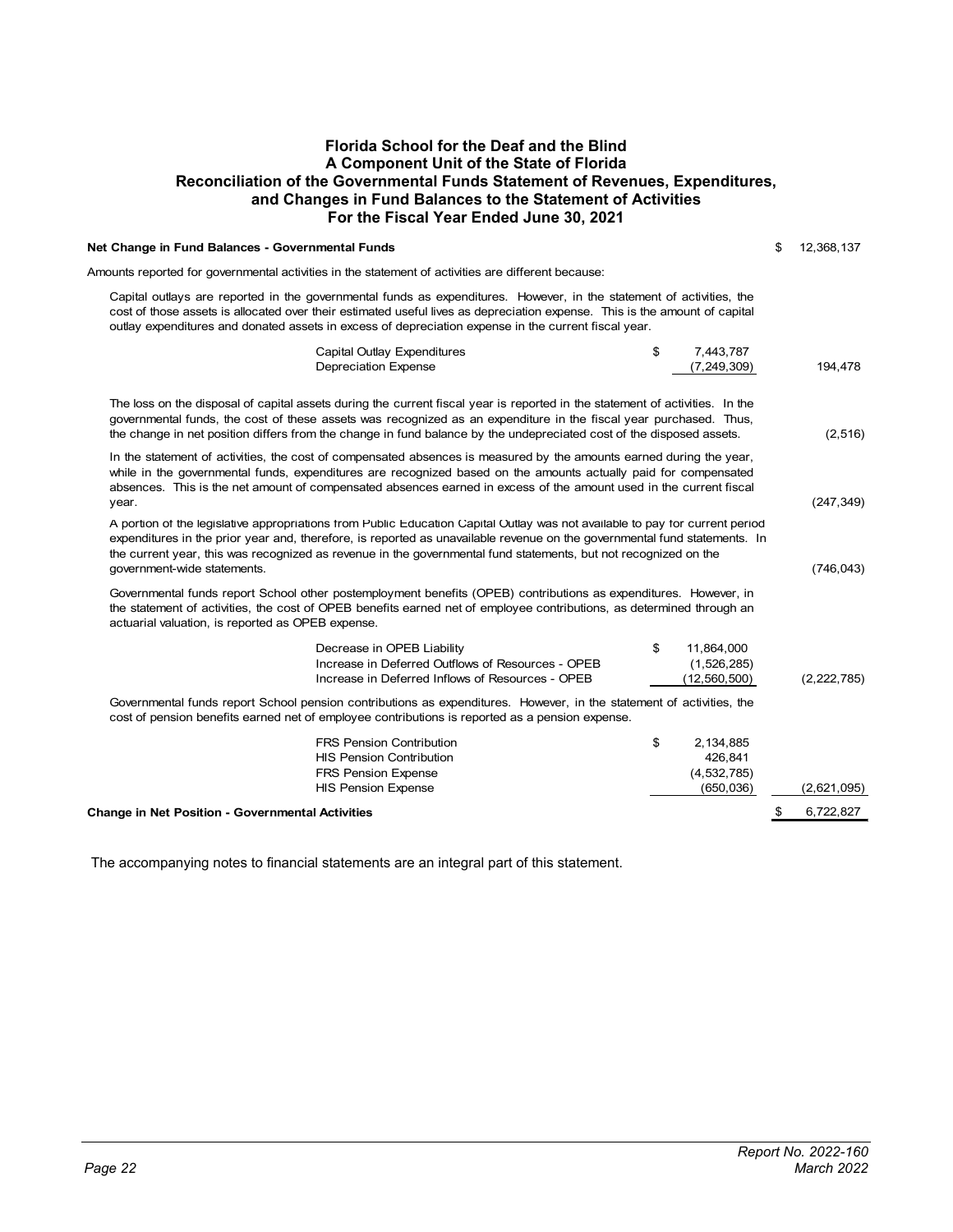#### <span id="page-27-0"></span>**Florida School for the Deaf and the Blind A Component Unit of the State of Florida Statement of Fiduciary Net Position – Fiduciary Funds June 30, 2021**

|                                |    | <b>Custodial</b><br><b>Funds</b> |
|--------------------------------|----|----------------------------------|
| <b>ASSETS</b>                  |    |                                  |
| Cash and Cash Equivalents      | S. | 40,244                           |
| <b>NET POSITION</b>            |    |                                  |
| <b>Restricted for Students</b> | S  | 40.244                           |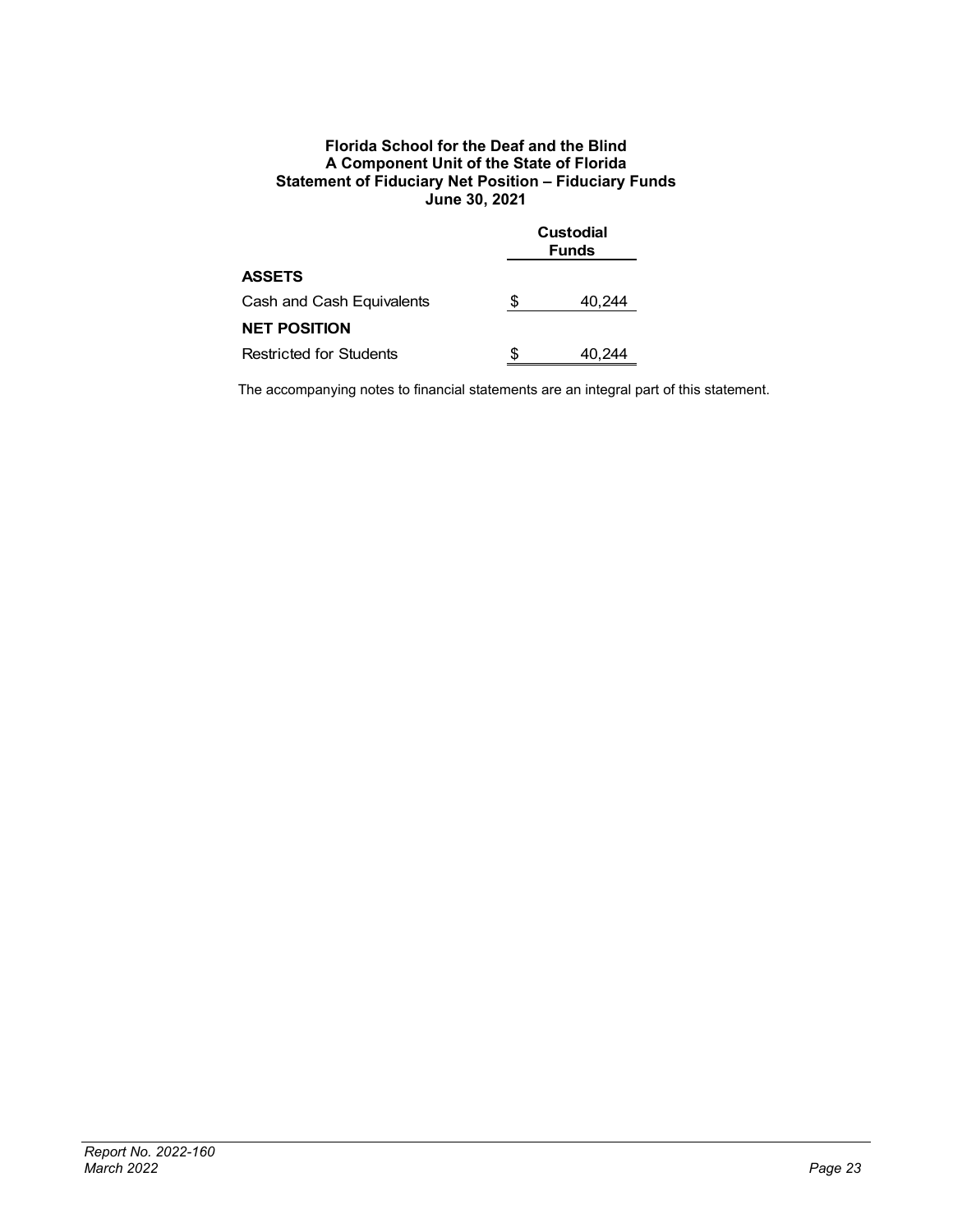#### **Florida School for the Deaf and the Blind A Component Unit of the State of Florida Statement of Changes in Fiduciary Net Position – Fiduciary Funds For the Fiscal Year Ended June 30, 2021**

|                                                                                                                                            | Custodial<br><b>Funds</b> |                           |  |
|--------------------------------------------------------------------------------------------------------------------------------------------|---------------------------|---------------------------|--|
| <b>ADDITIONS</b>                                                                                                                           |                           |                           |  |
| <b>Student Collections</b>                                                                                                                 | \$                        | 64,095                    |  |
| <b>DEDUCTIONS</b>                                                                                                                          |                           |                           |  |
| <b>Student Disbursements</b>                                                                                                               |                           | 64,655                    |  |
| <b>Change in Net Position</b><br>Net Position - Beginning<br>Adjustment to Beginning Net Position<br>Net Position - Beginning, as Restated |                           | (560)<br>40.804<br>40.804 |  |
| <b>Net Position - Ending</b>                                                                                                               |                           | 40,244                    |  |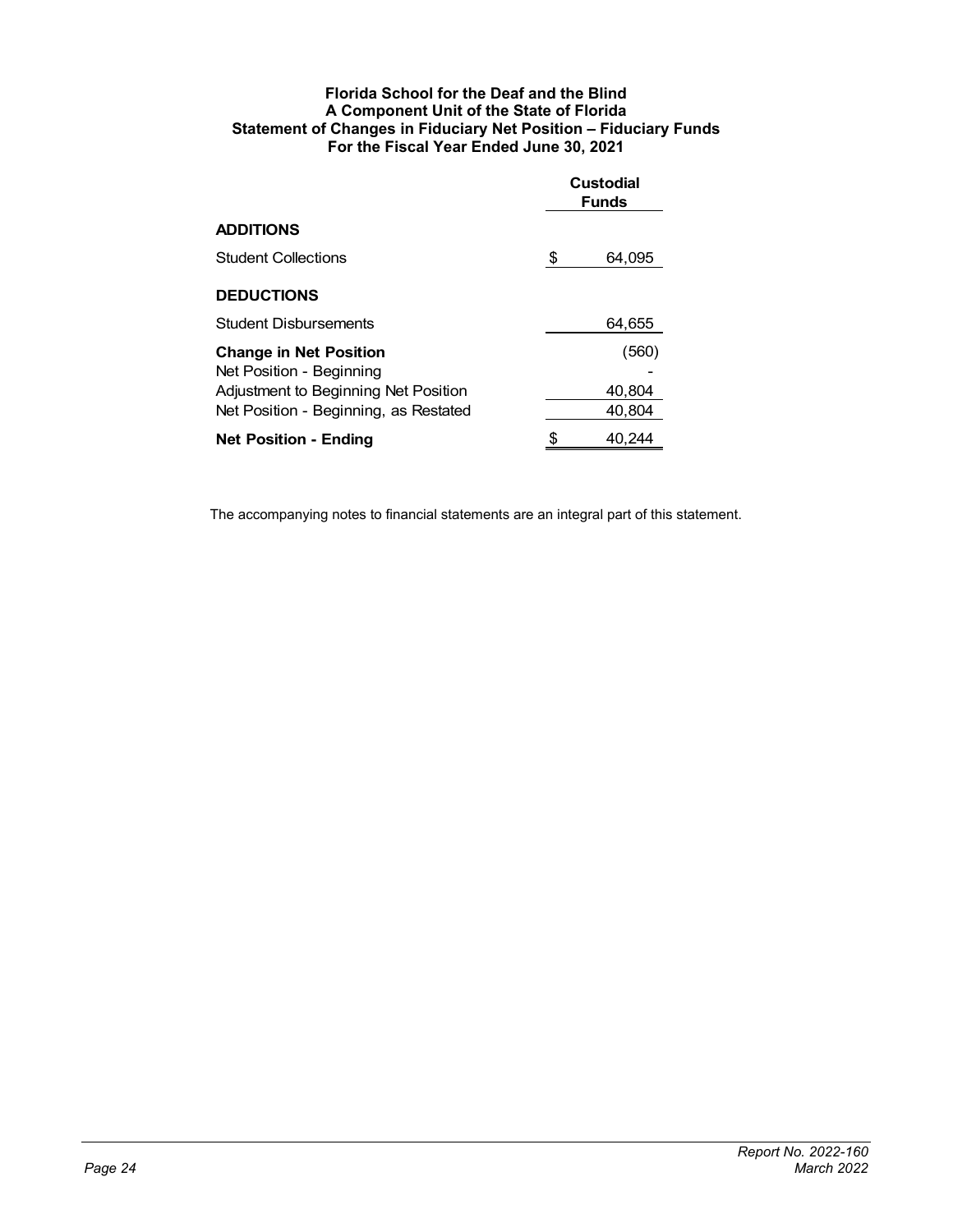### <span id="page-29-0"></span> **SUMMARY OF SIGNIFICANT ACCOUNTING POLICIES**

### **A. Description of Government-Wide Financial Statements**

The government-wide financial statements (i.e., the statement of net position and the statement of activities) report information on all of the nonfiduciary activities of the Florida School for the Deaf and the Blind (School). All fiduciary activities are reported only in the fund financial statements. Governmental activities are normally supported by intergovernmental revenues and other nonexchange transactions.

The statement of activities presents a comparison between direct expenses and program revenues for each function or program of the School's governmental activities. Direct expenses are those that are specifically associated with a service, program, or department and are thereby clearly identifiable to a particular function. Depreciation expense is not readily associated with a particular function and is reported as unallocated.

### **B. Reporting Entity**

The School, a component unit of the State of Florida, was established by an act of the Florida Legislature, as specified under Section 1002.36, Florida Statutes, to provide educational programs and support services appropriate to meet the education, related evaluation, and counseling needs of deaf/hearing-impaired and blind/visually impaired students in the State who meet enrollment criteria. The School is a State-supported residential public school for deaf/hearing-impaired and blind/visually impaired students in preschool through 12th grade and is funded through the Department of Education. The School operates under the leadership and direction of a Board of Trustees (Board). The Board is composed of seven members appointed by the Governor and confirmed by the Senate. The Board must include one blind person and one deaf person and each member is required to have been a Florida resident for at least 10 years. The Board exercises control of the School through a Board-appointed President, who serves as the chief executive officer and is responsible for the operation, control, and supervision of the School and its programs. Unless otherwise provided by law, the School is required to comply with all State laws and rules applicable to State agencies. The School is reported as a blended component unit within the State of Florida's Annual Comprehensive Financial Report. The accompanying financial statements only present the financial position and changes in financial position of the School and are not intended to present fairly the financial position of the State of Florida and the results of its operations in conformity with generally accepted accounting principles.

Criteria for determining if other entities are potential component units that should be reported within the School's basic financial statements are identified and described in the Governmental Accounting Standards Board's (GASB) *Codification of Governmental Accounting and Financial Reporting Standards*, Sections 2100 and 2600. The application of these criteria provides for identification of any legally separate entities for which the Board is financially accountable and other organizations for which the nature and significance of their relationship with the Board are such that exclusion would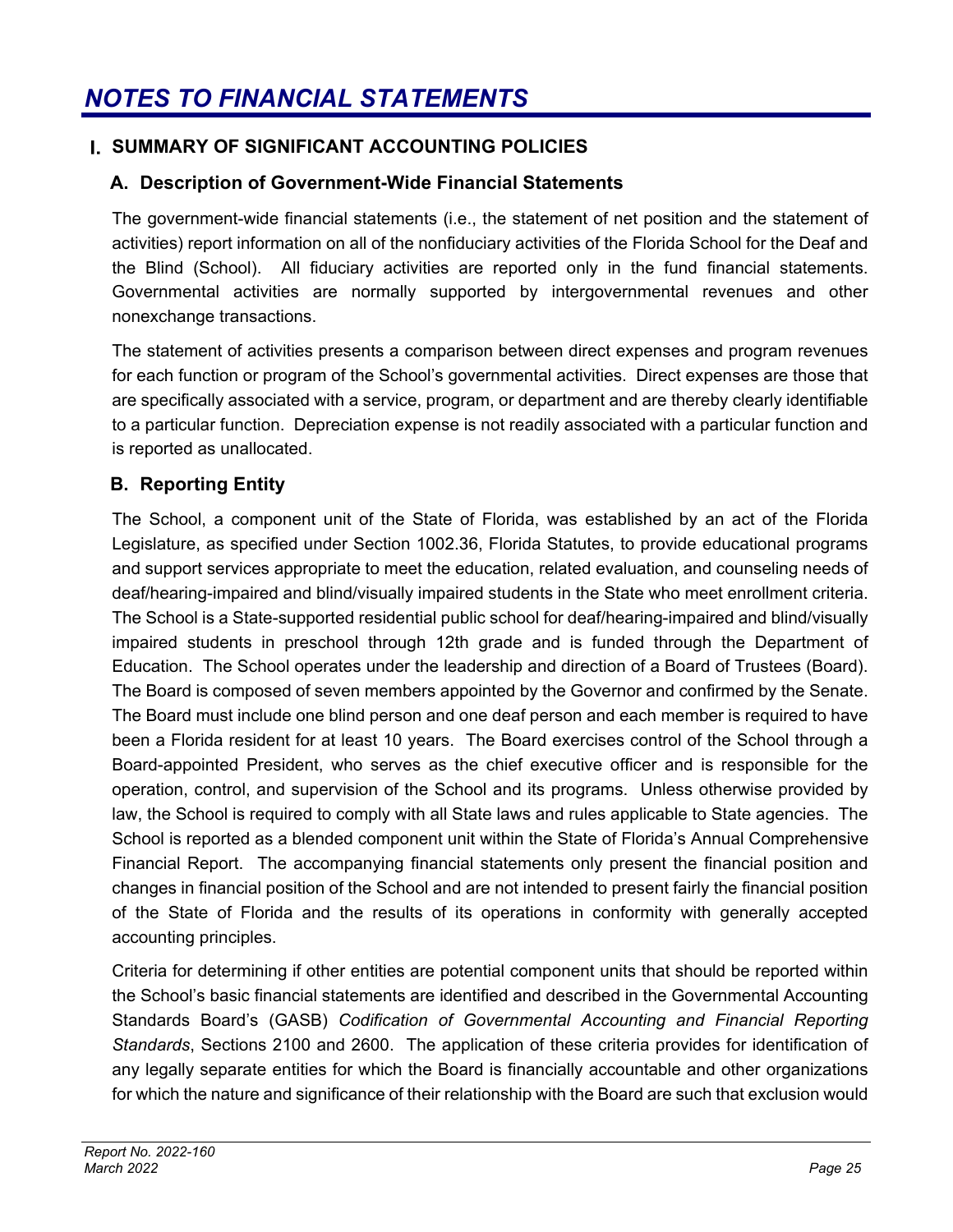cause the School's basic financial statements to be misleading. Based on these criteria, no component units are included within the School's reporting entity.

### **C. Basis of Presentation: Government-Wide Financial Statements**

While separate government-wide and fund financial statements are presented, they are interrelated. The governmental activities column incorporates data from governmental funds. Separate financial statements are provided for governmental funds and fiduciary funds, even though the latter are excluded from the government-wide financial statements.

The effects of interfund activity have been eliminated from the government-wide financial statements.

### **D. Basis of Presentation: Fund Financial Statements**

The fund financial statements provide information about the School's funds, including the fiduciary funds. Separate statements for each fund category – governmental and fiduciary – are presented. The emphasis of fund financial statements is on major governmental funds, each displayed in a separate column. All remaining governmental funds are aggregated and reported as nonmajor funds.

The School reports the following major governmental funds:

- General Fund to account for all financial resources not required to be accounted for in another fund, and for certain revenues from the State that are legally restricted to be expended for specific current operating purposes.
- Endowment Fund to account for and administer cash, securities, and real property received by the School through bequests; solicited and unsolicited contributions by donors; or contributions from the Theodore R. and Vivian M. Johnson Scholarship Foundation.
- Public Education Capital Outlay Fund to account for the financial resources generated by the Public Educational Capital Outlay and Debt Service Trust Fund to be used for facilities maintenance and construction.

Additionally, the School reports the following fiduciary fund type:

Custodial Fund – to account for resources held in a custodial capacity for students.

### **Accounting and Reporting Changes**

The School adopted GASB Statement No. 84, Fiduciary Activities, for fiscal year 2021. Amounts for fiscal year 2020 have been restated to comply with this standard. Certain custodial assets and liabilities relating to net assets held on behalf of students were restated to reflect the reporting of fiduciary activities on the Statement of Fiduciary Net Position and the Statement of Changes in Fiduciary Net Position.

### **Net Position Reclassification and Restatements**

In accordance with the provisions of GASB Statement No. 84, net position was restated to reflect the balances of funds held on behalf of students. Balances previously reported in the School's June 30, 2020, financial statements have been restated as shown below.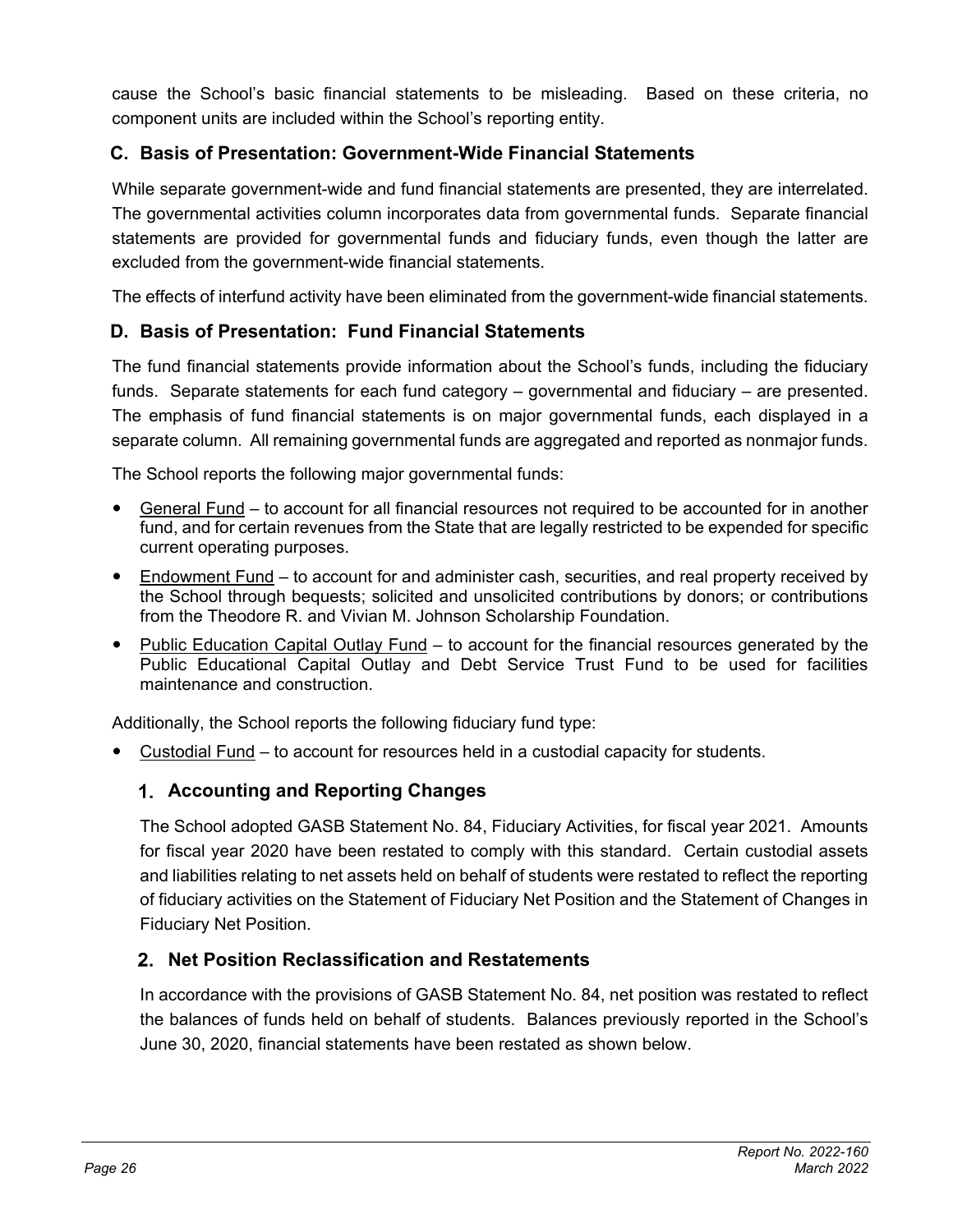|                                                                  | Agency<br><b>Fund</b> |          |   | <b>Custodial</b><br><b>Funds</b> |     |               |    |                     |
|------------------------------------------------------------------|-----------------------|----------|---|----------------------------------|-----|---------------|----|---------------------|
|                                                                  |                       | Assets   |   | Liabilities                      |     | <b>Assets</b> |    | <b>Net Position</b> |
| Balance at June 30, 2020, as previously reported                 |                       | 40.804   | S | 40.804                           | \$. |               | \$ |                     |
| Adjustment due to the implementation of GASB<br>Statement No. 84 |                       | (40,804) |   | (40, 804)                        |     | 40.804        |    | 40,804              |
| Balance at July 1, 2020, as restated                             |                       |          |   |                                  |     | 40.804        |    | 40,804              |

During the course of operations, the School has activity between funds for various purposes. Any residual balances outstanding at fiscal year-end are reported as due from/to other funds. While these balances are reported in fund financial statements, certain eliminations are made in the preparation of the government-wide financial statements. Certain activity occurs during the year involving transfers of resources between funds. In fund financial statements, these amounts are reported at gross amounts as transfers in and out. While reported in fund financial statements, certain eliminations are made in the preparation of the government-wide financial statements. Transfers between the funds included in governmental activities are eliminated so that only the net amount is included as transfers in the governmental activities column.

### **E. Measurement Focus and Basis of Accounting**

The accounting and financial reporting treatment is determined by the applicable measurement focus and basis of accounting. Measurement focus indicates the type of resources being measured such as current financial resources or economic resources. The basis of accounting indicates the timing of transactions or events for recognition in the financial statements.

The government-wide financial statements are reported using the economic resources measurement focus and the accrual basis of accounting. Revenues are recognized when earned and expenses are recognized when a liability is incurred, regardless of the timing of the related cash flows. Revenues from grants, entitlements, and donations are recognized as soon as all eligibility requirements imposed by the provider have been met.

The governmental fund financial statements are reported using the current financial resources measurement focus and the modified accrual basis of accounting. Revenues, except for certain grant revenues, are recognized as soon as they are both measurable and available. Revenues are considered to be available when they are collectible within the current period or soon enough thereafter to pay liabilities of the current period. For this purpose, the School considers revenues to be available if they are collected within 60 days of the end of the current fiscal year. When grant terms provide that the expenditure of resources is the prime factor for determining eligibility for Federal, State, and other grant resources, revenue is recognized at the time the expenditure is made. Entitlements are recorded as revenues when all eligibility requirements are met, including any time requirements, and the amount is received during the period or within the availability period for this revenue source (within 60 days of year end). Expenditures are generally recognized when the related fund liability is incurred, as under accrual accounting. However, claims and judgments, pension benefits, other postemployment benefits (OPEB), and compensated absences, are only recorded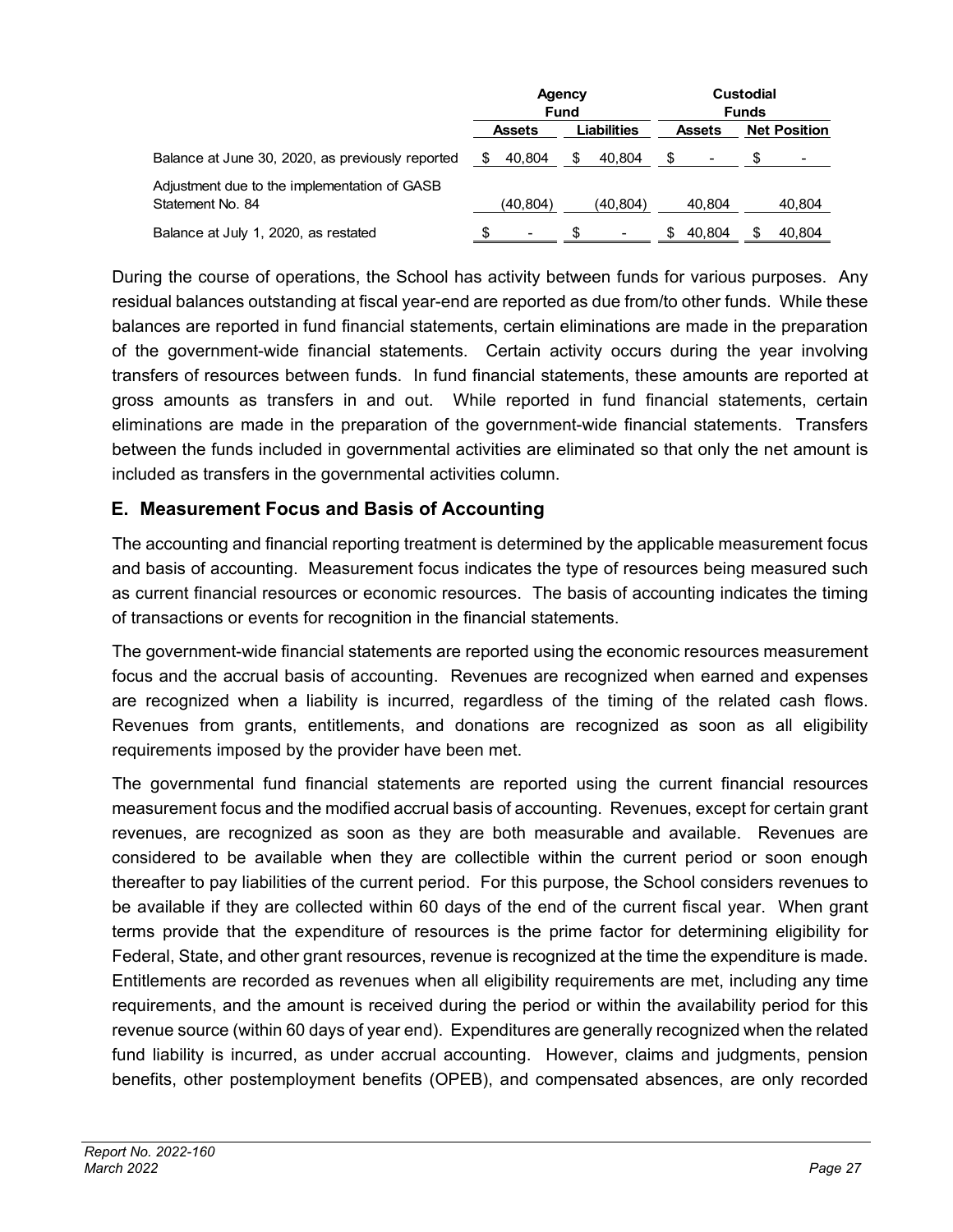when payment is due. General capital asset acquisitions are reported as expenditures in governmental funds.

### **F. Assets, Liabilities, Deferred Outflows/Inflows of Resources, and Net Position/Fund Balance**

### **Cash and Cash Equivalents**

The School's cash and cash equivalents are considered to be cash on hand, demand deposits, and short-term liquid investments with original maturities of 3 months or less from the date of acquisition. Cash received from student activities at the School is deposited with a bank qualified as a public depository under Florida Law. School deposits are insured by Federal depository insurance, up to specific limits, or collateralized with securities held in Florida's multiple financial institution collateral pool as required by Chapter 280, Florida Statutes, except for a portion of the School's Endowment Fund investments classified as cash equivalents, which are held by a safekeeping agent in the name of the School. All other funds, including funds appropriated by the State, are held in the State Treasury's general pool of investments as specified by Section 1002.36(4)(f), Florida Statutes, and are considered School cash equivalents.

### **Unexpended General Revenue Releases**

Unexpended General Revenue Releases represent unexpended appropriations carried forward. As specified in Section 1011.57, Florida Statutes, funds appropriated to the School do not revert to the State of Florida if not spent in the year they are appropriated and all unexpended funds are carried forward to the School's operating budget for use in subsequent years.

### **Investments**

The School invests funds in securities authorized by Section 215.47, Florida Statutes. The School reports investments at fair value. Types and amounts of investments held at fiscal year end are described in Note II.C.

### **Inventories**

Inventories consist of expendable supplies held for consumption in the course of School operations. Inventories are stated at cost on the first-in, first-out basis. The costs of inventories are recorded as expenditures when used rather than purchased.

### **Capital Assets**

As provided in Section 1002.36(4)(d), Florida Statutes, title to all capital assets of the School vests in the State Board of Education, but the School's Board has complete jurisdiction over the management of the School. Capital assets under the management of the School's Board are reported in the government-wide statement of net position.

Expenditures for capital assets acquired or constructed for general School purposes are reported in the governmental fund that financed the acquisition or construction. The capital assets so acquired are reported at cost in the government-wide statement of net position but are not reported in the governmental fund financial statements. Capital assets are defined by the School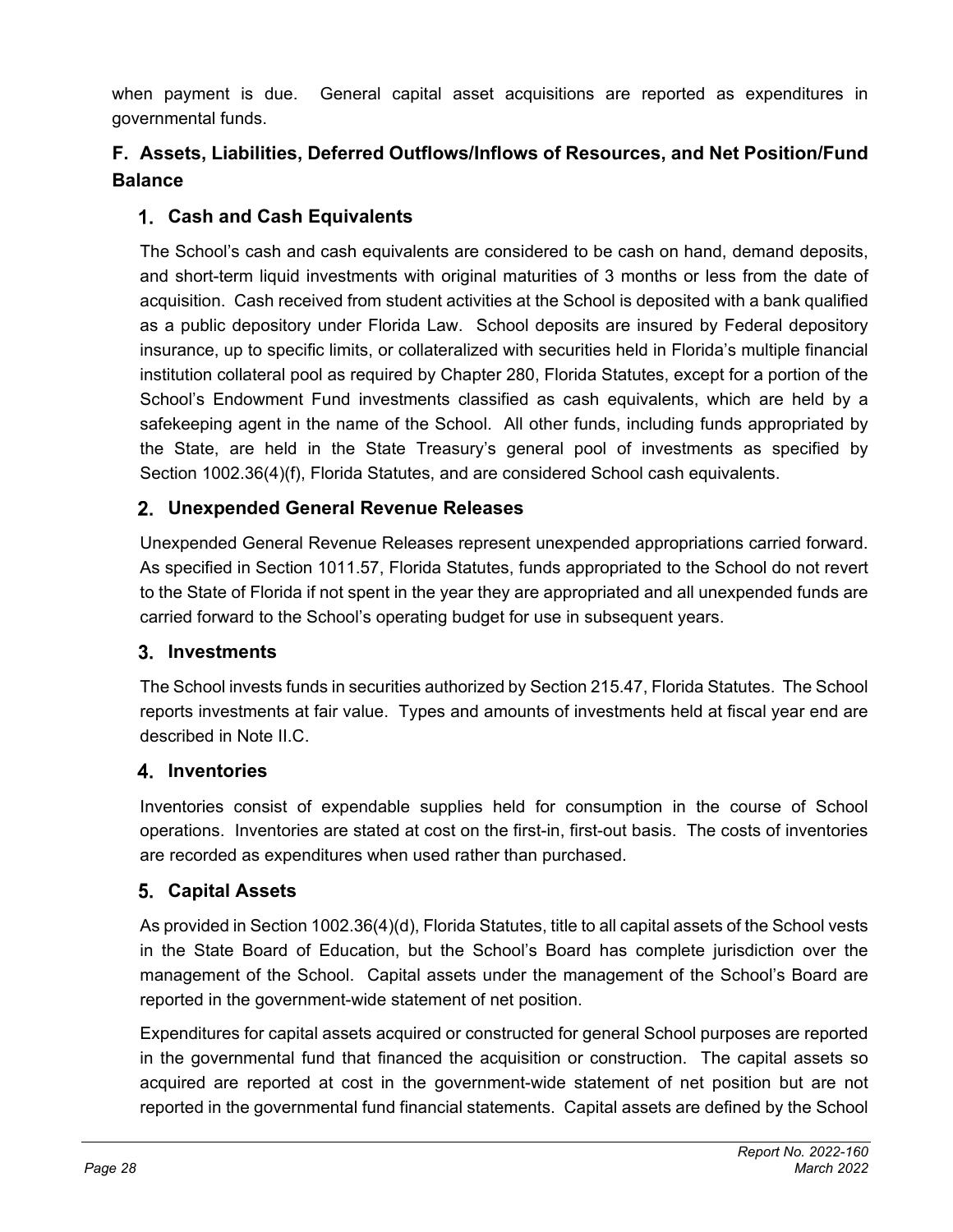as those costing more than \$5,000. Hard-backed, hard-covered books and certain Braille books with a useful life greater than 1 year and costing more than \$250 are also considered capital assets. Such assets are recorded at historical cost or estimated historical cost. Donated assets are recorded at acquisition value at the date of donation.

Interest costs incurred during the construction of capital assets are not considered material and are not capitalized as part of the cost of construction.

Capital assets are depreciated using the straight-line method over the following estimated useful lives:

| <b>Description</b>                | <b>Estimated Useful Lives</b> |
|-----------------------------------|-------------------------------|
| <b>Buildings and Improvements</b> | 10 - 30 years                 |
| Infrastructure and Improvements   | 15 - 20 years                 |
| <b>Furniture and Equipment</b>    | $3 - 5$ years                 |
| <b>Library Resources</b>          | 5 years                       |

Current year information relative to changes in capital assets is described in Note II.D.

### **Compensated Absences**

In the government-wide financial statements, compensated absences (i.e., paid absences for employee vacation leave and sick leave) are accrued as liabilities to the extent that it is probable that the benefits will result in termination payments. A liability for these amounts is reported in the governmental fund financial statements only if it has matured, such as for occurrences of employee resignations and retirements. The liability for compensated absences includes salary-related benefits, where applicable.

### **Pensions**

In the government-wide statement of net position, liabilities are recognized for the School's proportionate share of each pension plan's net pension liability. For purposes of measuring the net pension liability, deferred outflows of resources and deferred inflows of resources related to pensions, and pension expense, information about the fiduciary net position of the Florida Retirement System (FRS) defined benefit plan and the Health Insurance Subsidy (HIS) defined benefit plan and additions to/deductions from the FRS and the HIS fiduciary net position have been determined on the same basis as they are reported by the FRS and the HIS plans. For this purpose, benefit payments (including refunds of employee contributions) are recognized when due and payable in accordance with benefit terms. Investments are reported at fair value.

The School's retirement plans and related amounts are described in Note II.E.

### **Long-Term Liabilities**

Long-term obligations that will be financed from resources to be received in the future by governmental funds are reported as liabilities in the government-wide statement of net position.

In the governmental fund financial statements, long-term obligations are not recognized as liabilities until due.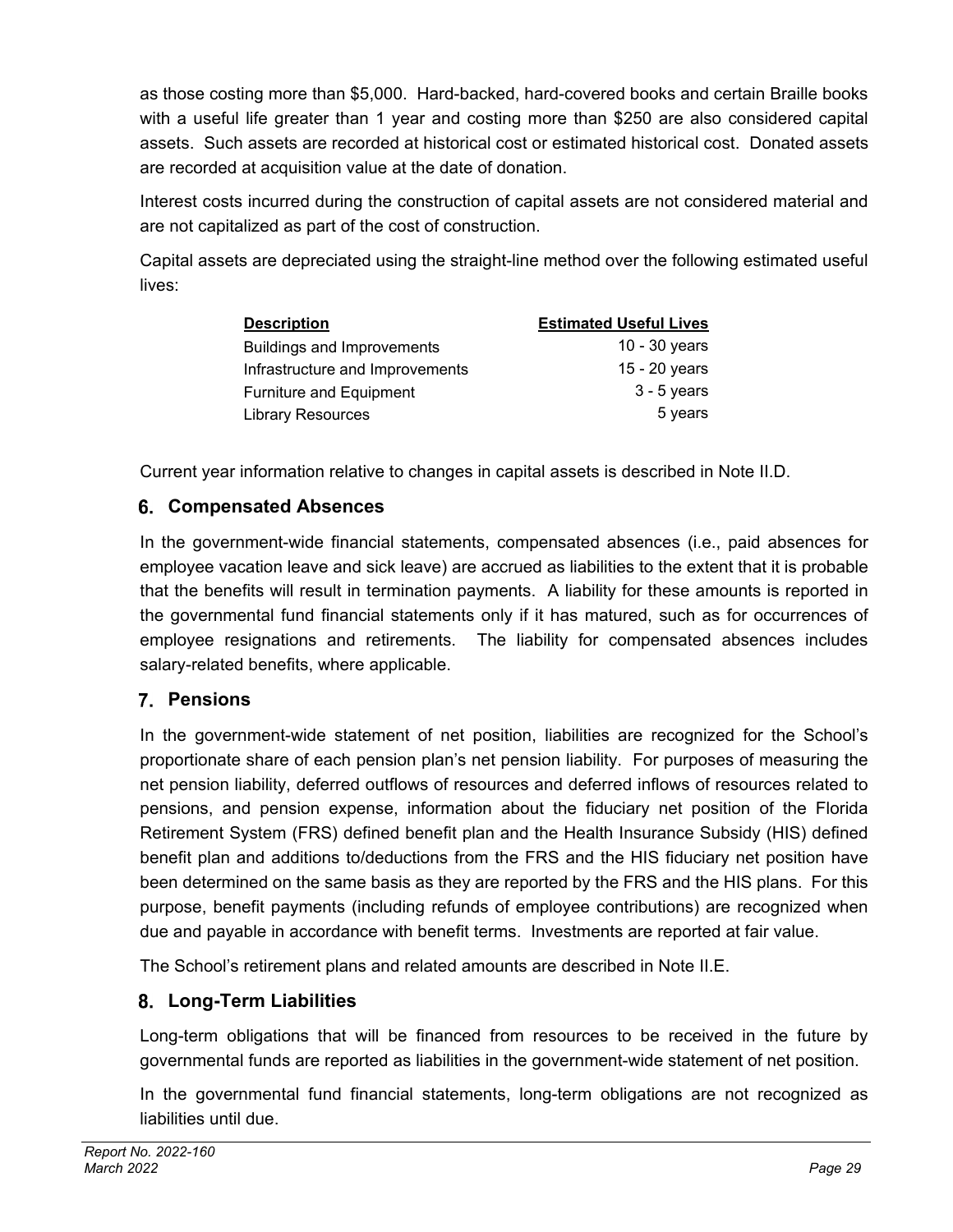Changes in long-term liabilities for the current year are reported in Note II.I.

### **Deferred Outflows/Inflows of Resources**

In addition to assets, the statement of net position reports a separate section for deferred outflows of resources. This separate financial statement element, *deferred outflows of resources*, represents a consumption of net position that applies to a future period and so will not be recognized as an outflow of resources (expense) until then. The School only has two items that qualify for reporting in this category. The deferred outflows of resources related to pensions and OPEB are discussed in subsequent notes.

In addition to liabilities, the statement of net position reports a separate section for deferred inflows of resources. This separate financial statement element, *deferred inflows of resources*, represents an acquisition of net position that applies to a future period and so will not be recognized as an inflow of resources (revenue) until that time. The School has two items that qualify for reporting in this category. The deferred inflows of resources related to pensions and OPEB are discussed in subsequent notes.

### **10. Net Position Flow Assumption**

The School occasionally funds outlays for a particular purpose from both restricted (e.g., restricted grant proceeds) and unrestricted resources. To calculate the amounts to report as restricted - net position and unrestricted - net position in the government-wide financial statements, a flow assumption must be made about the order in which the resources are considered to be applied. Consequently, it is the School's policy to consider restricted net position to have been depleted before unrestricted net position is applied.

### **Fund Balance Flow Assumptions**

The School may fund outlays for a particular purpose from both restricted and unrestricted resources (the total of committed, assigned, and unassigned fund balance). To calculate the amounts to report as restricted, committed, assigned, and unassigned fund balance in the governmental fund financial statements, a flow assumption must be made about the order in which the resources are considered to be applied. It is the School's policy to consider restricted fund balance to have been depleted before using any of the components of unrestricted fund balance. Further, when components of unrestricted fund balance can be used for the same purpose, committed fund balance is depleted first, followed by assigned fund balance. Unassigned fund balance is applied last.

### **Fund Balance Policies**

Fund balance of governmental funds is reported in various categories based on the nature of any limitations requiring the use of resources for specific purposes. The School itself can establish limitations on the use of resources through either a commitment (committed fund balance) or an assignment (assigned fund balance).

The committed fund balance classification includes amounts that can be used only for the specific purposes determined by a formal action of the School's highest level of decision-making authority.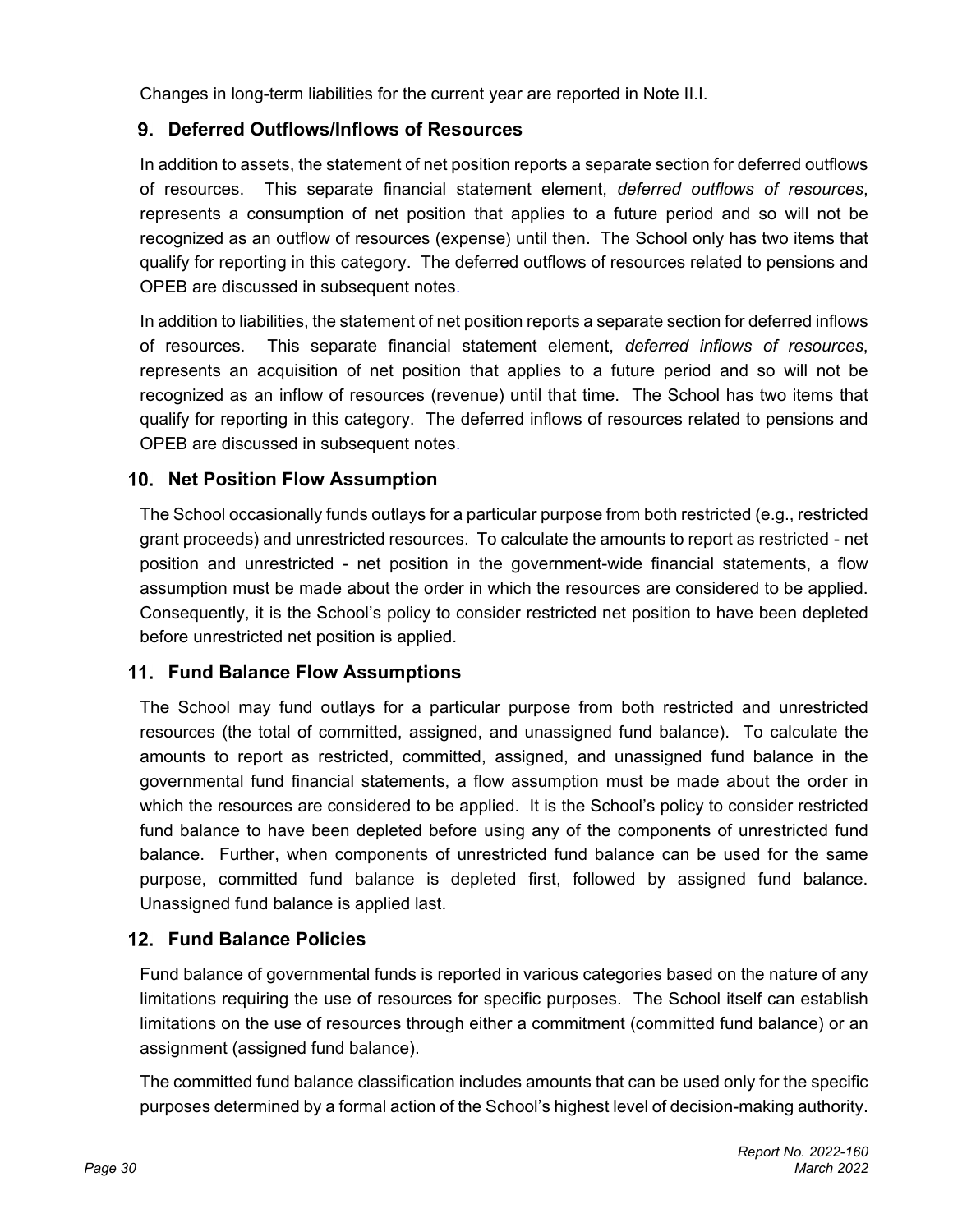The Board is the highest level of decision-making authority for the School that can, by adoption of a resolution prior to the end of the fiscal year, commit fund balance. Once adopted, the limitation imposed by the resolution remains in place until a similar action is taken (the adoption of another resolution) to remove or revise the limitation. The School reported no committed fund balances at June 30, 2021.

Amounts in the assigned fund balance classification are intended to be used by the School for specific purposes but do not meet the criteria to be classified as committed. On May 18, 2018, the Board approved a resolution authorizing the President or the President's designee to assign fund balance. The Board may also assign fund balance as it does when appropriating fund balance to cover a gap between estimated revenue and appropriations in the subsequent year's appropriated budget. Unlike commitments, assignments generally only exist temporarily. In other words, an additional action does not normally have to be taken for the removal of an assignment. Conversely, as discussed above, an additional action is essential to either remove or revise a commitment.

In addition, Section 1011.56, Florida Statutes, provides that, if at any time the unencumbered balance of approved operating budget goes below 5 percent, the President shall provide written notification to the State Board of Education. To comply with this requirement, the School sets aside as part of its annual operating budget an emergency reserve equal to 5 percent of the prior year operating budget or 2 months of the average General Fund expenditures, whichever is greater. For the 2020-21 fiscal year, the emergency reserve approved in the annual operating budget was \$7,003,463.

### **G. Revenues**

### **Program Revenues**

Amounts reported as program revenues include charges paid by the recipient of the goods or services offered by the program and grants and contributions that are restricted to meeting the operational or capital requirements of a particular program. Revenues that are not classified as program revenues are presented as general revenues. The comparison of direct expenses with program revenues identifies the extent to which each governmental function is self-financing or draws from the general revenues of the School.

### **State Revenue Sources**

Significant revenues from State sources for current operations are the Florida Legislature's appropriations to the School as approved in the annual General Appropriations Act. In accordance with Section 1011.55, Florida Statutes, the School submits legislative budget requests for operating funds and fixed capital outlay funds to the Department of Education. The Department of Education reviews and approves the legislative budget request before their submission to the State Board of Education, the Governor, and the Florida Legislature. The annual appropriation for the School is distributed to the School on a quarterly basis.

Revenue for preventative maintenance of buildings and infrastructure, site acquisition, building renovation and remodeling, construction projects and site improvements is appropriated for the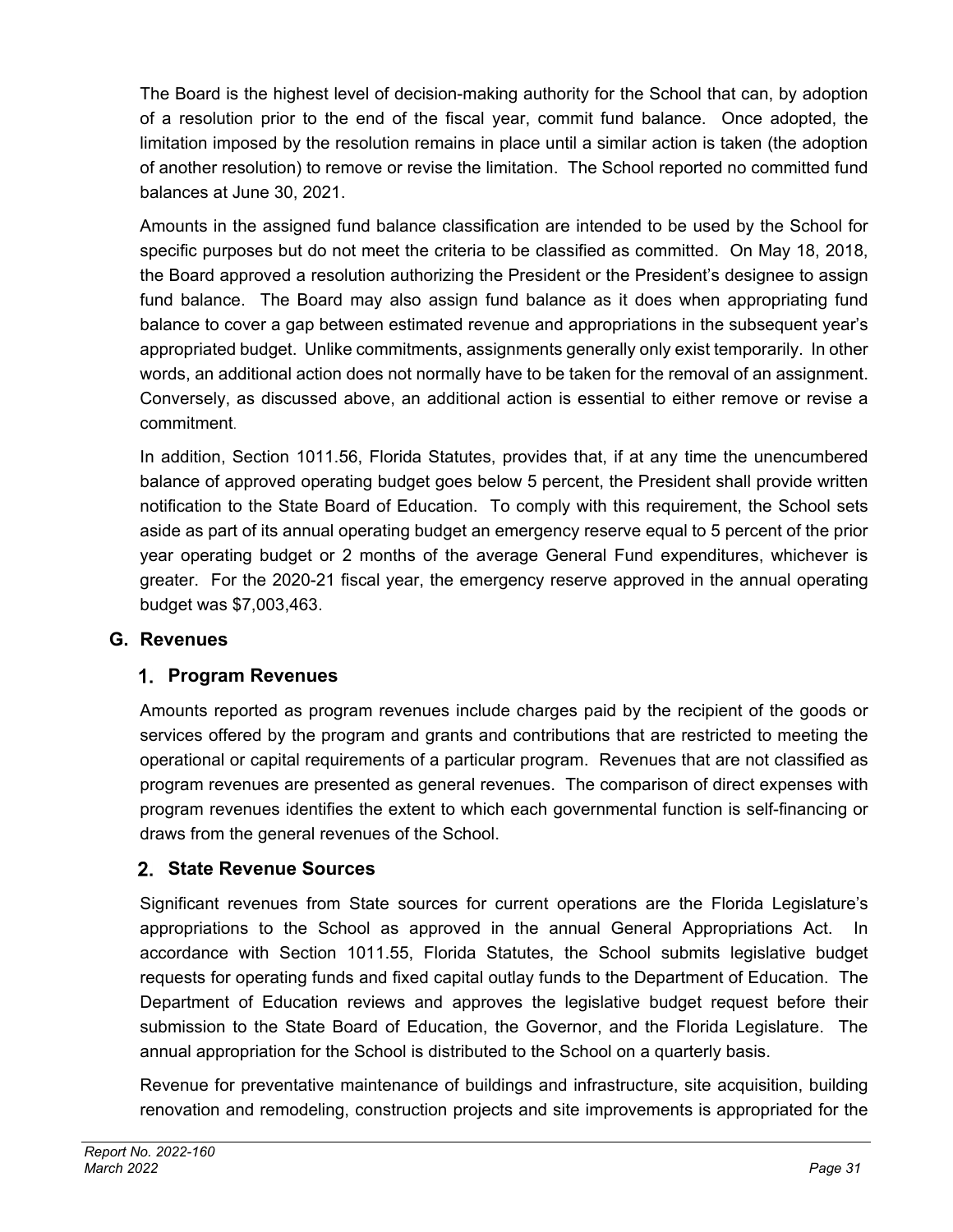School from the State's Public Education Capital Outlay and Debt Service Trust Fund. The School is authorized to expend these funds only upon applying for and receiving an encumbrance authorization from the Department of Education.

### **Federal Revenue Sources**

The School receives Federal awards for the enhancement of various educational programs. Federal awards are generally received based on applications submitted to, and approved by, various granting agencies. For Federal awards in which a claim to these grant proceeds is based on incurring eligible expenditures, revenue is recognized to the extent that eligible expenditures have been incurred.

### **DETAILED NOTES ON ALL ACTIVITIES AND FUNDS**

### **A. Cash Deposits with Financial Institutions**

**Custodial Credit Risk-Deposits**. In the case of deposits, this is the risk that in the event of a bank failure, the School's deposits may not be returned to the School. The School does not have a policy for custodial credit risk. All School bank balances are fully insured or collateralized as required by Chapter 280, Florida Statutes, except for certain Endowment Fund deposits held by a safekeeping agent in the name of the School. At June 30, 2021, the School's deposits in financial institutions totaled \$957,321. The Endowment Fund's cash deposits with the safekeeping agent are insured by the Federal Deposit Insurance Corporation up to \$250,000.

### **B. Cash Held in State Treasury**

The State of Florida Chief Financial Officer pools funds in the State Treasury from all State agencies. Included in the pool are primarily time deposits, U.S. Government securities, Federal agency securities, commercial paper, corporate bonds and notes, and repurchase agreements. The School's share of this investment pool was \$3,494,067 at June 30, 2021. No allocation will be made as to the School's share of the types of investments or their risk categories. The School's share of the assets and liabilities arising from the securities lending agreement administered by the State Treasury will likewise not be carried on the Balance Sheet or the Statement of Net Position since the State Treasury operates on a pooled basis and to do so may give the misleading impression that the School itself has entered into such agreements. For further information, refer to the State of Florida's Annual Comprehensive Financial Report or publications of the State of Florida Department of Financial Services, Office of the Chief Financial Officer.

### **C. Investments**

The Board has adopted a written investment policy providing that funds other than those appropriated from the State and held in State Treasury, such as gifts, contributions or bequests to the School that are accounted for in the School's Endowment Fund, be invested in securities authorized by Section 215.47(1), (2)(c), (3), (4), and (10), Florida Statutes. Accordingly, the School is authorized to invest in bonds, notes or other obligations of the United States; bonds issued or administered by the State Board of Administration or State Board of Education; interest-bearing time deposits and savings accounts in qualified public depositories; obligations of Federal Agencies and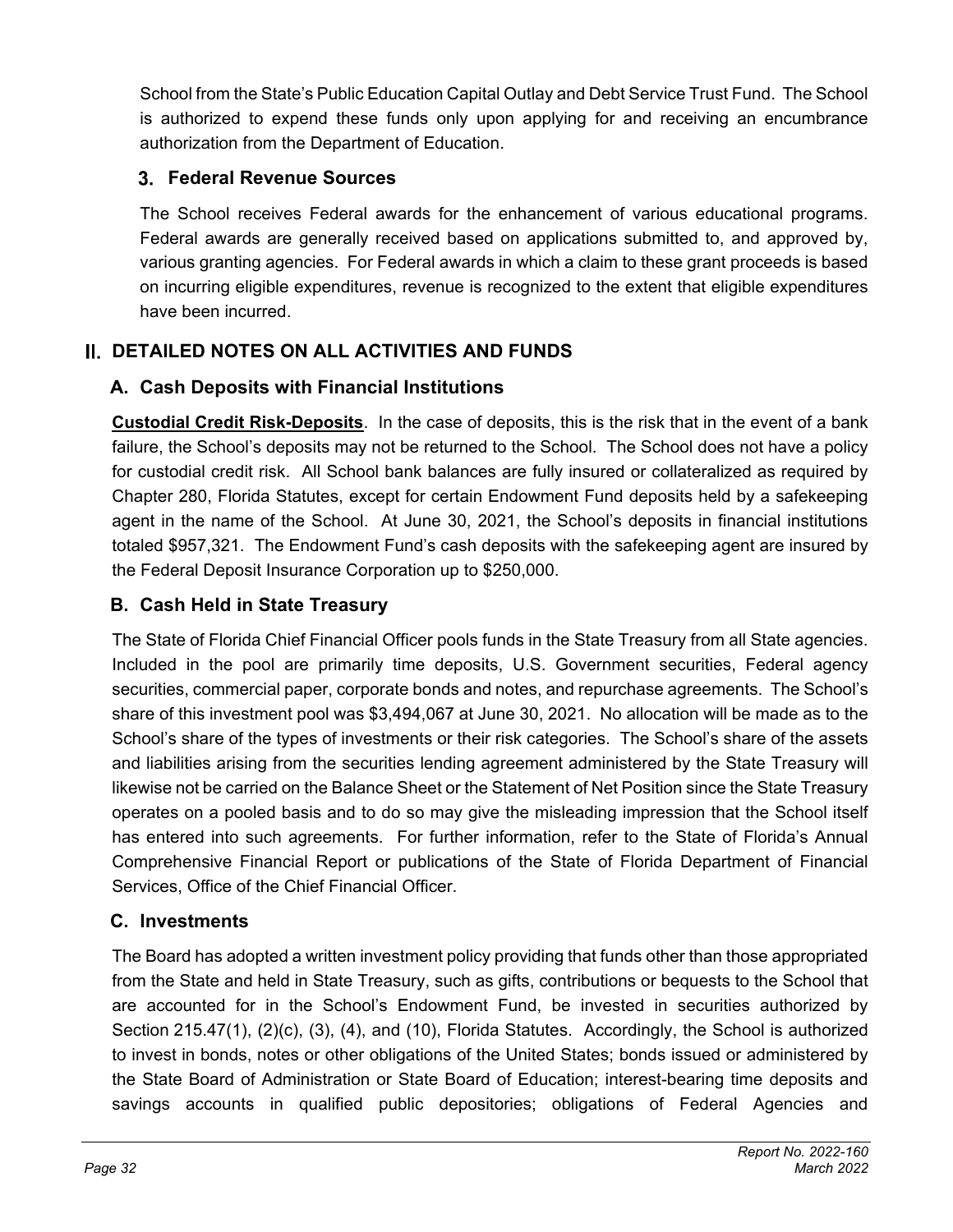instrumentalities; securities of, or interests in, certain open-end or closed-end management type investment companies; and other types of investments.

#### **Fair Value Measurement**

The School categorizes its fair value measurements within the fair value hierarchy established by generally accepted accounting principles. The hierarchy is based on the valuation inputs used to measure the fair value of the asset. Level 1 inputs are quoted prices in active markets for identical assets; level 2 inputs are significant other observable inputs; and level 3 inputs are significant unobservable inputs.

All of the School's recurring fair value measurements as of June 30, 2021, are valued using quoted market prices (Level 1 inputs), with the exception of domestic bonds and notes and marketable equity securities which are valued daily using available market pricing information, including benchmarking processes, sector groupings, and matrix pricing (Level 2 inputs).

|                                                               |    |                         | <b>Fair Value Measurements Using</b> |                                                                                                    |    |                                                                                       |    |                                                                  |  |
|---------------------------------------------------------------|----|-------------------------|--------------------------------------|----------------------------------------------------------------------------------------------------|----|---------------------------------------------------------------------------------------|----|------------------------------------------------------------------|--|
| Investments by fair value level                               |    | <b>Amount</b>           |                                      | Quoted<br><b>Prices</b><br>in Active<br><b>Markets for</b><br><b>Identical Assets</b><br>(Level 1) |    | <b>Significant</b><br><b>Other</b><br><b>Observable</b><br><b>Inputs</b><br>(Level 2) |    | <b>Significant</b><br>Unobservable<br><b>Inputs</b><br>(Level 3) |  |
| U.S. Guaranteed Obligations<br>Domestic Bonds and Notes       | \$ | 1.122.929<br>11,538,387 | \$                                   | 1.122.929<br>11.281.674                                                                            | \$ | 256.713                                                                               | S  |                                                                  |  |
| International Bonds and Notes<br>Marketable Equity Securities |    | 686.185<br>16.833.318   |                                      | 686.185<br>16.816.465                                                                              |    | 16,853                                                                                |    |                                                                  |  |
| Total investments by fair value level                         |    | 30,180,819              | \$                                   | 29,907,253                                                                                         | \$ | 273.566                                                                               | \$ |                                                                  |  |

The School's investments at June 30, 2021, are reported as follows:

All investments are reported in the Endowment Fund and are managed by a contracted investment management firm. The following risks apply to the School's Endowment Fund investments.

#### **Interest Rate Risk**

Interest rate risk is the risk that changes in interest rates will adversely affect the fair value of an investment. The School's investment policy does not specifically limit investment maturities as a means of managing its exposure to fair value losses from increasing interest rates. However, securities with short-term maturities are held in order to accommodate cash flow needs and to avoid selling securities prior to maturity.

|                               | <b>Remaining Maturity (in Years)</b> |            |     |         |  |            |  |           |
|-------------------------------|--------------------------------------|------------|-----|---------|--|------------|--|-----------|
|                               |                                      | Fair       |     | Less    |  |            |  |           |
| <b>Investments Type</b>       |                                      | Value      |     | Than 1  |  | 1 - 5      |  | $6 - 10$  |
| U.S. Guaranteed Obligations   | \$                                   | 1,122,929  | \$  | 126.642 |  | 994.015    |  | 2.272     |
| Domestic Bonds and Notes      |                                      | 11,538,387 |     | 112.884 |  | 8,897,317  |  | 2.528.186 |
| International Bonds and Notes |                                      | 686,185    |     |         |  | 686,185    |  |           |
| <b>Total</b>                  |                                      | 13,347,501 | \$. | 239.526 |  | 10,577,517 |  | 2,530,458 |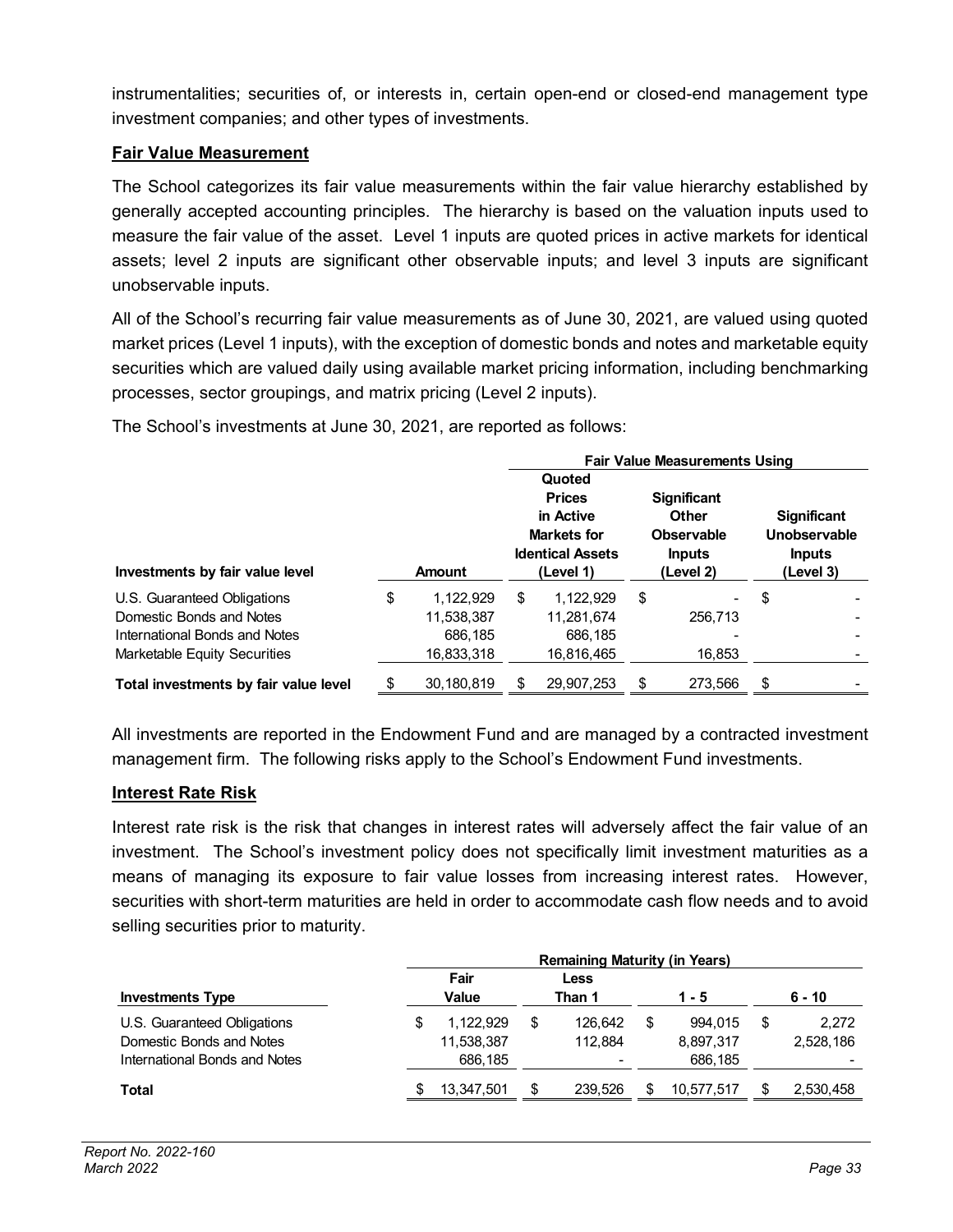### **Credit Risk**

Credit risk is the risk that an issuer or other counterparty to an investment will not fulfill its obligations. As a means of limiting its exposure to credit risk, the School's investment policy limits its investments to those authorized by Section 215.47(1), (2)(c), (3), (4), and (10), Florida Statutes, which are generally recognized as elements of a conservative investment portfolio and carry minimal credit risk. Obligations explicitly guaranteed by the United States Government are not considered to have credit risk and do not require disclosure of credit quality. International bonds and notes are rated as investment grade or above by rating services recognized in the United States. The School's investments are rated as follows:

| <b>Investment Type</b>        |   | Fair<br>Value | <b>Credit Quality</b><br>Rating $(1)$ |
|-------------------------------|---|---------------|---------------------------------------|
| U.S. Guaranteed Obligations   | S | 1,122,929     | Ааа                                   |
| Domestic Bonds and Notes      |   | 11,538,387    | Aa3 - Baa3                            |
| International Bonds and Notes |   | 686,185       | Aa2 - Baa3                            |
| Total                         |   | 13,347,501    |                                       |

(1) The credit quality ratings are from Moody's Investors Service.

#### **Custodial Credit Risk**

Custodial credit risk for investments is the risk that, in the event of the failure of the counterparty to a transaction, the School will not be able to recover the value of investment or collateral securities that are in the possession of an outside party. Although the School's investments are held by a third-party custodian in the name of the School, the School does not have a formal investment policy that addresses custodial credit risk.

#### **Concentration of Credit Risk**

Concentration of credit risk is the risk of loss attributed to the magnitude of the School's investment in a single issuer. Although the School does not have a formal investment policy that limits the amount the School may invest in any one issuer, Section 215.47(2)(c), Florida Statutes, limits the School's investments in mortgage security obligations of Federal Agencies and instrumentalities to no more than 25 percent of the fund, and Section 215.47(3), Florida Statutes, limits the School's investments in equity securities to no more than 80 percent of the fund.

### **D. Changes in Capital Assets**

Changes in capital assets are presented in the table below: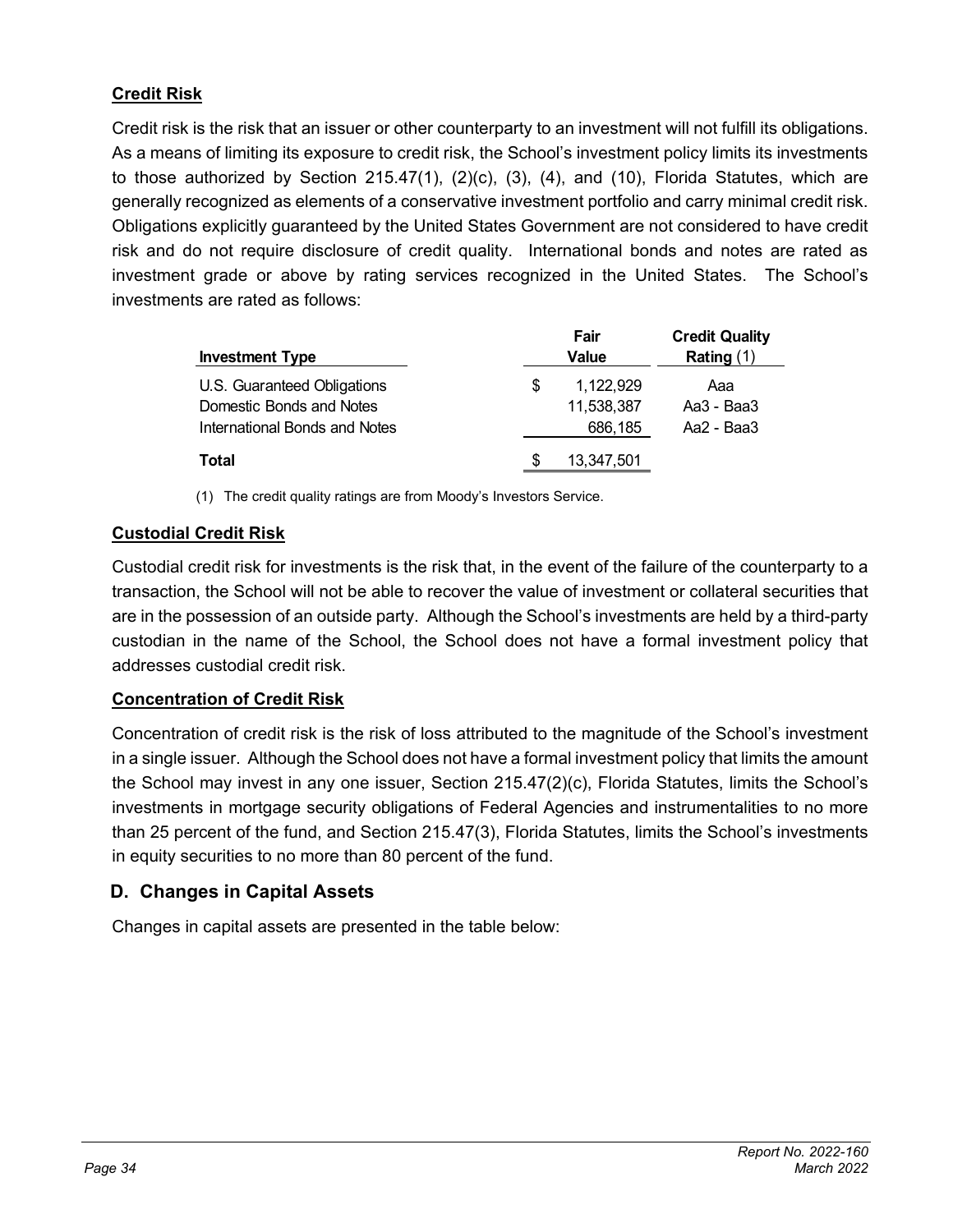|                                                   | <b>Beginning</b><br><b>Balance</b> | <b>Additions</b> | <b>Deletions</b> | <b>Ending</b><br><b>Balance</b> |
|---------------------------------------------------|------------------------------------|------------------|------------------|---------------------------------|
| <b>GOVERNMENTAL ACTIVITIES</b>                    |                                    |                  |                  |                                 |
| Capital Assets Not Being Depreciated:             |                                    |                  |                  |                                 |
| Land and Improvements                             | 2,494,135<br>\$                    | \$               | \$               | 2,494,135                       |
| <b>Construction in Progress</b>                   | 2,060,420                          | 6,485,409        | 8,479,364        | 66,465                          |
| <b>Total Capital Assets Not Being Depreciated</b> | 4,554,555                          | 6,485,409        | 8,479,364        | 2,560,600                       |
| Capital Assets Being Depreciated:                 |                                    |                  |                  |                                 |
| Buildings and Improvements                        | 159,583,926                        | 4,967,833        | 35,706           | 164,516,053                     |
| Infrastructure and Improvements                   | 35,899,876                         | 3,511,531        |                  | 39,411,407                      |
| Furniture and Equipment                           | 10,686,861                         | 951,075          | 616,446          | 11,021,490                      |
| <b>Library Resources</b>                          | 1,523,611                          | 7,303            |                  | 1,530,914                       |
| <b>Total Capital Assets Being Depreciated</b>     | 207,694,274                        | 9,437,742        | 652,152          | 216,479,864                     |
| Less Accumulated Depreciation for:                |                                    |                  |                  |                                 |
| Buildings and Improvements                        | 102,902,830                        | 4,579,290        | 35,706           | 107,446,414                     |
| Infrastructure and Improvements                   | 22,808,986                         | 1,129,508        |                  | 23,938,494                      |
| <b>Furniture and Equipment</b>                    | 7,808,236                          | 1,382,018        | 613,930          | 8,576,324                       |
| Library Resources                                 | 1,163,120                          | 158,493          |                  | 1,321,613                       |
| <b>Total Accumulated Depreciation</b>             | 134,683,172                        | 7,249,309        | 649,636          | 141,282,845                     |
| Total Capital Assets Being Depreciated, Net       | 73,011,102                         | 2,188,433        | 2,516            | 75,197,019                      |
| Governmental Activities Capital Assets, Net       | 77,565,657                         | \$ 8,673,842     | 8,481,880<br>\$  | \$77,757,619                    |

Depreciation expense of \$7,249,309 was not allocated to the School's functions/programs. This amount is reported as unallocated depreciation on the statement of activities.

### **E. Retirement Plans**

### **FRS – Defined Benefit Pension Plans**

### **General Information about the FRS**

The FRS was created in Chapter 121, Florida Statutes, to provide a defined benefit pension plan for participating public employees. The FRS was amended in 1998 to add the Deferred Retirement Option Program (DROP) under the defined benefit plan and amended in 2000 to provide a defined contribution plan alternative to the defined benefit plan for FRS members effective July 1, 2002. This integrated defined contribution pension plan is the FRS Investment Plan. Chapter 112, Florida Statutes, established the HIS, a cost-sharing multiple-employer defined benefit pension plan, to assist retired members of any State-administered retirement system in paying the costs of health insurance.

Essentially all regular employees of the School are eligible to enroll as members of the State-administered FRS. Provisions relating to the FRS are established by Chapters 121 and 122, Florida Statutes; Chapter 112, Part IV, Florida Statutes; Chapter 238, Florida Statutes; and FRS Rules, Chapter 60S, Florida Administrative Code; wherein eligibility, contributions, and benefits are defined and described in detail. Such provisions may be amended at any time by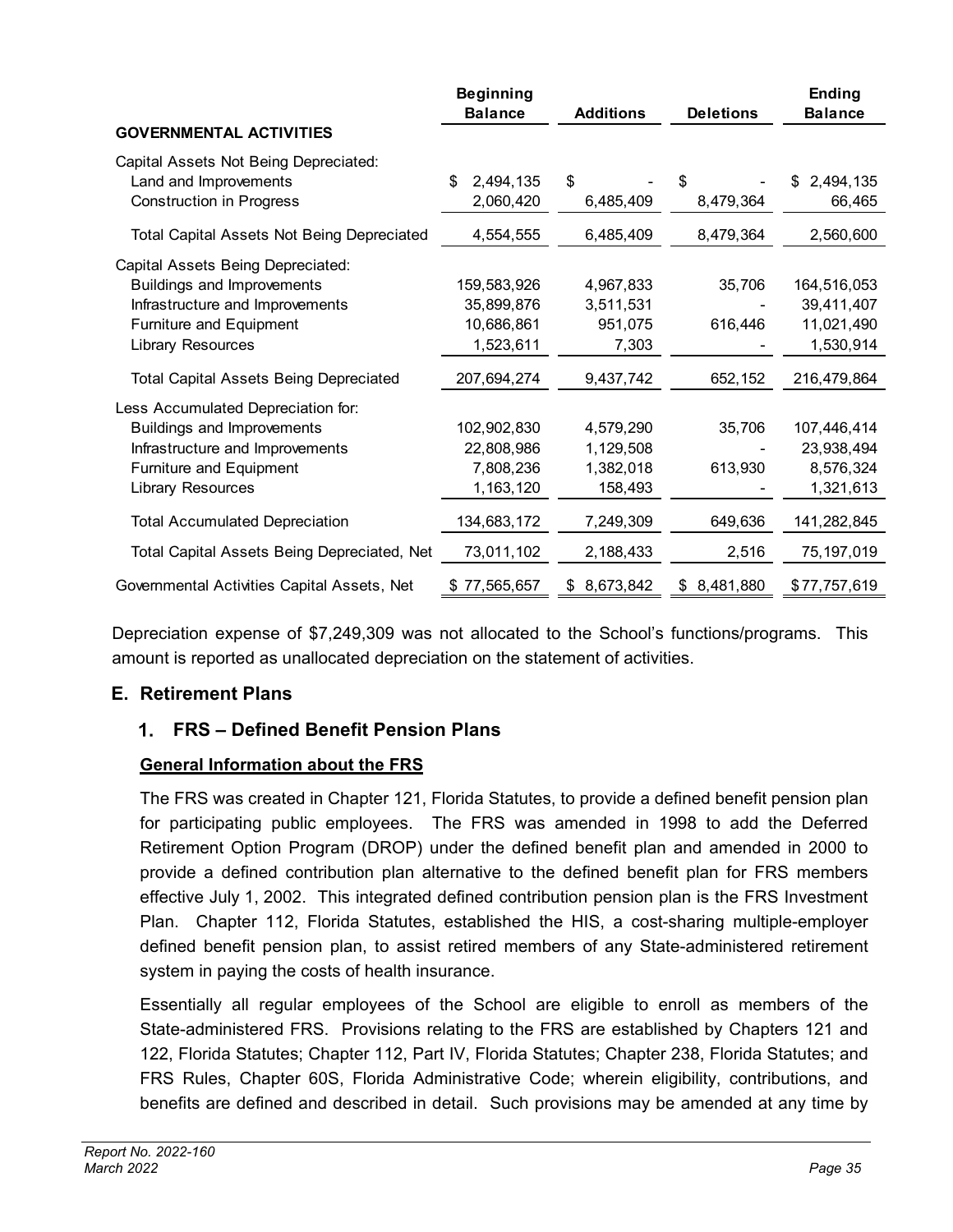further action from the Florida Legislature. The FRS is a single retirement system administered by the Florida Department of Management Services, Division of Retirement, and consists of the two cost-sharing multiple-employer defined benefit plans and other nonintegrated programs. An Annual Comprehensive Financial Report of the FRS, which includes its financial statements, required supplementary information, actuarial report, and other relevant information, is available from the Florida Department of Management Services Web site (www.dms.myflorida.com).

The School's FRS and HIS pension expense totaled \$5,182,821 for the fiscal year ended June 30, 2021.

#### **FRS Pension Plan**

*Plan Description*. The FRS Pension Plan (Plan) is a cost-sharing multiple-employer defined benefit pension plan, with a DROP for eligible employees. The general classes of membership are as follows:

- *Regular* Members of the FRS who do not qualify for membership in the other classes.
- *Special Risk* Members who are employed as law enforcement officers and meet the criteria to qualify for this class.

Employees enrolled in the Plan prior to July 1, 2011, vest at 6 years of creditable service and employees enrolled in the Plan on or after July 1, 2011, vest at 8 years of creditable service. All vested members, enrolled prior to July 1, 2011, are eligible for normal retirement benefits at age 62 or at any age after 30 years of service, except for members classified as special risk who are eligible for normal retirement benefits at age 55 or at any age after 25 years of service. All members enrolled in the Plan on or after July 1, 2011, once vested, are eligible for normal retirement benefits at age 65 or any time after 33 years of creditable service, except for members classified as special risk who are eligible for normal retirement benefits at age 60 or at any age after 30 years of service. Employees enrolled in the Plan may include up to 4 years of credit for military service toward creditable service. The Plan also includes an early retirement provision; however, there is a benefit reduction for each year a member retires before his or her normal retirement date. The Plan provides retirement, disability, death benefits, and annual cost-of-living adjustments to eligible participants.

The DROP, subject to provisions of Section 121.091, Florida Statutes, permits employees eligible for normal retirement under the Plan to defer receipt of monthly benefit payments while continuing employment with an FRS participating employer. An employee may participate in DROP for a period not to exceed 60 months after electing to participate, except that certain instructional personnel may participate for up to 96 months. During the period of DROP participation, deferred monthly benefits are held in the FRS Trust Fund and accrue interest. The net pension liability does not include amounts for DROP participants, as these members are considered retired and are not accruing additional pension benefits.

*Benefits Provided*. Benefits under the Plan are computed on the basis of age and/or years of service, average final compensation, and service credit. Credit for each year of service is expressed as a percentage of the average final compensation. For members initially enrolled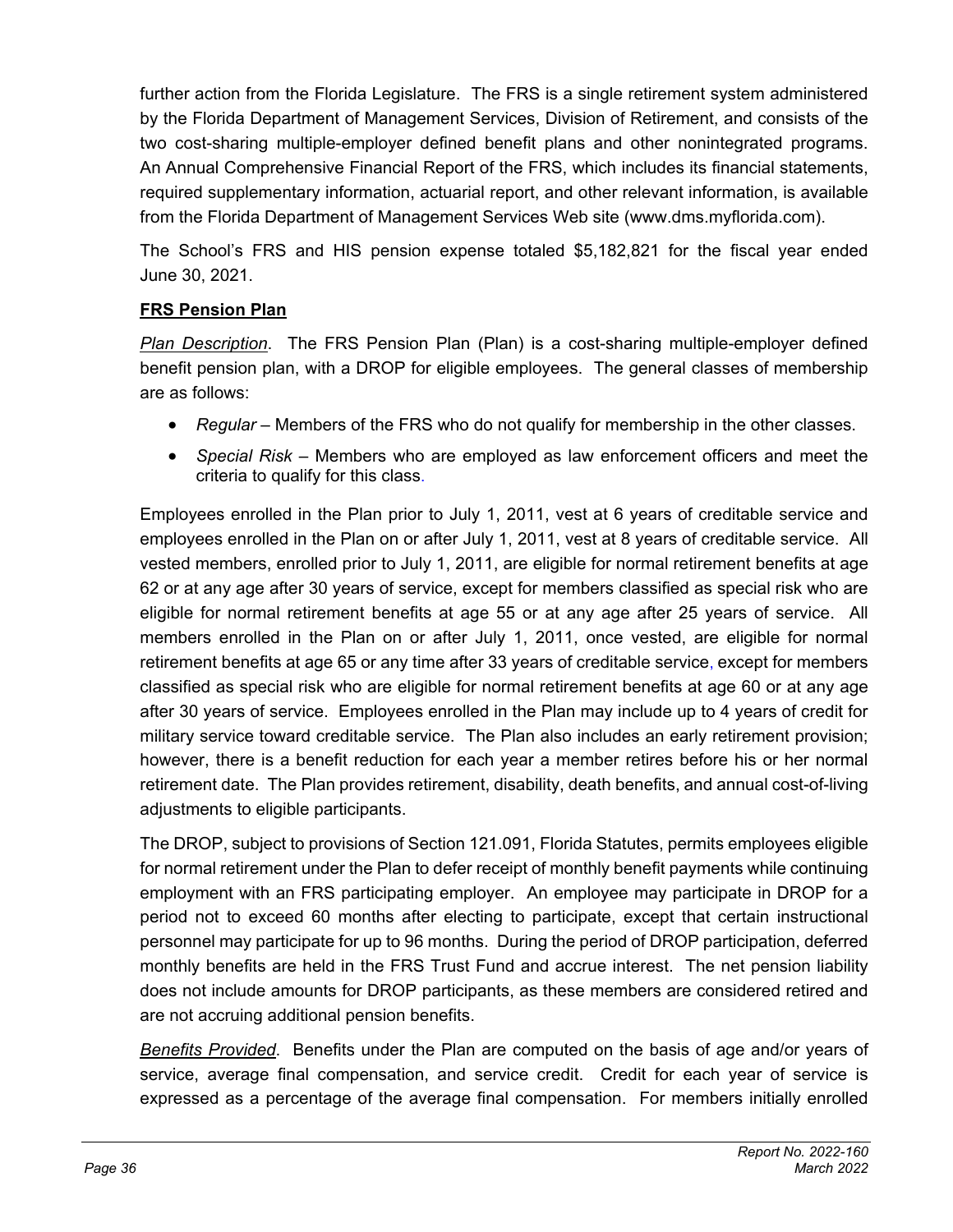before July 1, 2011, the average final compensation is the average of the 5 highest fiscal years' earnings; for members initially enrolled on or after July 1, 2011, the average final compensation is the average of the 8 highest fiscal years' earnings. The total percentage value of the benefit received is determined by calculating the total value of all service, which is based on the retirement class to which the member belonged when the service credit was earned. Members are eligible for in-line-of-duty or regular disability and survivors' benefits. The following table shows the percentage value for each year of service credit earned:

| <b>Class, Initial Enrollment, and Retirement Age/Years of Service</b> | % Value |
|-----------------------------------------------------------------------|---------|
| Regular members initially enrolled before July 1, 2011                |         |
| Retirement up to age 62 or up to 30 years of service                  | 1.60    |
| Retirement at age 63 or with 31 years of service                      | 1.63    |
| Retirement at age 64 or with 32 years of service                      | 1.65    |
| Retirement at age 65 or with 33 or more years of service              | 1.68    |
| Regular members initially enrolled on or after July 1, 2011           |         |
| Retirement up to age 65 or up to 33 years of service                  | 1.60    |
| Retirement at age 66 or with 34 years of service                      | 1.63    |
| Retirement at age 67 or with 35 years of service                      | 1.65    |
| Retirement at age 68 or with 36 or more years of service              | 1.68    |
| <b>Special Risk</b>                                                   |         |
| Service on and after October 1, 1974                                  | 3.0C    |

As provided in Section 121.101, Florida Statutes, if the member was initially enrolled in the FRS before July 1, 2011, and all service credit was accrued before July 1, 2011, the annual cost-of-living adjustment is 3 percent per year. If the member was initially enrolled before July 1, 2011, and has service credit on or after July 1, 2011, there is an individually calculated cost-of-living adjustment. The annual cost-of-living adjustment is a proportion of 3 percent determined by dividing the sum of the pre-July 2011 service credit by the total service credit at retirement multiplied by 3 percent. Plan members initially enrolled on or after July 1, 2011, will not have a cost-of-living adjustment after retirement.

*Contributions*. The Florida Legislature establishes contribution rates for participating employers and employees. Contribution rates during the 2020-21 fiscal year were as follows:

|                                                               | <b>Percent of Gross Salary</b> |                |  |  |  |
|---------------------------------------------------------------|--------------------------------|----------------|--|--|--|
| <b>Class</b>                                                  | <b>Employee</b>                | Employer $(1)$ |  |  |  |
| FRS, Regular                                                  | 3.00                           | 10.00          |  |  |  |
| FRS, Special Risk                                             | 3.00                           | 24.45          |  |  |  |
| DROP - Applicable to<br>Members from All of the Above Classes | 0.00                           | 16.98          |  |  |  |
| FRS, Reemployed Retiree                                       | (2)                            | (2)            |  |  |  |

(1) Employer rates include 1.66 percent for the postemployment health insurance subsidy. Also, employer rates, other than for DROP participants, include 0.06 percent for administrative costs of the Investment Plan.

(2) Contribution rates are dependent upon retirement class in which reemployed.

The School's contributions to the Plan totaled \$2,134,885 for the fiscal year ended June 30, 2021.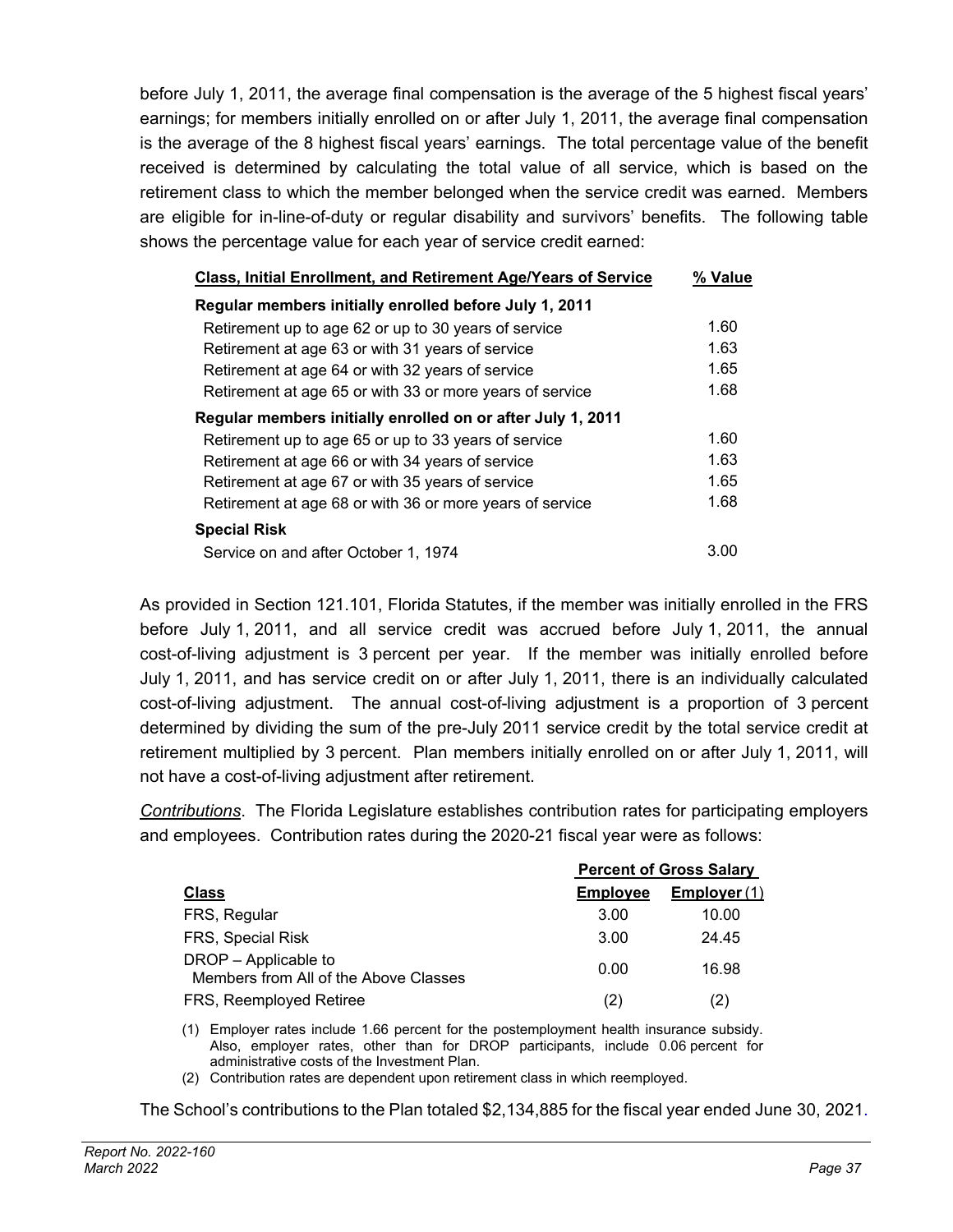*Pension Liabilities, Pension Expense, and Deferred Outflows of Resources and Deferred Inflows of Resources Related to Pensions*. At June 30, 2021, the School reported a liability of \$22,953,940 for its proportionate share of the Plan's net pension liability. The net pension liability was measured as of June 30, 2020, and the total pension liability used to calculate the net pension liability was determined by an actuarial valuation as of July 1, 2020. The School's proportionate share of the net pension liability was based on the School's 2019-20 fiscal year contributions relative to the total 2019-20 fiscal year contributions of all participating members. At June 30, 2020, the School's proportionate share was 0.052960682 percent, which was a decrease of 0.001692223 percent from its proportionate share measured as of June 30, 2019.

For the fiscal year ended June 30, 2021, the School recognized Plan pension expense of \$4,532,785. In addition, the School reported deferred outflows of resources and deferred inflows of resources related to pensions from the following sources:

| <b>Description</b>                            | <b>Deferred Outflows</b><br>of Resources |           | <b>Deferred Inflows</b><br>of Resources |         |  |
|-----------------------------------------------|------------------------------------------|-----------|-----------------------------------------|---------|--|
| Differences between expected and              |                                          |           |                                         |         |  |
| actual experience                             | \$                                       | 878.494   | \$                                      |         |  |
| Change of assumptions                         |                                          | 4.155.393 |                                         |         |  |
| Net difference between projected and actual   |                                          |           |                                         |         |  |
| earnings on FRS pension plan investments      |                                          | 1.366.700 |                                         |         |  |
| Changes in proportion and differences between |                                          |           |                                         |         |  |
| School FRS contributions and proportionate    |                                          |           |                                         |         |  |
| share of contributions                        |                                          | 55.131    |                                         | 982.694 |  |
| School FRS contributions subsequent to        |                                          |           |                                         |         |  |
| the measurement date                          |                                          | 2,134,885 |                                         |         |  |
| <b>Total</b>                                  |                                          | 8,590,603 |                                         | 982.694 |  |

The deferred outflows of resources related to pensions resulting from School contributions to the Plan subsequent to the measurement date, totaling \$2,134,885, will be recognized as a reduction of the net pension liability in the fiscal year ending June 30, 2022. Other amounts reported as deferred outflows of resources and deferred inflows of resources related to pensions will be recognized in pension expense as follows:

| <b>Fiscal Year Ending June 30</b> | Amount         |  |
|-----------------------------------|----------------|--|
| 2022                              | 1,015,753<br>S |  |
| 2023                              | 1,809,643      |  |
| 2024                              | 1,590,622      |  |
| 2025                              | 911,620        |  |
| 2026                              | 145,386        |  |
| Thereafter                        |                |  |
| Total                             | 5,473,024      |  |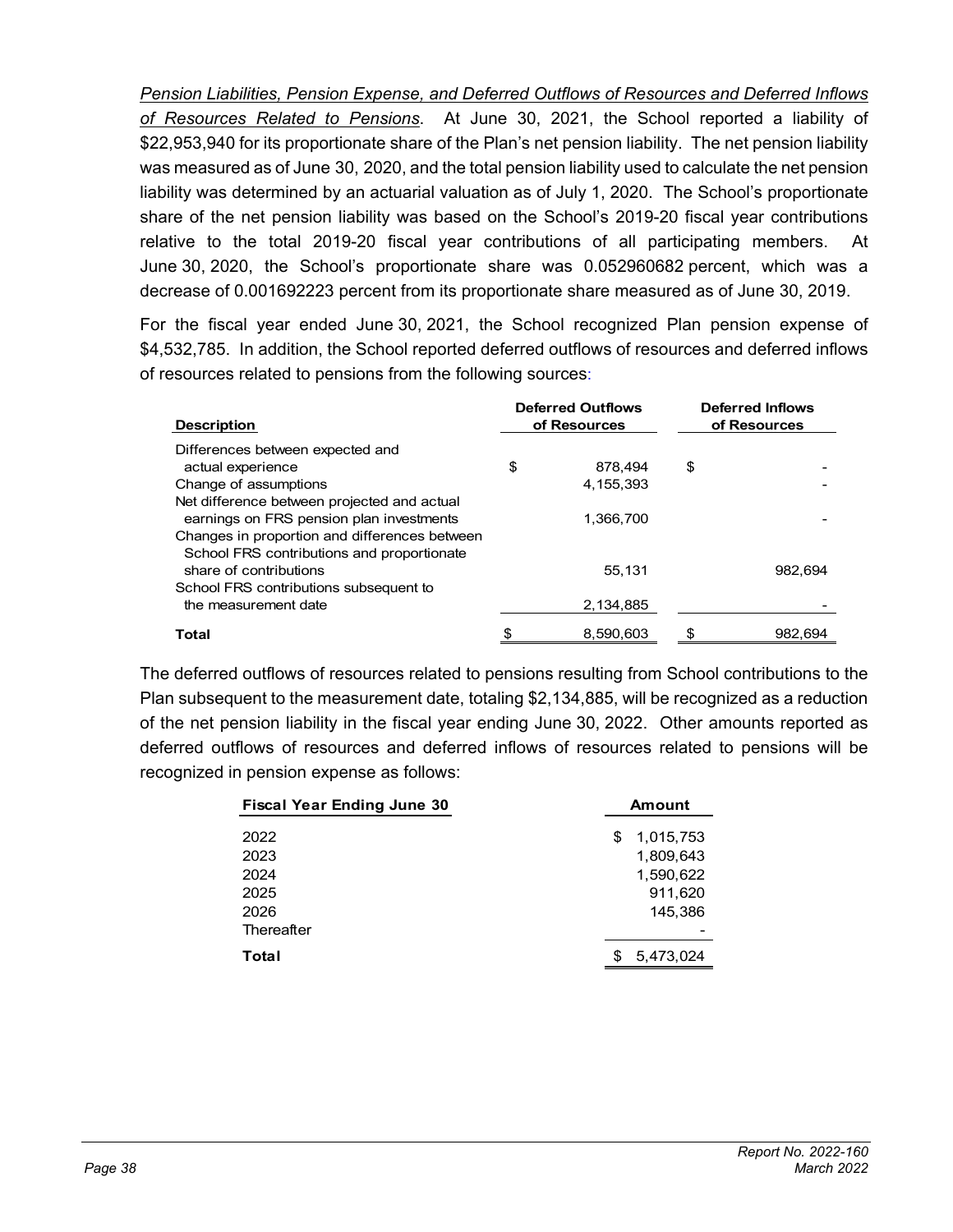*Actuarial Assumptions*. The total pension liability in the July 1, 2020, actuarial valuation was determined using the following actuarial assumptions, applied to all periods included in the measurement:

| Inflation                 | 2.40 percent                                                                 |
|---------------------------|------------------------------------------------------------------------------|
| Salary Increases          | 3.25 percent, average, including inflation                                   |
| Investment Rate of Return | 6.80 percent, net of pension plan investment<br>expense, including inflation |

Mortality rates were based on the PUB-2010 base table, projected generationally with Scale MP-2018.

The actuarial assumptions used in the July 1, 2020, valuation were based on the results of an actuarial experience study for the period July 1, 2013, through June 30, 2018.

The long-term expected rate of return on pension plan investments was not based on historical returns, but instead is based on a forward-looking capital market economic model. The allocation policy's description of each asset class was used to map the target allocation to the asset classes shown below. Each asset class assumption is based on a consistent set of underlying assumptions, and includes an adjustment for the inflation assumption. The target allocation and best estimates of arithmetic and geometric real rates of return for each major asset class are summarized in the following table:

| <b>Asset Class</b>       | <b>Target</b><br>Allocation (1) | Annual<br><b>Arithmetic</b><br>Return | Compound<br>Annual<br>(Geometric)<br>Return | <b>Standard</b><br><b>Deviation</b> |
|--------------------------|---------------------------------|---------------------------------------|---------------------------------------------|-------------------------------------|
| Cash                     | 1.0%                            | $2.2\%$                               | $2.2\%$                                     | 1.2%                                |
| Fixed Income             | 19.0%                           | 3.0%                                  | 2.9%                                        | 3.5%                                |
| <b>Global Equity</b>     | 54.2%                           | $8.0\%$                               | 6.7%                                        | 17.1%                               |
| Real Estate (Property)   | 10.3%                           | 6.4%                                  | 5.8%                                        | 11.7%                               |
| <b>Private Equity</b>    | 11.1%                           | 10.8%                                 | 8.1%                                        | 25.7%                               |
| Strategic Investments    | 4.4%                            | 5.5%                                  | 5.3%                                        | 6.9%                                |
| <b>Total</b>             | 100.0%                          |                                       |                                             |                                     |
| Assumed inflation - Mean |                                 |                                       | 2.4%                                        | 1.7%                                |
|                          |                                 |                                       |                                             |                                     |

(1) As outlined in the Plan's investment policy.

*Discount Rate*. The discount rate used to measure the total pension liability was 6.8 percent. The Plan's fiduciary net position was projected to be available to make all projected future benefit payments of current active and inactive employees. Therefore, the discount rate for calculating the total pension liability is equal to the long-term expected rate of return. The discount rate used in the 2020 valuation was updated from 6.9 percent to 6.8 percent.

*Sensitivity of the School's Proportionate Share of the Net Pension Liability to Changes in the Discount Rate*. The following presents the School's proportionate share of the net pension liability calculated using the discount rate of 6.8 percent, as well as what the School's proportionate share of the net pension liability would be if it were calculated using a discount rate that is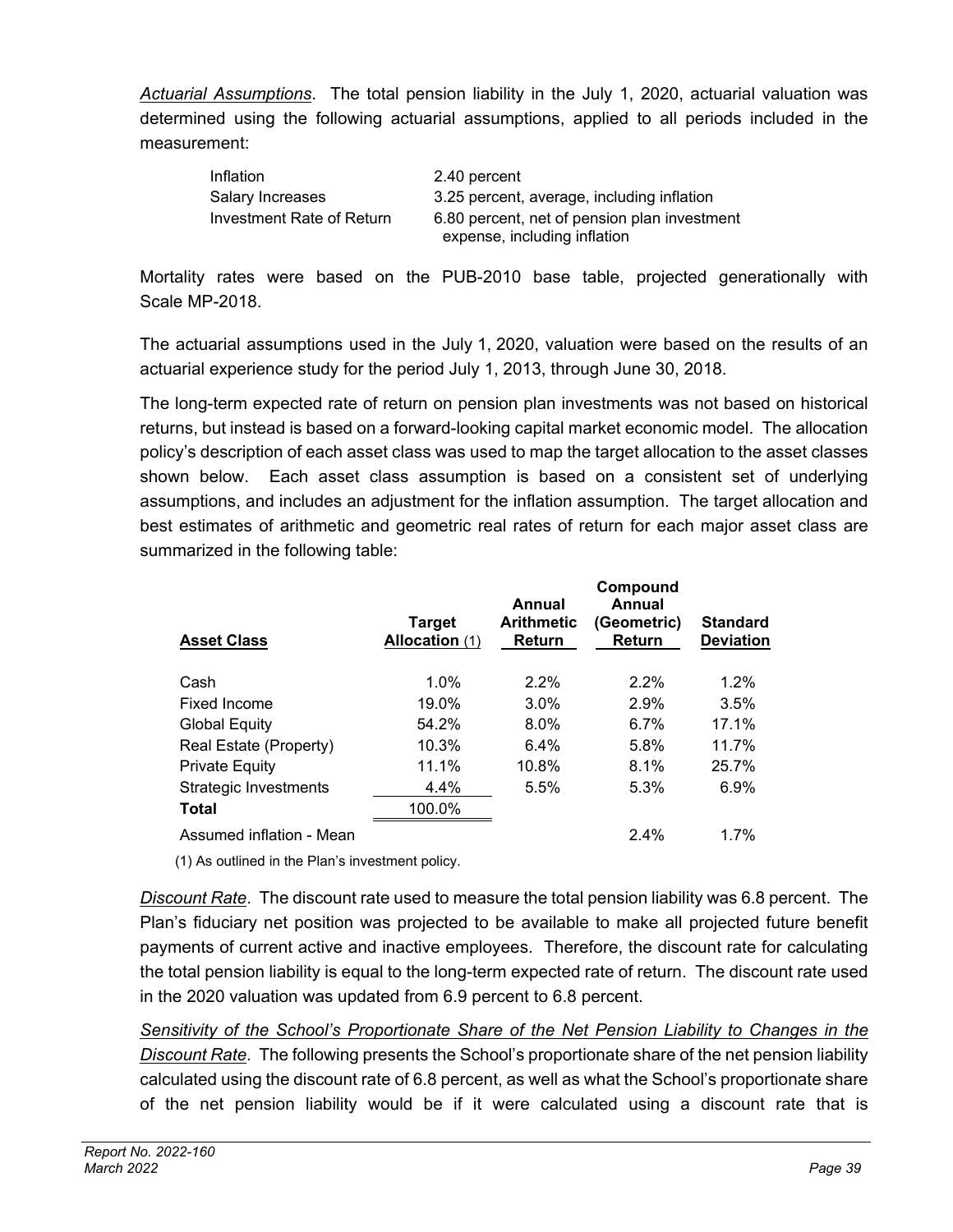1 percentage point lower (5.8 percent) or 1 percentage point higher (7.8 percent) than the current rate:

|                                 | 1%                        | <b>Current</b>                 | $1\%$                        |
|---------------------------------|---------------------------|--------------------------------|------------------------------|
|                                 | <b>Decrease</b><br>(5.8%) | <b>Discount Rate</b><br>(6.8%) | <b>Increase</b><br>$(7.8\%)$ |
| School's proportionate share of |                           |                                |                              |
| the net pension liability       | \$31,357,516              | \$22,953,940                   | \$11,511,937                 |

*Pension Plan Fiduciary Net Position*. Detailed information about the Plan's fiduciary net position is available in the separately issued FRS Pension Plan and Other State Administered Systems Annual Comprehensive Financial Report.

### **HIS Pension Plan**

*Plan Description*. The HIS Pension Plan (HIS Plan) is a cost-sharing multiple-employer defined benefit pension plan established under Section 112.363, Florida Statutes, and may be amended by the Florida Legislature at any time. The benefit is a monthly payment to assist retirees of State-administered retirement systems in paying their health insurance costs and is administered by the Florida Department of Management Services, Division of Retirement.

*Benefits Provided*. For the fiscal year ended June 30, 2021, eligible retirees and beneficiaries received a monthly HIS payment of \$5 for each year of creditable service completed at the time of retirement, with a minimum HIS payment of \$30 and a maximum HIS payment of \$150 per month, pursuant to Section 112.363, Florida Statutes. To be eligible to receive a HIS Plan benefit, a retiree under a State-administered retirement system must provide proof of health insurance coverage, which can include Medicare.

*Contributions*. The HIS Plan is funded by required contributions from FRS participating employers as set by the Florida Legislature. Employer contributions are a percentage of gross compensation for all active FRS members. For the fiscal year ended June 30, 2020, the contribution rate was 1.66 percent of payroll pursuant to Section 112.363, Florida Statutes. The School contributed 100 percent of its statutorily required contributions for the current and preceding 3 years. HIS Plan contributions are deposited in a separate trust fund from which payments are authorized. HIS Plan benefits are not guaranteed and are subject to annual legislative appropriation. In the event the legislative appropriation or available funds fail to provide full subsidy benefits to all participants, benefits may be reduced or canceled.

The School's contributions to the HIS Plan totaled \$426,841 for the fiscal year ended June 30, 2021.

*Pension Liabilities, Pension Expense, and Deferred Outflows of Resources and Deferred Inflows of Resources Related to Pensions*. At June 30, 2021, the School reported a net pension liability of \$8,946,558 for its proportionate share of the HIS Plan's net pension liability. The current portion of the net pension liability is the School's proportionate share of benefit payments expected to be paid within 1 year, net of the School's proportionate share of the HIS Plan's fiduciary net position available to pay that amount. The net pension liability was measured as of June 30, 2020, and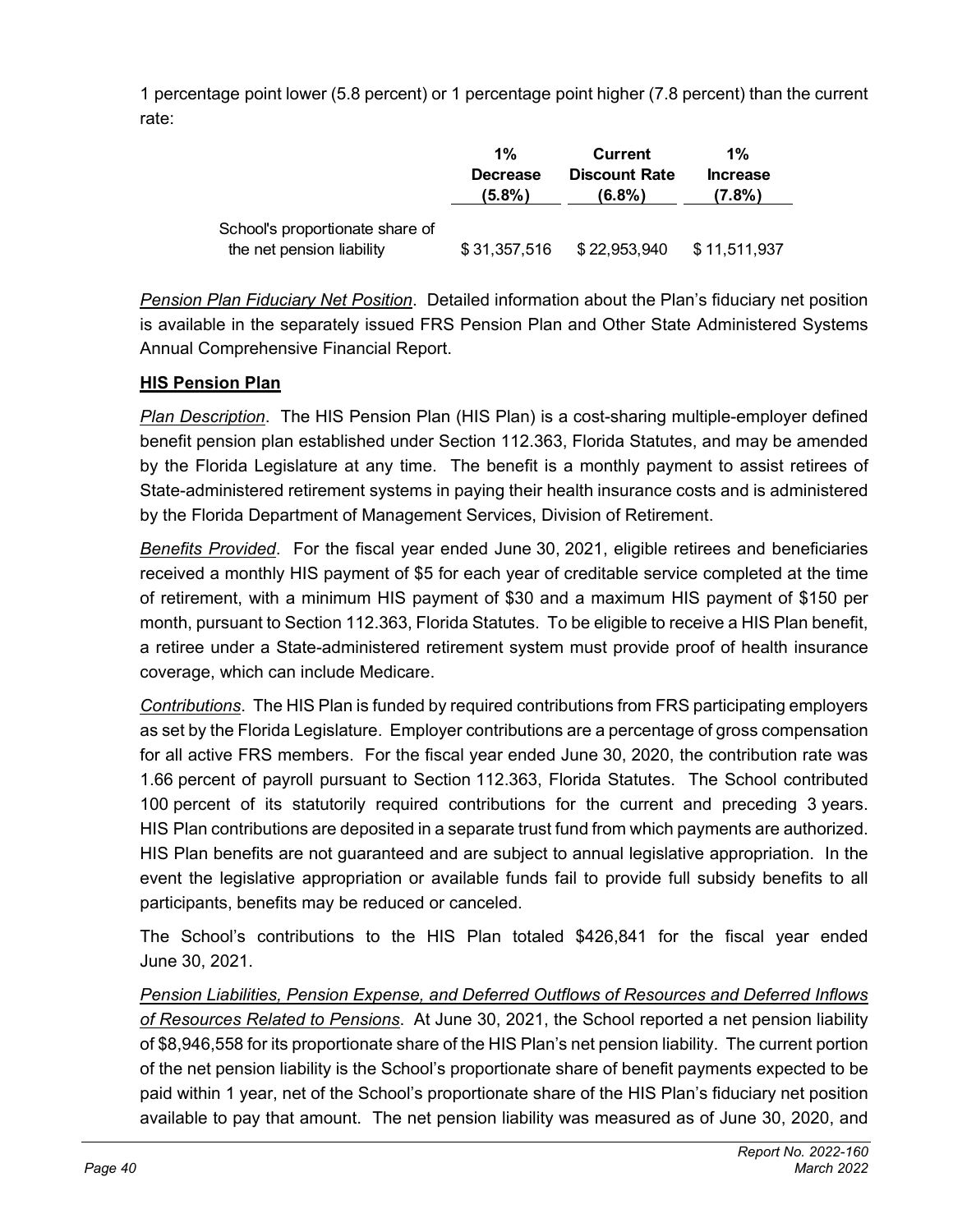the total pension liability used to calculate the net pension liability was determined by an actuarial valuation as of July 1, 2020, and update procedures were used to determine the liabilities as of June 30, 2020. The School's proportionate share of the net pension liability was based on the School's 2019-20 fiscal year contributions relative to the total 2019-20 fiscal year contributions of all participating members. At June 30, 2020, the School's proportionate share was 0.073273362 percent, which was a decrease of 0.002413866 percent from its proportionate share measured as of June 30, 2019.

For the fiscal year ended June 30, 2021, the School recognized HIS Plan pension expense of \$650,036. In addition, the School reported deferred outflows of resources and deferred inflows of resources related to pensions from the following sources:

| <b>Description</b>                            | <b>Deferred Outflows</b><br>of Resources |           | <b>Deferred Inflows</b><br>of Resources |           |
|-----------------------------------------------|------------------------------------------|-----------|-----------------------------------------|-----------|
| Differences between expected                  |                                          |           |                                         |           |
| and actual experience                         | \$                                       | 365.968   | \$                                      | 6.902     |
| Change of assumptions                         |                                          | 962,010   |                                         | 520,207   |
| Net difference between projected and actual   |                                          |           |                                         |           |
| earnings on HIS pension plan investments      |                                          | 7.143     |                                         |           |
| Changes in proportion and differences between |                                          |           |                                         |           |
| School HIS contributions and proportionate    |                                          |           |                                         |           |
| share of HIS contributions                    |                                          | 25.938    |                                         | 616,360   |
| School contributions subsequent to the        |                                          |           |                                         |           |
| measurement date                              |                                          | 426.841   |                                         |           |
| Total                                         |                                          | 1,787,900 |                                         | 1,143,469 |

The deferred outflows of resources related to pensions resulting from School contributions to the HIS Plan subsequent to the measurement date, totaling \$426,841, will be recognized as a reduction of the net pension liability in the fiscal year ending June 30, 2022. Other amounts reported as deferred outflows of resources and deferred inflows of resources related to pensions will be recognized in pension expense as follows:

| <b>Fiscal Year Ending June 30</b> | <b>Amount</b>       |
|-----------------------------------|---------------------|
| 2022                              | \$<br>106,667       |
| 2023<br>2024                      | 29,074<br>(77, 142) |
| 2025                              | 15,847              |
| 2026                              | 68,841              |
| Thereafter                        | 74,303              |
| Total                             | \$<br>217,590       |

*Actuarial Assumptions*. The total pension liability in the July 1, 2020, actuarial valuation was determined using the following actuarial assumptions, applied to all periods included in the measurement:

| Inflation                        | 2.40 percent                               |
|----------------------------------|--------------------------------------------|
| Salary Increases                 | 3.25 percent, average, including inflation |
| Municipal Bond Rate 2.21 percent |                                            |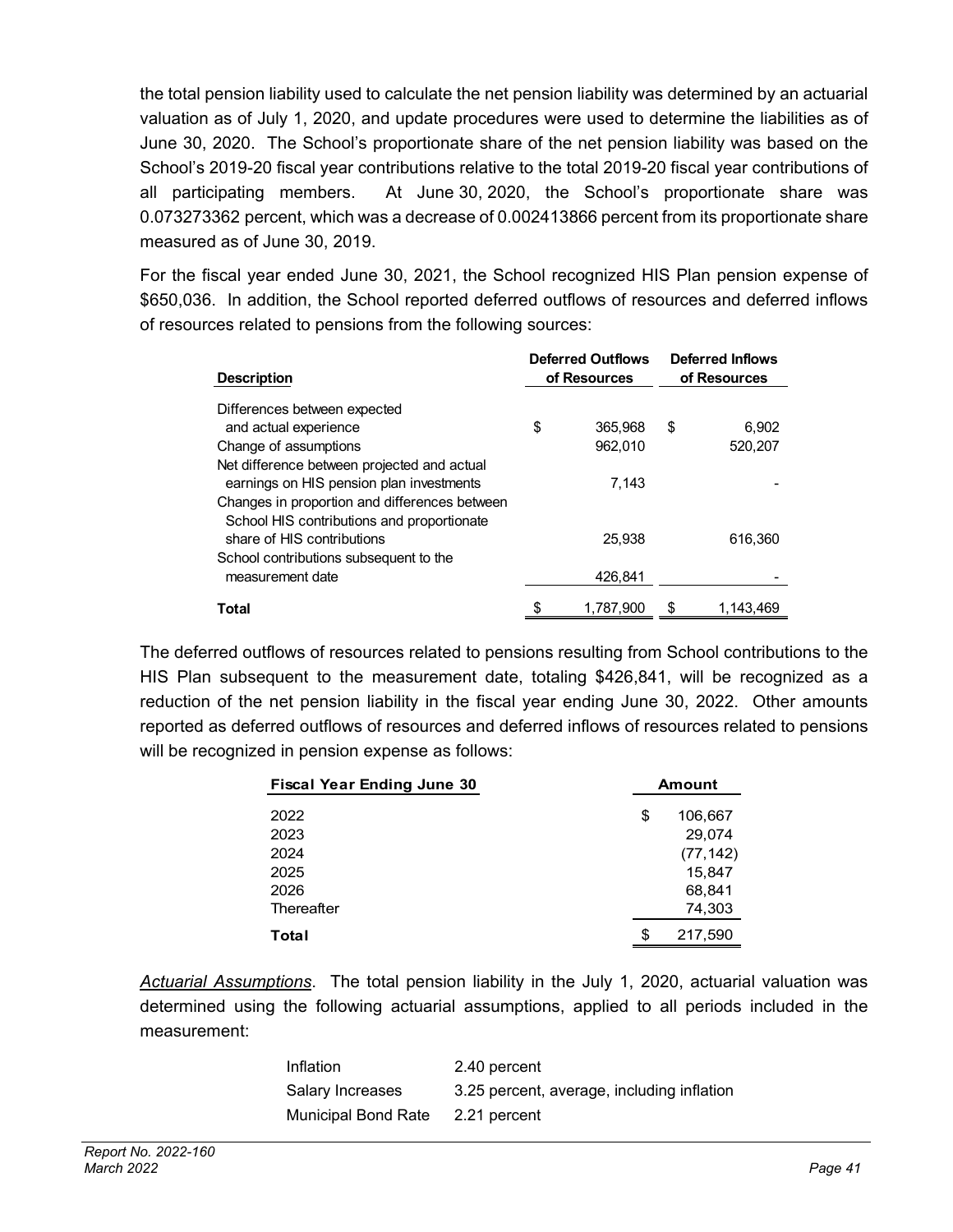Mortality rates were based on the PUB-2010 base table, projected generationally with Scale MP-2018. This is a change from the prior year mortality assumption which was based on the Generational RP-2000 with Projection Scale BB tables.

While an experience study had not been completed for the HIS Plan, the actuarial assumptions that determined the total pension liability for the HIS Plan were based on certain results of the most recent experience study for the FRS Plan.

*Discount Rate*. The discount rate used to measure the total pension liability was 2.21 percent. In general, the discount rate for calculating the total pension liability is equal to the single rate equivalent to discounting at the long-term expected rate of return for benefit payments prior to the projected depletion date. Because the HIS benefit is essentially funded on a pay-as-you-go basis, the depletion date is considered to be immediate, and the single equivalent discount rate is equal to the municipal bond rate selected by the HIS Plan sponsor. The Bond Buyer General Obligation 20-Bond Municipal Bond Index was adopted as the applicable municipal bond index. The discount rate changed from 3.5 percent to 2.21 percent.

*Sensitivity of the School's Proportionate Share of the Net Pension Liability to Changes in the Discount Rate*. The following presents the School's proportionate share of the net pension liability calculated using the discount rate of 2.21 percent, as well as what the School's proportionate share of the net pension liability would be if it were calculated using a discount rate that is 1 percentage point lower (1.21 percent) or 1 percentage point higher (3.21 percent) than the current rate:

|                                                              | $1\%$                         | Current                            | $1\%$                         |
|--------------------------------------------------------------|-------------------------------|------------------------------------|-------------------------------|
|                                                              | <b>Decrease</b><br>$(1.21\%)$ | <b>Discount Rate</b><br>$(2.21\%)$ | <b>Increase</b><br>$(3.21\%)$ |
| School's Proportionate Share of<br>the Net Pension Liability | \$10.341.821                  | 8,946,558<br>SS.                   | 7,804,538                     |

*Pension Plan Fiduciary Net Position*. Detailed information about the HIS Plan's fiduciary net position is available in the separately issued FRS Pension Plan and Other State Administered Systems Annual Comprehensive Financial Report.

### **FRS – Defined Contribution Pension Plan**

The SBA administers the defined contribution plan officially titled the FRS Investment Plan (Investment Plan). The Investment Plan is reported in the SBA's annual financial statements and in the State of Florida Annual Comprehensive Financial Report.

As provided in Section 121.4501, Florida Statutes, eligible FRS members may elect to participate in the Investment Plan in lieu of the FRS defined benefit plan. School employees participating in DROP are not eligible to participate in the Investment Plan. Employer and employee contributions, including amounts contributed to individual member's accounts, are defined by law, but the ultimate benefit depends in part on the performance of investment funds. Retirement benefits are based upon the value of the member's account upon retirement. Benefit terms,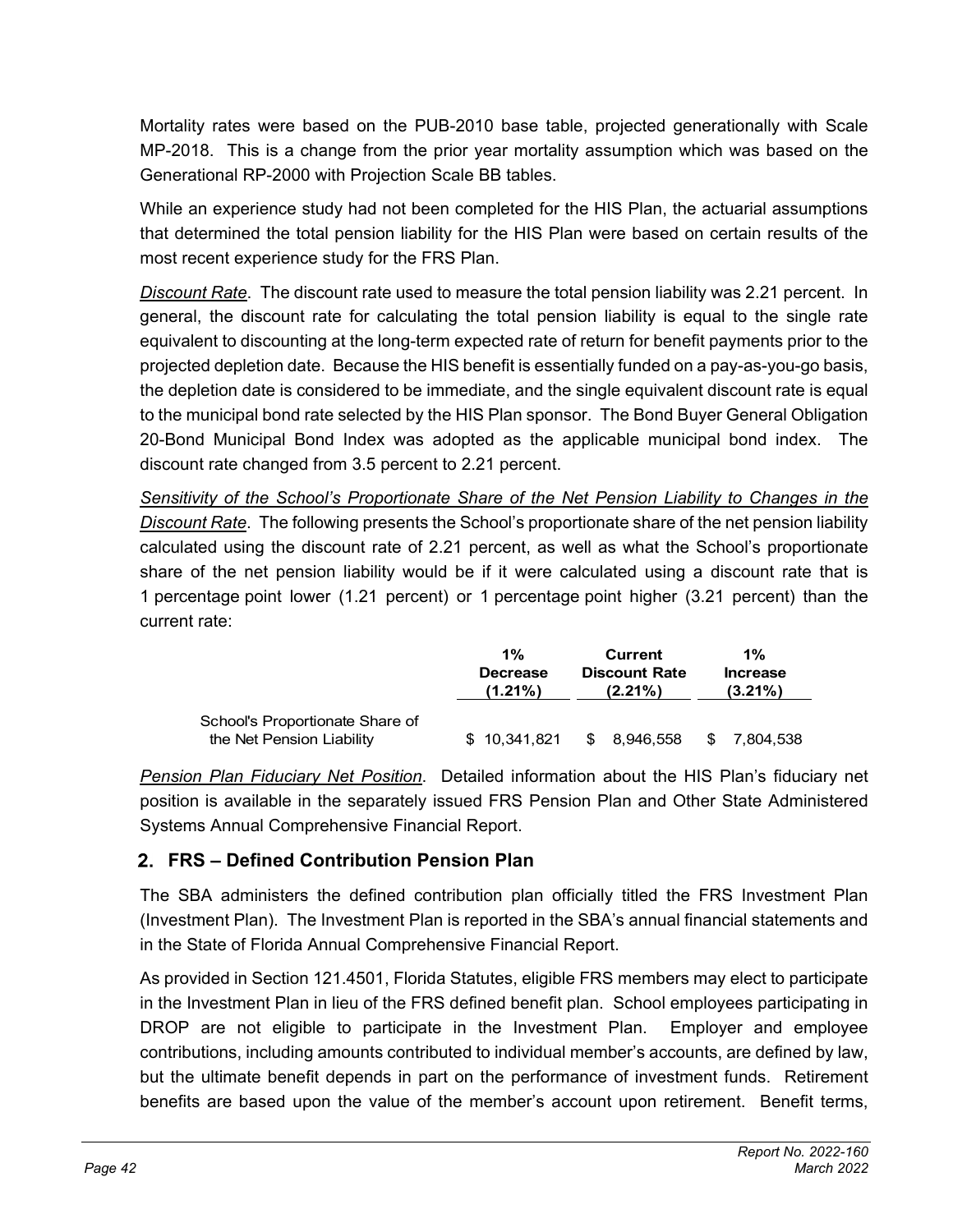including contribution requirements, for the Investment Plan are established and may be amended by the Florida Legislature. The Investment Plan is funded with the same employer and employee contribution rates that are based on salary and membership class (Regular and Special Risk), as the FRS defined benefit plan. Contributions are directed to individual member accounts and the individual members allocate contributions and account balances among various approved investment choices. Costs of administering the Investment Plan, including the FRS Financial Guidance Program, are funded through an employer contribution of 0.06 percent of payroll and by forfeited benefits of Investment Plan members. During the 2020-21 fiscal year, allocations to Investment Plan member accounts for FRS Regular membership class and FRS Special Risk class employees were 6.30 percent and 14 percent, respectively, of gross compensation.

For all membership classes, employees are immediately vested in their own contributions and are vested after 1 year of service for employer contributions and investment earnings, regardless of membership class. If an accumulated benefit obligation for service credit originally earned under the FRS Pension Plan is transferred to the Investment Plan, the member must have the years of service required for FRS Pension Plan vesting (including the service credit represented by the transferred funds) to be vested for these funds and the earnings on the funds. Nonvested employer contributions are placed in a suspense account for up to 5 years. If the employee returns to FRS-covered employment within the 5-year period, the employee will regain control over their account. If the employee does not return within the 5-year period, the employee will forfeit the accumulated account balance. For the fiscal year ended June 30, 2021, the information for the amount of forfeitures was unavailable from the SBA; however, management believes that these amounts, if any, would be immaterial to the School.

After termination and applying to receive benefits, the member may rollover vested funds to another qualified plan, structure a periodic payment under the Investment Plan, receive a lump-sum distribution, leave the funds invested for future distribution, or any combination of these options. Disability coverage is provided in which the member may either transfer the account balance to the FRS Pension Plan when approved for disability retirement to receive guaranteed lifetime monthly benefits under the FRS Pension Plan or remain in the Investment Plan and rely upon that account balance for retirement income.

The School's Investment Plan pension expense totaled \$600,751 for the fiscal year ended June 30, 2021.

### **F. Other Postemployment Benefit Obligations**

The School follows GASB Statement No. 75, *Accounting and Financial Reporting for Postemployment Benefits Other Than Pensions*, for certain postemployment healthcare benefits administered by the State Group Health Insurance Program.

*Plan Description*. The Division of State Group Insurance's Other Postemployment Benefits Plan (OPEB Plan) is a multiple-employer defined benefit plan administered by the State of Florida. Pursuant to the provisions of Section 112.0801, Florida Statutes, all employees who retire from the School are eligible to participate in the State Group Health Insurance Program. Retirees and their eligible dependents shall be offered the same health and hospitalization insurance coverage as is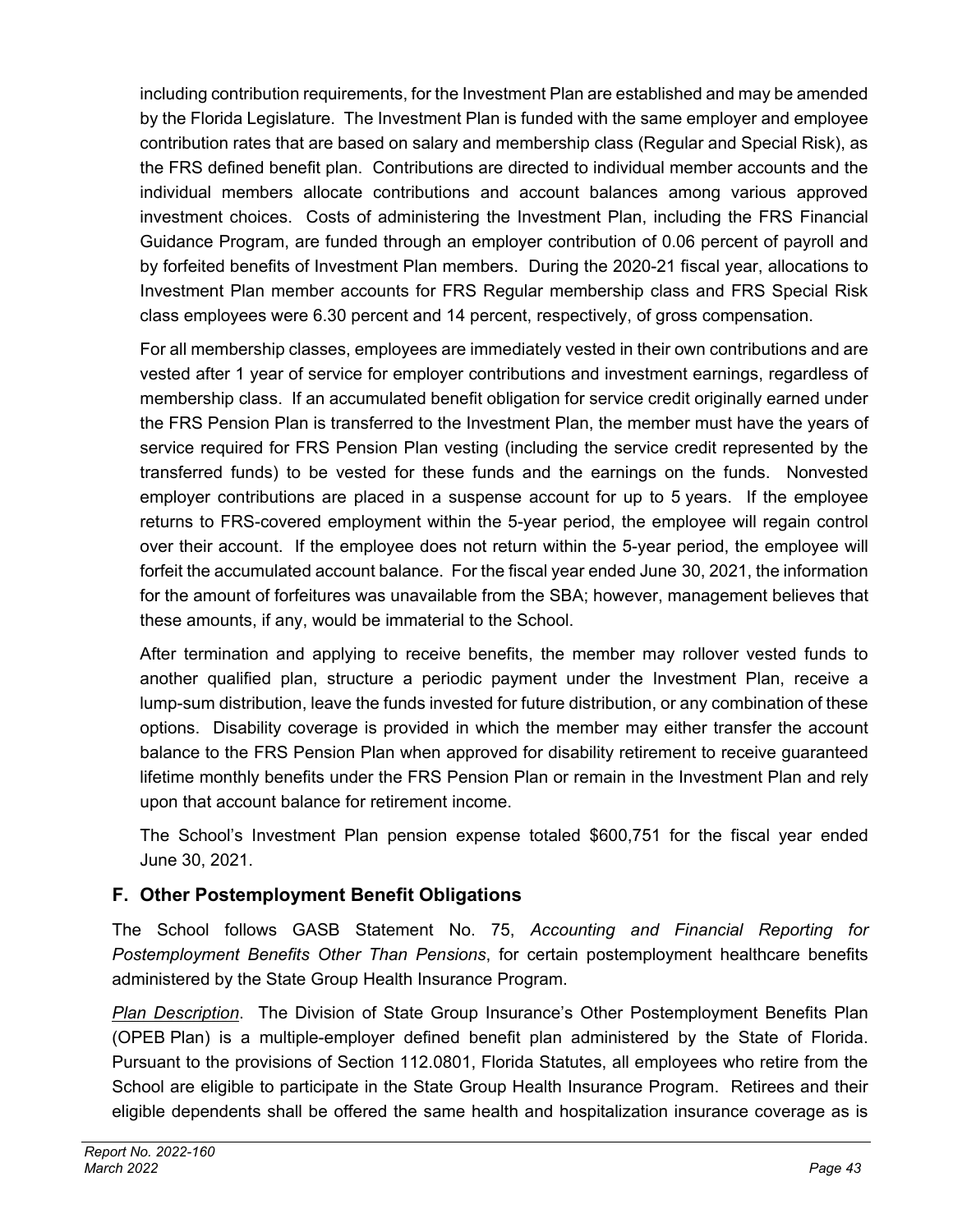offered to active employees at a premium cost of no more than the premium cost applicable to active employees. A retiree means any officer or employee who retires under a State retirement system or State optional annuity or retirement program or is placed on disability retirement and who begins receiving retirement benefits immediately after retirement from employment. In addition, any officer or employee who retires under the Florida Retirement System Investment Plan is considered a "retiree" if he or she meets the age and service requirements to qualify for normal retirement or has attained the age of 59.5 years and has the years of service required for vesting. The State of Florida subsidizes the premium rates paid by retirees by allowing them to participate in the OPEB Plan at reduced or blended group (implicitly subsidized) premium rates for both active and retired employees. These rates provide an implicit subsidy for retirees because retiree healthcare costs are generally greater than active employee healthcare costs. No assets are accumulated in a trust that meet the criteria in paragraph 4 of GASB Statement No. 75. The OPEB Plan contribution requirements and benefit terms necessary for funding the OPEB Plan each year is on a pay-as-you-go basis as established by the Governor's recommended budget and the General Appropriations Act. Retirees are required to enroll in the Federal Medicare (Medicare) program for their primary coverage as soon as they are eligible.

*Benefits Provided*. The OPEB Plan provides healthcare benefits for retirees and their dependents. The OPEB Plan only provides an implicit subsidy as described above.

#### *Proportionate Share of the Total OPEB Liability*

The State of Florida's total OPEB liability of \$10,299,297,639 was measured as of June 30, 2020, and was determined by an actuarial valuation as of July 1, 2020. The School's proportionate share of the total liability reported at June 30, 2020, was \$43,934,040. At June 30, 2020, the School's proportionate share, determined by its proportion of total School employees as compared to total OPEB Plan employees, was 0.426956725 percent, which was a 0.013847035 percent increase from its proportionate share measured as of June 30, 2019.

*Actuarial Assumptions and Other Inputs*. The total OPEB liability was determined using the following actuarial assumptions and other inputs, applied to all periods included in the measurement, unless otherwise specified: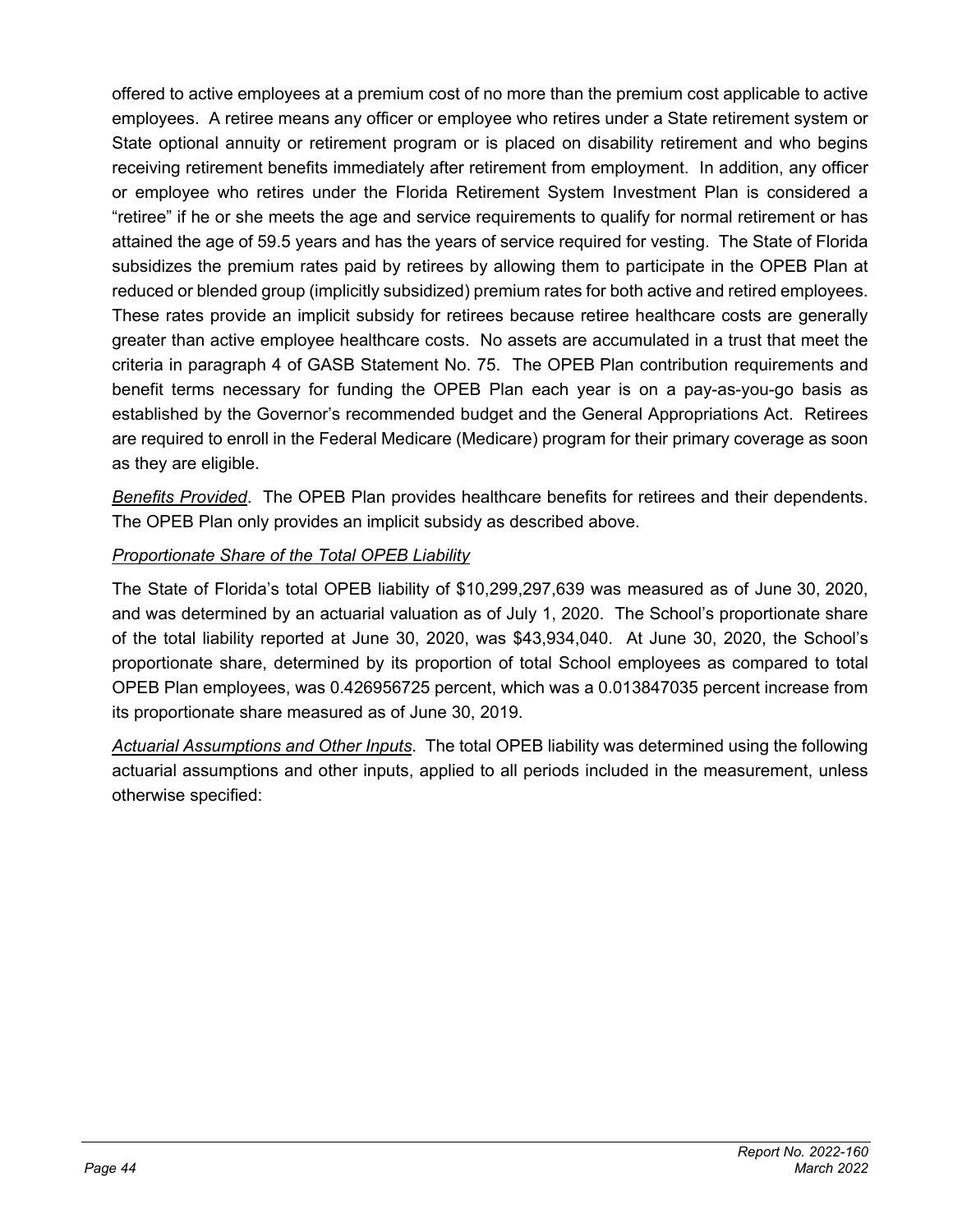| Inflation                                   | 2.60 percent                                                                                                                                                                                                                                                                                      |
|---------------------------------------------|---------------------------------------------------------------------------------------------------------------------------------------------------------------------------------------------------------------------------------------------------------------------------------------------------|
| Salary increases                            | 3.25 percent, average, including inflation                                                                                                                                                                                                                                                        |
| Discount rate                               | 2.66 percent                                                                                                                                                                                                                                                                                      |
| Healthcare cost trend rates                 | 7.8 percent for Preferred Provider<br>Organizations (PPO) for fiscal year 2021,<br>initially increased to 8.2 percent for 2024<br>before decreasing to ultimate rate of 4<br>percent for 2076 and later years.<br>5.7 percent for Health Maintenance<br>Organizations (HMO) for fiscal year 2021, |
|                                             | initially increasing to 6 percent for 2024<br>before decreasing to ultimate rate of 4<br>percent for 2076 and later years.                                                                                                                                                                        |
|                                             | 5.2 percent for 2020, increasing to an<br>ultimate rate of 5.4 percent for Pre-Medicare<br>and 5.3 percent for Post-Medicare for 2072<br>and later years                                                                                                                                          |
| Retirees' share of benefit-related<br>costs | 100 percent of projected health insurance<br>premiums for retirees                                                                                                                                                                                                                                |

The discount rate was based on the Standard & Poor's Municipal Bond 20-Year High Grade Rate Index.

Mortality rates were based on the PUB-2010 mortality tables with fully generational mortality improvement using Scale MP-2018.

While an experience study had not been completed for the OPEB Plan, the actuarial assumptions that determined the total OPEB liability for the OPEB Plan were based on certain results of the most recent experience study for the FRS Plan.

The following changes have been made since the prior valuation:

- Census Data The census data reflects changes in status for the 12-month period since July 1, 2020.
- Discount Rate The discount rate was updated to utilize the mandated discount rate based on a 20-year Standard & Poor's Municipal Bond Rate Index as of the measurement date, as required under GASB Statement No. 75. The discount rate decreased from 2.79 percent to 2.66 percent.
- Mortality Mortality rates were updated to align with those used in the actuarial valuation of the Florida Retirement System (FRS) conducted by Milliman as of July 1, 2019. Rates were previously based on the RP-2000 mortality tables with fully generational improvement using Scale BB. Underlying tables were updated to use Pub-2010 mortality tables with fully generational improvement using Scale MP-2018. This change decreased the Total OPEB Liability by about 5 percent.
- Excise ("Cadillac") Tax The previous valuation conducted as of July 1, 2019, reflected the full impact of the Excise Tax that was to go into effect in 2022. The impact of this change was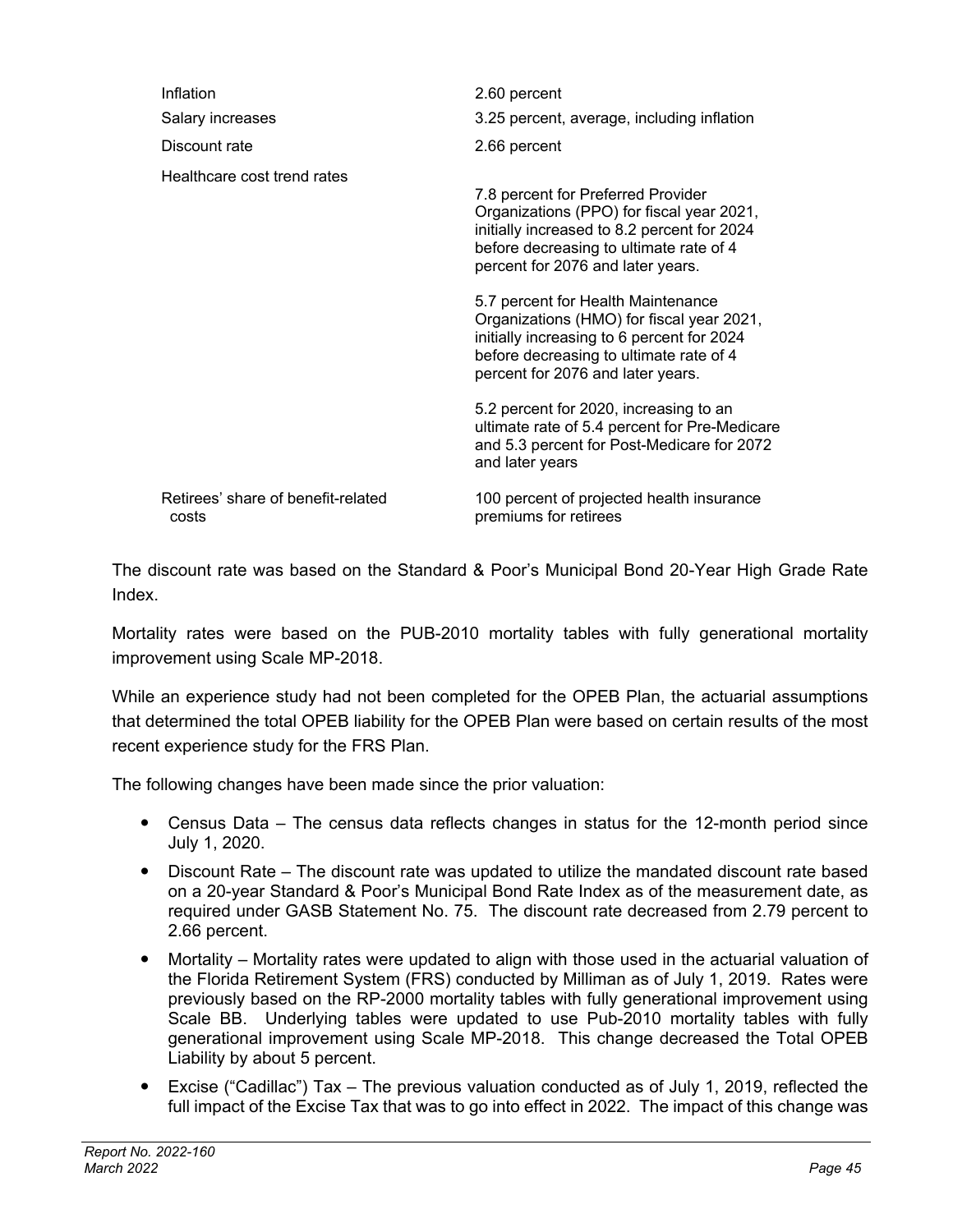an increase in liabilities of about 12 percent. Since the previous valuation, this tax was repealed. The current valuation reflects this. The impact of this change is a decrease in the total OPEB Liability of about 13 percent.

- Claims Costs and Premium Rates The assumed claims and premiums reflect the actual claims information provided as well as the premiums that are actually being charged to participants. The recent favorable claims experience resulted in lower liabilities as of June 30, 2020.
- Trend Rate The medical trend assumption was updated based on the Getzen Model. Medical trend rates consistent with the August 2020 Report on the Financial Outlook of the Plan were used along with information from the Getzen Model and actuarial judgement. The impact of the trend rate changes is a small decrease in the liability, due primarily to lower trend rates in the first several years.
- Active Medical Plan Elections Most actively employed participants in the Plan are health plan subscribers Those participants are assumed to continue their current health coverage into retirement. For those who are not currently covered under the health plan, 72 percent are assumed to elect PPO coverage in retirement. The remaining 28 percent are assumed to elect HMO coverage. This assumption is based on a guidance provided by the DSGI in an e-mail on September 22, 2020. This change resulted in a small decrease in the Total OPEB Liability.

*Sensitivity of the Total OPEB Liability to Changes in the Discount Rate*. The following table presents the School's proportionate share of the total OPEB liability, as well as what the School's total OPEB liability would be if it were calculated using a discount rate that is 1 percentage point lower (1.66 percent) or 1 percentage point higher (3.66 percent) than the current discount rate:

|                             | <b>Current</b> |                           |                                    |            |                           |            |
|-----------------------------|----------------|---------------------------|------------------------------------|------------|---------------------------|------------|
|                             |                | 1% Decrease<br>$(1.66\%)$ | <b>Discount Rate</b><br>$(2.66\%)$ |            | 1% Increase<br>$(3.66\%)$ |            |
| <b>Total OPEB Liability</b> |                | 54.146.822                | - SS                               | 43.934.040 | - \$                      | 36.080.819 |

*Sensitivity of the Total OPEB Liability to Changes in the Healthcare Cost Trend Rates*. The following table presents the School's proportionate share of the total OPEB liability, as well as what the School's total OPEB liability would be if it were calculated using healthcare cost trend rates that are 1 percentage point lower or 1 percentage point higher than the current healthcare cost trend rates:

|                      | <b>Healthcare</b><br><b>Cost Trend</b> |                           |             |
|----------------------|----------------------------------------|---------------------------|-------------|
|                      | 1% Decrease                            | <b>Rates</b>              | 1% Increase |
| Total OPEB Liability | \$35,118,893                           | \$43,934,040 \$55,956,780 |             |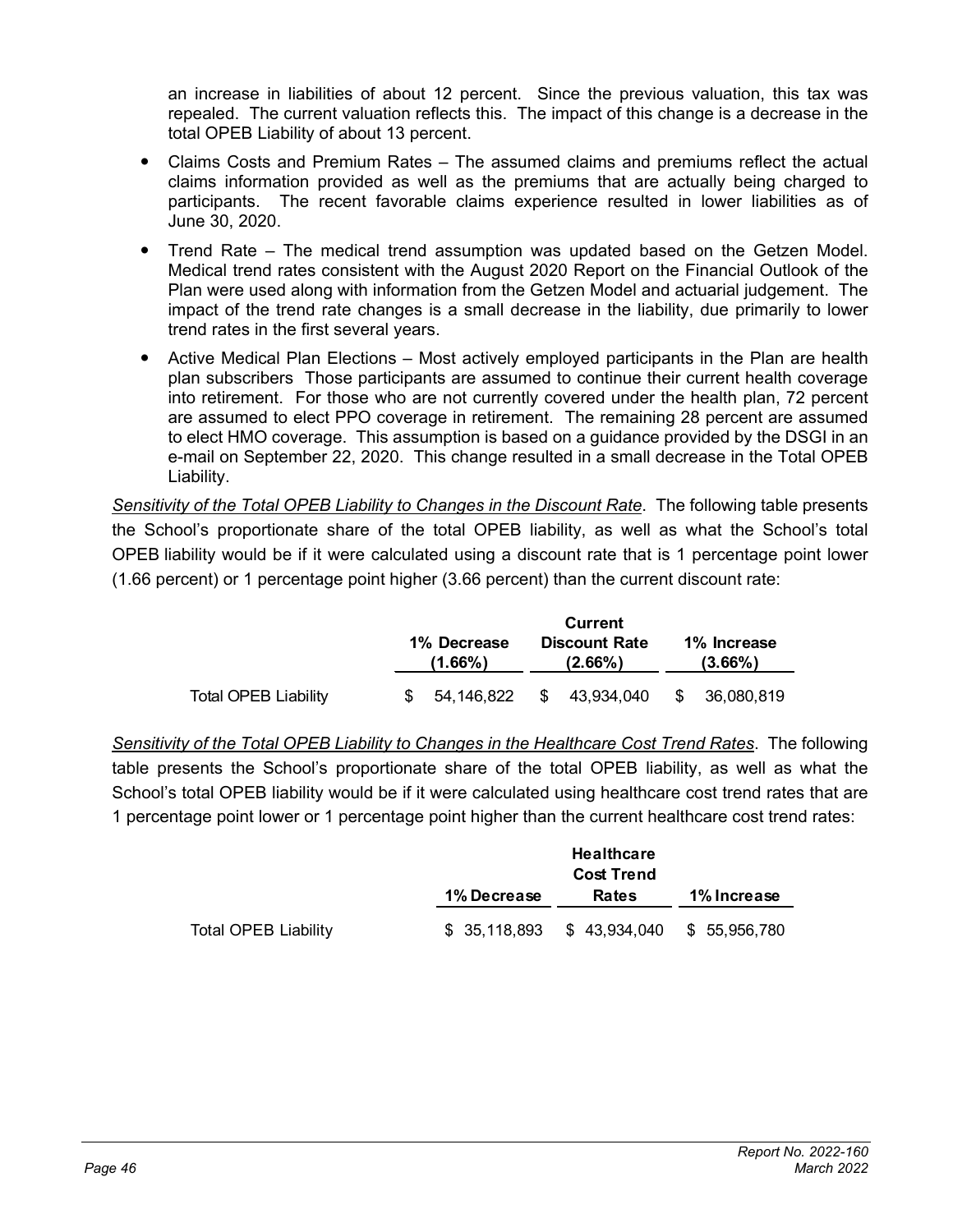*OPEB Expense and Deferred Outflows of Resources and Deferred Inflows of Resources Related to* 

*OPEB*. For the fiscal year ended June 30, 2021, the School recognized OPEB expense of \$4,357,060. At June 30, 2021, the School reported deferred outflows of resources and deferred inflows of resources related to OPEB from the following sources:

| <b>Description</b>                                                                                                           | <b>Deferred Outflows</b><br>of Resources |           | <b>Deferred Inflows</b><br>of Resources |                        |  |
|------------------------------------------------------------------------------------------------------------------------------|------------------------------------------|-----------|-----------------------------------------|------------------------|--|
| Change of Assumptions<br>Changes in proportion and difference<br>between School contributions and                            | \$                                       | 5,808,226 | \$                                      | 16,626,237             |  |
| proportionate share of contributions<br>Difference between expected and actual experience<br>Benefits Paid Subsequent to the |                                          | 850,344   |                                         | 2,933,904<br>2,566,945 |  |
| Measurement Date                                                                                                             |                                          | 743,847   |                                         |                        |  |
| <b>Total</b>                                                                                                                 | S                                        | 7,402,417 | S                                       | 22,127,086             |  |

Of the total amount reported as deferred outflows of resources related to OPEB, \$743,847 resulting from benefits paid subsequent to the measurement date and before the end of the fiscal year will be included as a reduction of the total OPEB liability and included in OPEB expense in the year ended June 30, 2022. Other amounts reported as deferred outflows of resources and deferred inflows of resources related to OPEB will be recognized in OPEB expense as follows:

| <b>Fiscal Year Ending June 30</b> | <b>Amount</b>  |  |  |  |
|-----------------------------------|----------------|--|--|--|
| 2022                              | (3,032,112)    |  |  |  |
| 2023                              | (3,032,111)    |  |  |  |
| 2024                              | (3,032,111)    |  |  |  |
| 2025                              | (3,031,965)    |  |  |  |
| 2026                              | (1,955,954)    |  |  |  |
| Thereafter                        | (1, 384, 263)  |  |  |  |
| Total                             | \$(15,468,516) |  |  |  |

### **G. Construction and Other Significant Commitments**

**Construction Contracts**. The following is a schedule of construction contract commitments at June 30, 2021:

| <b>Project</b>  | <b>Contract</b><br>Amount |   | <b>Completed</b><br>to Date | <b>Balance</b><br>Committed |         |  |
|-----------------|---------------------------|---|-----------------------------|-----------------------------|---------|--|
| Pool Renovation | 197.950                   | S | 66.465                      |                             | 131,485 |  |

**Encumbrances**. Appropriations in governmental funds are encumbered upon issuance of purchase orders for goods and services. Even though appropriations lapse at the end of the fiscal year, unfilled purchase orders of the current year are carried forward and the next fiscal year's appropriations are likewise encumbered.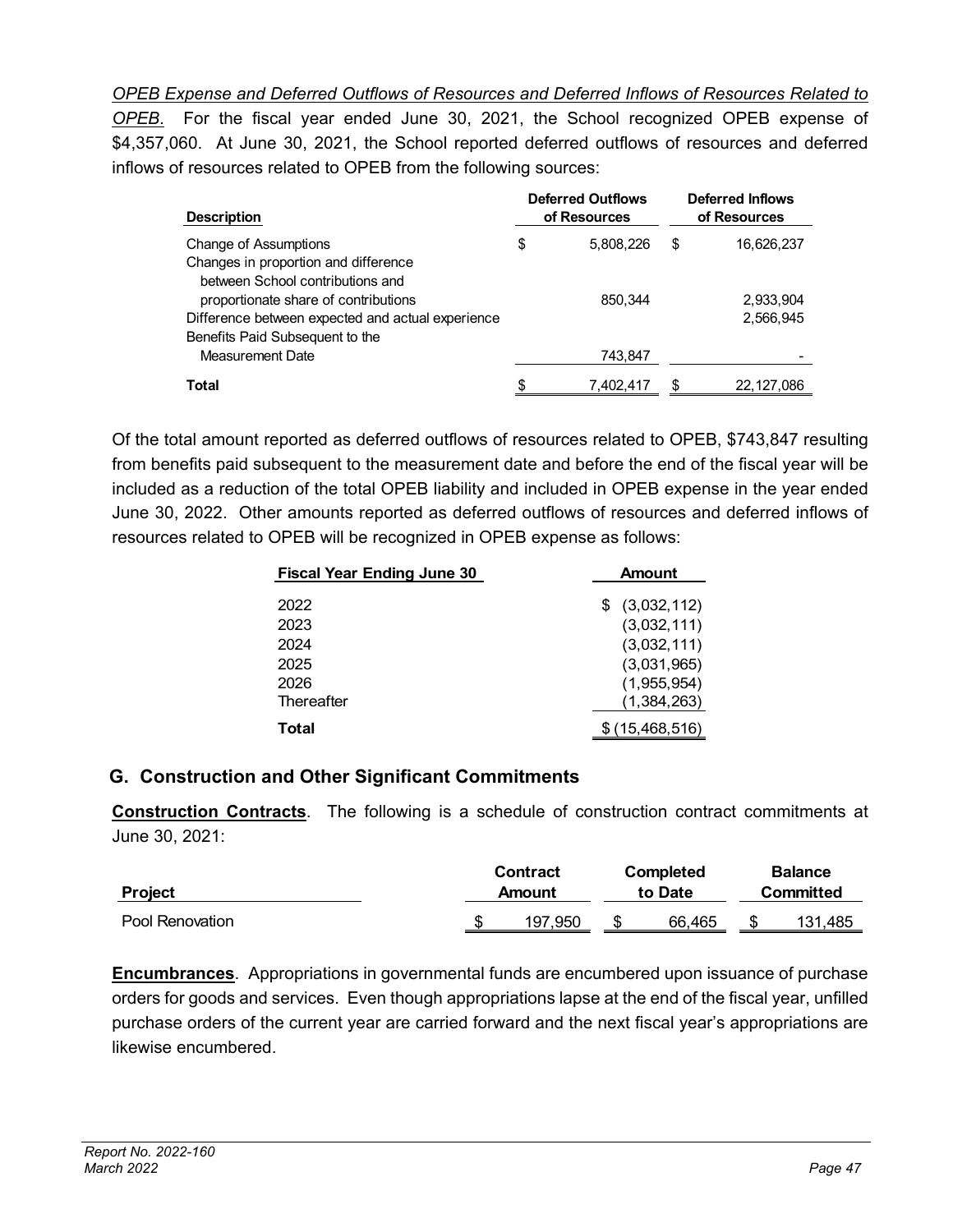The following is a schedule of encumbrances at June 30, 2021:

|                  | <b>Major Funds</b> |   |                       |  |              |              |           |  |  |
|------------------|--------------------|---|-----------------------|--|--------------|--------------|-----------|--|--|
| <b>Public</b>    |                    |   |                       |  | Nonmajor     | Total        |           |  |  |
| <b>Education</b> |                    |   |                       |  | Governmental | Governmental |           |  |  |
| General          |                    |   | <b>Capital Outlay</b> |  | <b>Funds</b> | <b>Funds</b> |           |  |  |
| \$               | 1,811,572          | S | 2,235,269             |  | 89.239       | Ъ            | 4,136,080 |  |  |

#### **H. Risk Management Programs**

The School is exposed to various risks of loss related to torts; theft of, damage to, and destruction of assets; errors and omissions; injuries to employees; and natural disasters. The School participates in various insurance programs established by the State of Florida. Coverages include property, general liability, automobile liability, workers' compensation, and Federal civil rights action. For further information, refer to the State of Florida's Annual Comprehensive Financial Report or publications of the State of Florida Department of Financial Services, Office of the Chief Financial **Officer** 

The School obtains conventional coverage through purchased commercial insurance for additional automobile liability, boiler and machinery breakdown, information technology, accidental death and dismemberment, and losses due to crime. Settled claims resulting from these risks have not exceeded commercial coverage in any of the past 3 fiscal years.

#### **I. Long-Term Liabilities**

#### **Changes in Long-Term Liabilities**

The following is a summary of changes in long-term liabilities:

| <b>Description</b>                    |  | <b>Beginning</b><br><b>Balance</b> |     | <b>Additions</b> |    | <b>Deductions</b> |   | Ending<br><b>Balance</b> |    | Due In<br>One Year |  |
|---------------------------------------|--|------------------------------------|-----|------------------|----|-------------------|---|--------------------------|----|--------------------|--|
| <b>GOVERNMENTAL ACTIVITIES</b>        |  |                                    |     |                  |    |                   |   |                          |    |                    |  |
| <b>Compensated Absences Payable</b>   |  | 3.045.408                          | \$. | 1.676.429        | S. | 1.429.080         | S | 3.292.757                | \$ | 793.229            |  |
| Net Pension Liability                 |  | 27,290,342                         |     | 16.125.538       |    | 11.515.382        |   | 31.900.498               |    | 98,728             |  |
| Other Postemployment Benefits Payable |  | 55,798,040                         |     | 4,339,381        |    | 16,203,381        |   | 43,934,040               |    | 712,841            |  |
| <b>Total Governmental Activities</b>  |  | 86, 133, 790                       |     | 22, 141, 348     |    | 29,147,843        |   | 79.127.295               |    | 1,604,798          |  |

For the governmental activities, compensated absences, pensions, and other postemployment benefits are generally liquidated with resources of the General Fund.

#### **J. Fund Balance Reporting**

In addition to committed and assigned fund balance categories discussed in the Note I.F.12, fund balances may be classified as follows:

 **Nonspendable Fund Balance**. Nonspendable fund balance is the net current financial resources that cannot be spent because they are either not in spendable form or are legally or contractually required to be maintained intact. Generally, not in spendable form means that an item is not expected to be converted to cash.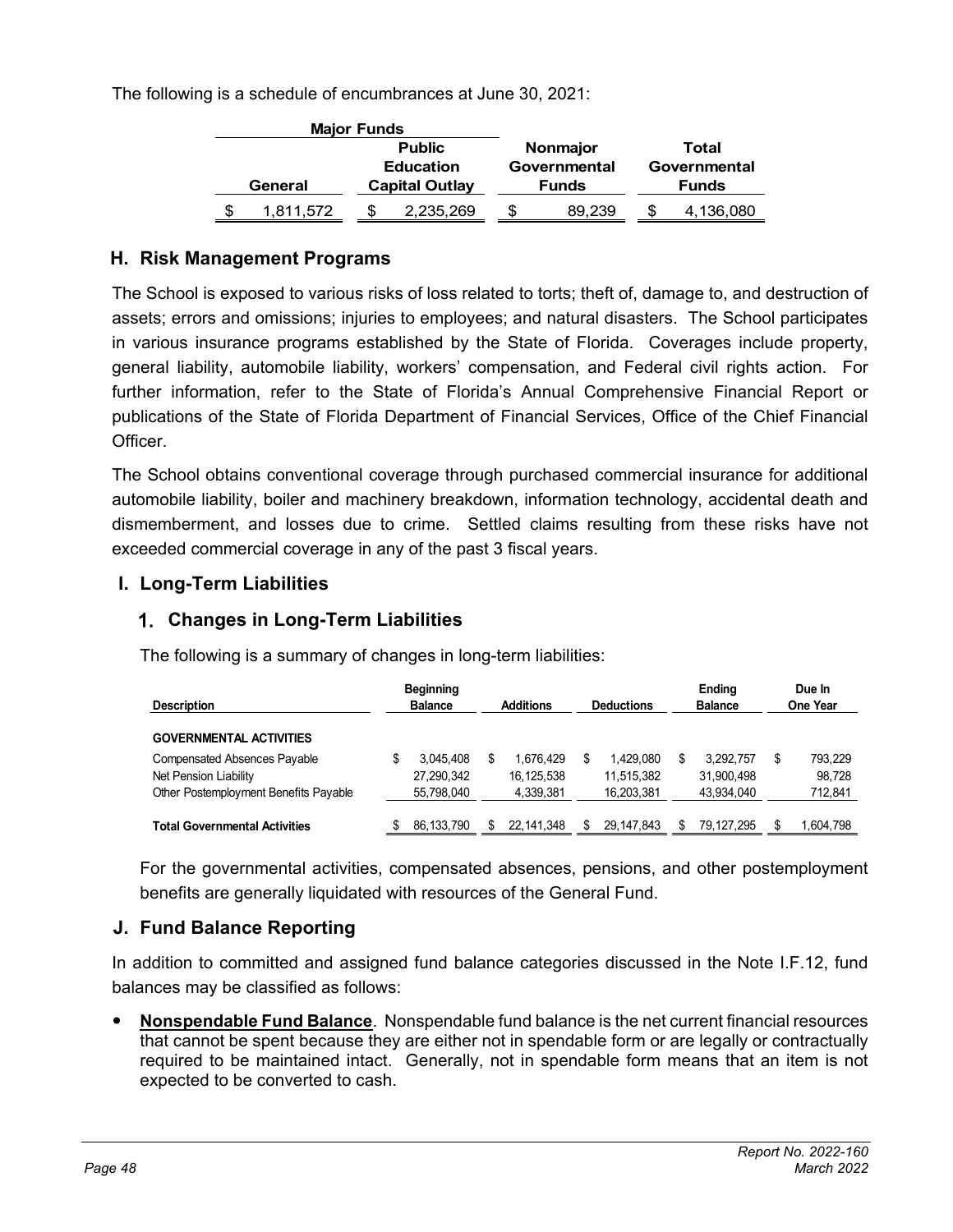- **Restricted Fund Balance**. Restricted fund balance is the portion of fund balance on which constraints have been placed by creditors, grantors, contributors, laws or regulations of other governments, constitutional provisions, or enabling legislation. Restricted fund balance places the most binding level of constraint on the use of fund balance.
- **Unassigned Fund Balance**. The unassigned fund balance is the portion of fund balance that is the residual classification for the General Fund. This balance represents amounts that have not been assigned to other funds and that have not been restricted, committed, or assigned for specific purposes.

### **K. Interfund Receivable and Payables**

The following is a summary of the interfund receivable and payables reported in the fund financial statements:

|                       | <b>Interfund</b> |                   |   |                 |  |  |  |  |
|-----------------------|------------------|-------------------|---|-----------------|--|--|--|--|
| <b>Funds</b>          |                  | <b>Receivable</b> |   | <b>Payables</b> |  |  |  |  |
| Major:<br>Endowment   | \$               |                   | S | 70,407          |  |  |  |  |
| Nonmajor Governmental |                  | 89,537            |   | 19,130          |  |  |  |  |
| Total                 | \$               | 89,537            |   | 89,537          |  |  |  |  |

The amounts due from the major Endowment Fund and the nonmajor governmental fund represent temporary loans to the nonmajor Student Activities Fund and are expected to be repaid within 1 year.

### **L. Interfund Transfers**

The following is a summary of interfund transfers reported in the fund financial statements:

|                                       | <b>Interfund</b> |                   |                                   |         |  |  |
|---------------------------------------|------------------|-------------------|-----------------------------------|---------|--|--|
| <b>Funds</b>                          |                  |                   | <b>Transfers In Transfers Out</b> |         |  |  |
| General Fund<br>Nonmajor Governmental |                  | 10.572<br>218,951 |                                   | 229.523 |  |  |
| Total                                 |                  | 229,523           |                                   | 229,523 |  |  |

The interfund transfers reported in the fund financial statements were primarily to transfer administrative fees and indirect costs from the nonmajor Federal Grants Trust Fund and the nonmajor Grants and Donations Trust Fund to the nonmajor Administrative Trust Fund.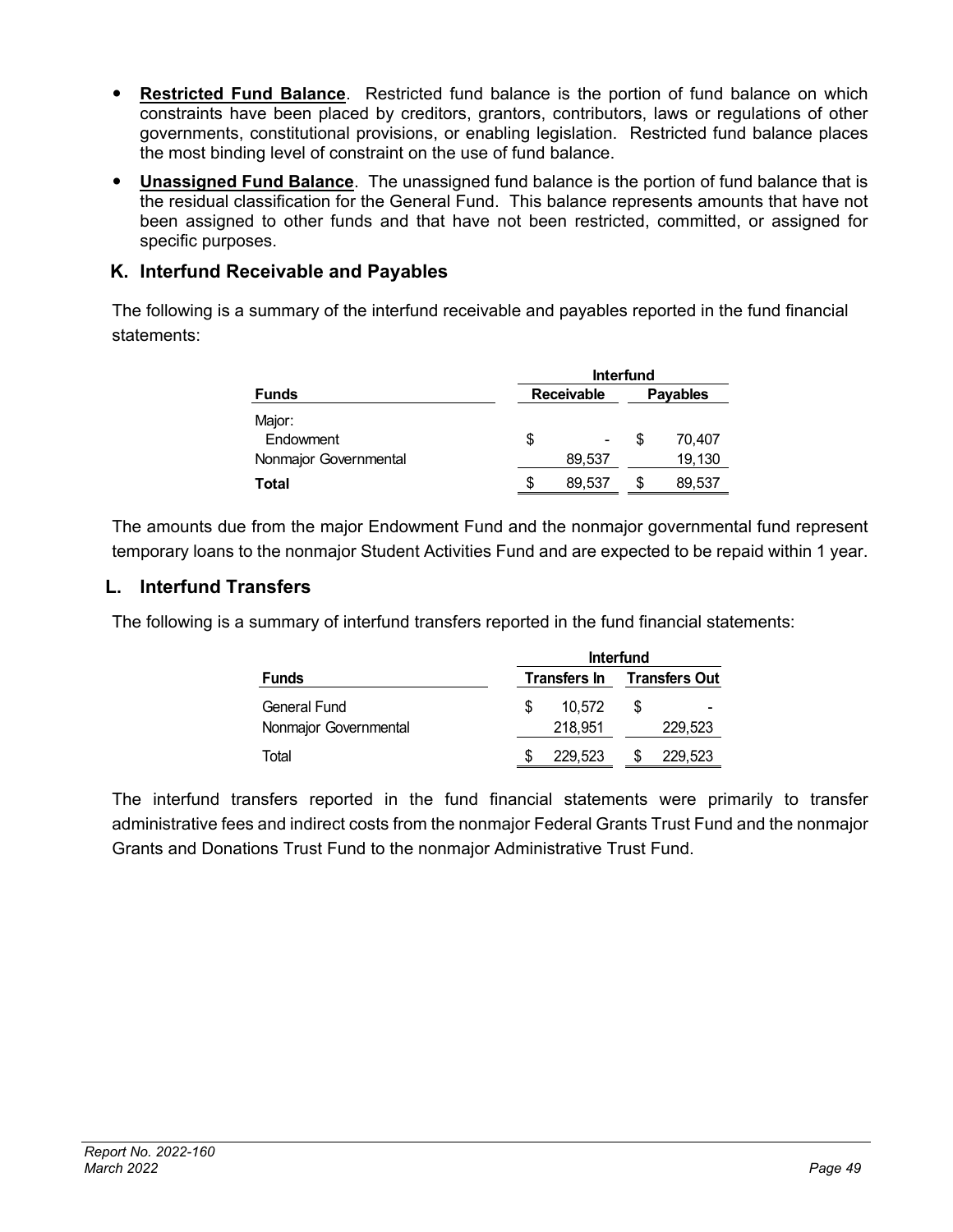## <span id="page-54-0"></span>*OTHER REQUIRED SUPPLEMENTARY INFORMATION*

#### **Budgetary Comparison Schedule General Fund**

#### **For the Fiscal Year Ended June 30, 2021**

|                                                                                                                                                                                                                                                                                                                    | <b>General Fund</b> |                                                                                                                           |    |                                                                                                              |    |                                                                                                           |    |                                                                                                      |
|--------------------------------------------------------------------------------------------------------------------------------------------------------------------------------------------------------------------------------------------------------------------------------------------------------------------|---------------------|---------------------------------------------------------------------------------------------------------------------------|----|--------------------------------------------------------------------------------------------------------------|----|-----------------------------------------------------------------------------------------------------------|----|------------------------------------------------------------------------------------------------------|
|                                                                                                                                                                                                                                                                                                                    |                     | Original<br><b>Budget</b>                                                                                                 |    | <b>Final</b><br><b>Budget</b>                                                                                |    | <b>Actual</b>                                                                                             |    | Variance with<br><b>Final Budget -</b><br><b>Positive</b><br>(Negative)                              |
| <b>Revenues</b>                                                                                                                                                                                                                                                                                                    |                     |                                                                                                                           |    |                                                                                                              |    |                                                                                                           |    |                                                                                                      |
| Intergovernmental:<br>Released General Revenue Appropriations<br>Other Revenue                                                                                                                                                                                                                                     | \$                  | 49,832,150                                                                                                                | S  | 51,068,601                                                                                                   | \$ | 47,068,601<br>63                                                                                          | \$ | (4,000,000)<br>63                                                                                    |
| <b>Total Revenues</b>                                                                                                                                                                                                                                                                                              |                     | 49,832,150                                                                                                                |    | 51,068,601                                                                                                   |    | 47,068,664                                                                                                |    | (3,999,937)                                                                                          |
| <b>Expenditures</b>                                                                                                                                                                                                                                                                                                |                     |                                                                                                                           |    |                                                                                                              |    |                                                                                                           |    |                                                                                                      |
| Category:<br>Salaries and Benefits<br><b>Other Personal Services</b><br><b>Expenses</b><br><b>Operating Capital Outlay</b><br><b>Fixed Capital Outlay</b><br><b>Food Products</b><br>Special Categories:<br><b>Professional Supplements</b><br>Overtime<br>FY 20-21 Release hold back<br>Students Home on Weekends |                     | 37,330,503<br>2,857,187<br>5,324,368<br>1,176,158<br>3,918,882<br>252.200<br>116,990<br>105.734<br>2,934,638<br>1,925,525 |    | 39,601,420<br>3,424,577<br>6,006,757<br>1,755,666<br>4,456,372<br>252,200<br>116,990<br>105,734<br>1,925,525 |    | 37,313,814<br>2,115,019<br>4,378,920<br>683,411<br>3,677,237<br>148,798<br>107,243<br>71,573<br>1,682,399 |    | 2,287,606<br>1,309,558<br>1,627,837<br>1,072,255<br>779,135<br>103,402<br>9,747<br>34,161<br>243,126 |
| <b>Total Expenditures</b>                                                                                                                                                                                                                                                                                          |                     | 55,942,185                                                                                                                |    | 57,645,241                                                                                                   |    | 50,178,414                                                                                                |    | 7,466,827                                                                                            |
| <b>Other Financing Sources</b>                                                                                                                                                                                                                                                                                     |                     |                                                                                                                           |    |                                                                                                              |    |                                                                                                           |    |                                                                                                      |
| Transfers in                                                                                                                                                                                                                                                                                                       |                     |                                                                                                                           |    |                                                                                                              |    | 10,572                                                                                                    |    | 10,572                                                                                               |
| <b>Net Change in Fund Balances</b>                                                                                                                                                                                                                                                                                 |                     | (6, 110, 035)                                                                                                             |    | (6, 576, 640)                                                                                                |    | (3,099,178)                                                                                               |    | 3,477,462                                                                                            |
| Fund Balance, Beginning                                                                                                                                                                                                                                                                                            |                     | 17,180,477                                                                                                                |    | 17, 180, 477                                                                                                 |    | 17,180,477                                                                                                |    |                                                                                                      |
| Mid-year adjustment to Carryforward                                                                                                                                                                                                                                                                                |                     | (4,000,000)                                                                                                               |    | (4,000,000)                                                                                                  |    |                                                                                                           |    | 4,000,000                                                                                            |
| <b>Fund Balance, Ending</b>                                                                                                                                                                                                                                                                                        | \$                  | 7,070,442                                                                                                                 | \$ | 6,603,837                                                                                                    | \$ | 14,081,299                                                                                                | \$ | 7,477,462                                                                                            |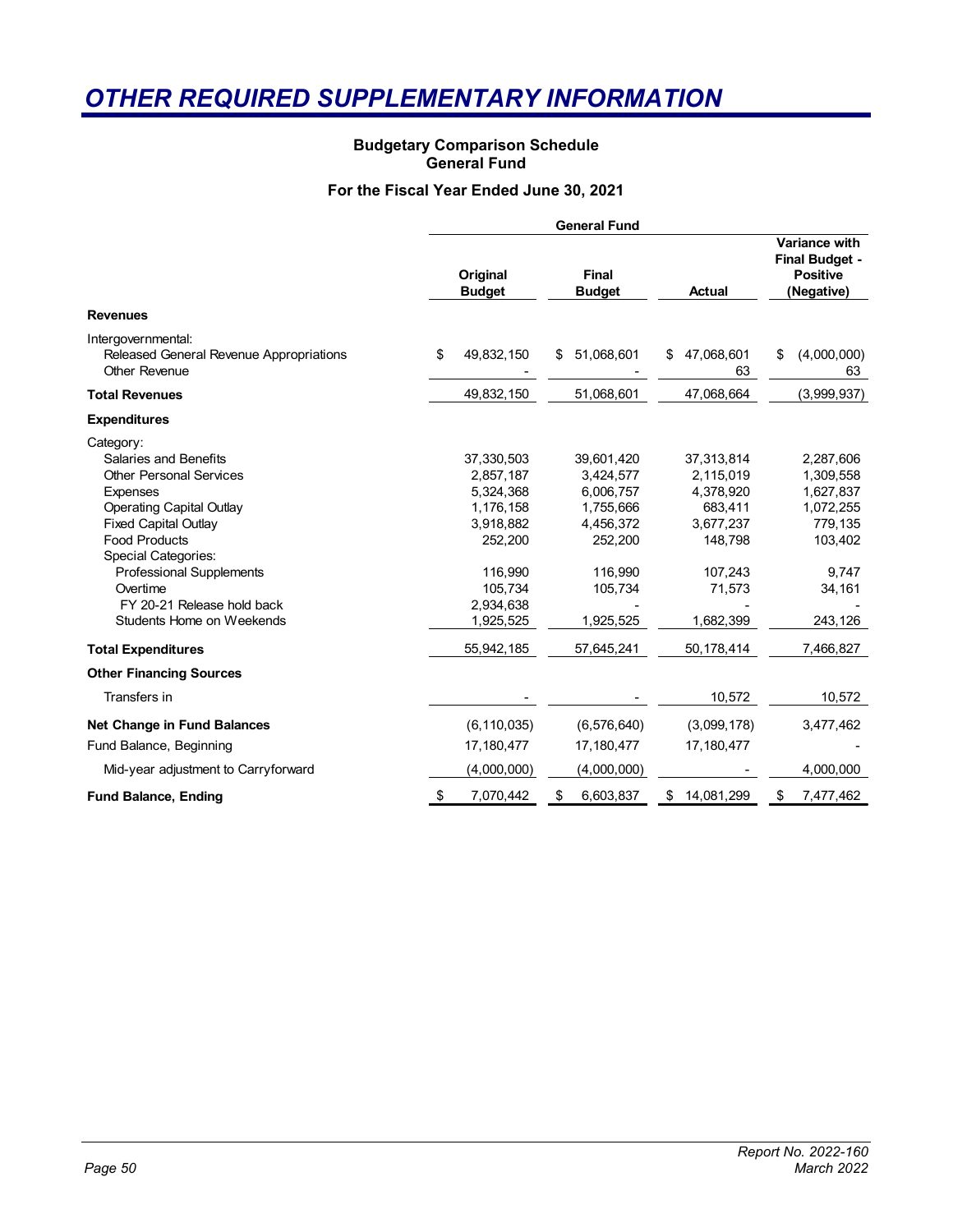#### **Schedule of the School's Proportionate Share of the Total Other Postemployment Benefits Liability**

<span id="page-55-0"></span>

|                                                                                                                                         |    | 2020(1)      | 2019(1)          |    | 2018(1)      | 2017(1)            |
|-----------------------------------------------------------------------------------------------------------------------------------------|----|--------------|------------------|----|--------------|--------------------|
| School's proportion of the total other<br>postemployment benefits liability                                                             |    | 0.426956725% | 0.440803760%     |    | 0.438945358% | 0.456089153%       |
| School's proportionate share of the total other<br>postemployment benefits liability                                                    | S  | 43,934,040   | \$<br>55.076.469 | S  | 46.315.548   | \$<br>49,308,186   |
| School's covered-employee payroll                                                                                                       | \$ | 25,404,316   | \$<br>25,762,571 | \$ | 25.437,198   | \$<br>25, 154, 555 |
| School's proportionate share of the total other<br>postemployment benefits liability as a<br>percentage of its covered-employee payroll |    | 172.94%      | 213.78%          |    | 182.08%      | 196.02%            |
| Plan fiduciary net position as a percentage<br>of the total OPEB liability                                                              |    | $0.00\%$     | $0.00\%$         |    | $0.00\%$     | 0.00%              |

(1) The amounts presented for each fiscal year were determined as of June 30.

#### **Schedule of the School's Proportionate Share of the Net Pension Liability – Florida Retirement System Pension Plan** (1)

| <b>Fiscal Year</b><br><b>Ending</b><br>June 30 | <b>Proportion of the</b><br><b>FRS Net Pension</b><br>Liability | <b>Proportionate Share</b><br>of the FRS Net<br><b>Pension Liability</b> | District's<br><b>Covered Payroll</b> | <b>Pension Liability as a</b><br>Percentage of its<br><b>Covered Payroll</b> | Percentage of the<br><b>Total Pension</b><br>Liability |
|------------------------------------------------|-----------------------------------------------------------------|--------------------------------------------------------------------------|--------------------------------------|------------------------------------------------------------------------------|--------------------------------------------------------|
| 2014                                           | 0.063910706%                                                    | \$<br>3.899.493                                                          | \$<br>24,676,161                     | 15.80%                                                                       | 96.09%                                                 |
| 2015                                           | 0.064088039%                                                    | 8.277.830                                                                | 25,363,140                           | 32.64%                                                                       | 92.00%                                                 |
| 2016                                           | 0.059549104%                                                    | 15.036.196                                                               | 25,047,732                           | 60.03%                                                                       | 84.88%                                                 |
| 2017                                           | 0.056164950%                                                    | 16.613.215                                                               | 25, 154, 555                         | 66.04%                                                                       | 83.89%                                                 |
| 2018                                           | 0.056733039%                                                    | 17.088.285                                                               | 25,437,198                           | 67.18%                                                                       | 84.26%                                                 |
| 2019                                           | 0.054652905%                                                    | 18.821.699                                                               | 25.762.571                           | 73.06%                                                                       | 82.61%                                                 |
| 2020                                           | 0.052960682%                                                    | 22.953.940                                                               | 25.404.316                           | 90.35%                                                                       | 78.85%                                                 |

(1) The amounts presented for each fiscal year were determined as of June 30.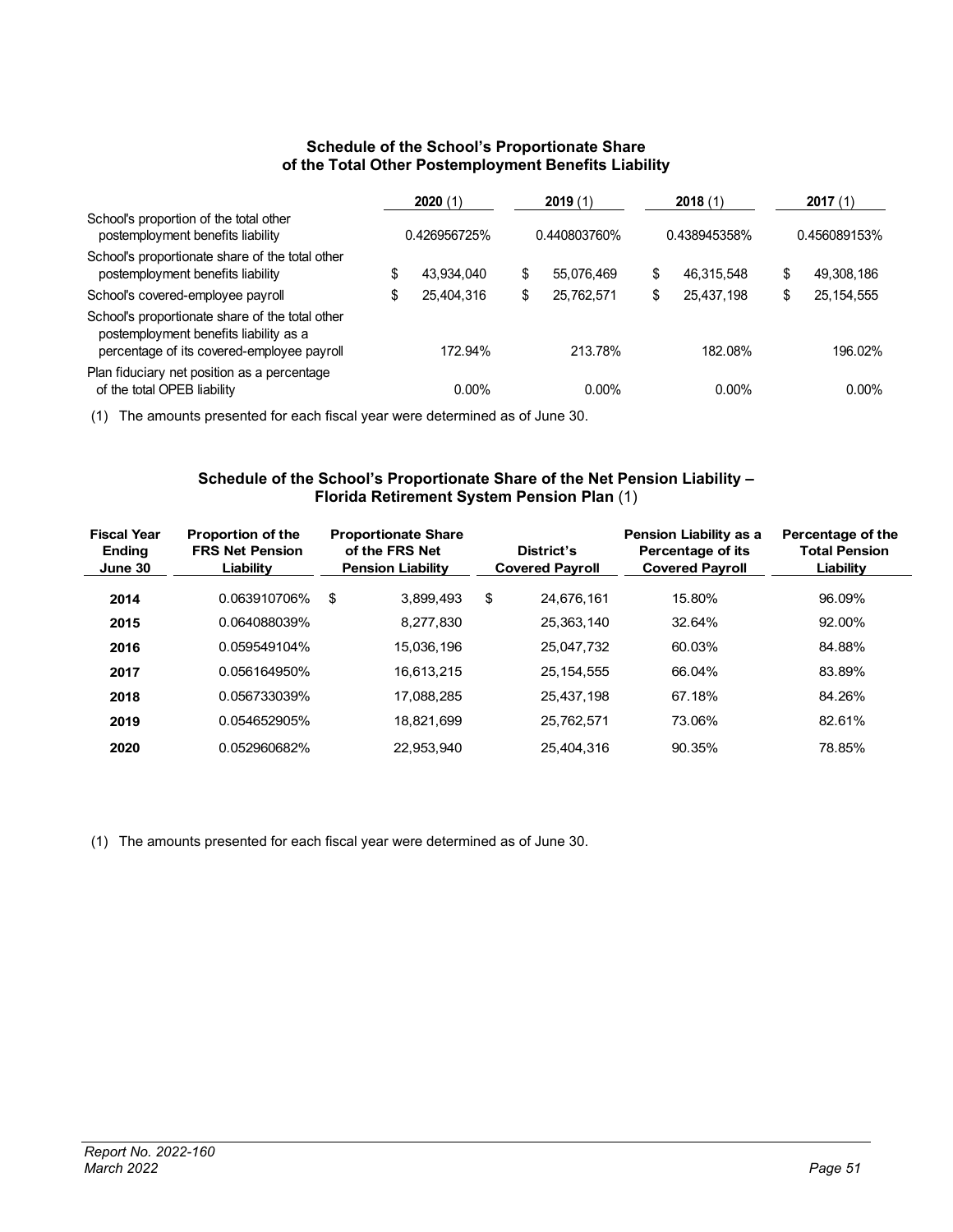<span id="page-56-0"></span>

| <b>Fiscal</b><br><b>Year Ending</b><br>June 30 | Contractually<br><b>Required</b><br><b>FRS Contribution</b> | <b>FRS Contributions</b><br>in Relation to the<br>Contractually<br><b>Required</b><br><b>Contribution</b> | <b>FRS</b><br><b>Contribution</b><br><b>Deficiency (Excess)</b> | District's<br><b>Covered Payroll</b> | <b>FRS</b><br><b>Contributions</b><br>as a Percentage of<br><b>Covered Payroll</b> |
|------------------------------------------------|-------------------------------------------------------------|-----------------------------------------------------------------------------------------------------------|-----------------------------------------------------------------|--------------------------------------|------------------------------------------------------------------------------------|
| 2015                                           | \$<br>1,562,521                                             | \$<br>(1,562,521)                                                                                         | \$<br>$\sim$                                                    | \$<br>25,363,140                     | 6.16%                                                                              |
| 2016                                           | 1,452,200                                                   | (1,452,200)                                                                                               |                                                                 | 25,047,732                           | 5.80%                                                                              |
| 2017                                           | 1,462,112                                                   | (1,462,112)                                                                                               |                                                                 | 25, 154, 555                         | 5.81%                                                                              |
| 2018                                           | 1,616,846                                                   | (1,616,846)                                                                                               |                                                                 | 25.437.198                           | 6.36%                                                                              |
| 2019                                           | 1,694,634                                                   | (1,694,634)                                                                                               |                                                                 | 25,762,571                           | 6.58%                                                                              |
| 2020                                           | 1,759,467                                                   | (1,759,467)                                                                                               |                                                                 | 25,404,316                           | 6.93%                                                                              |
| 2021                                           | 2.134.885                                                   | (2, 134, 885)                                                                                             |                                                                 | 25.662.350                           | 8.32%                                                                              |

#### **Schedule of School Contributions – Florida Retirement System Pension Plan** (1)

(1) The amounts presented for each fiscal year were determined as of June 30.

#### **Schedule of the School's Proportionate Share of the Net Pension Liability – Health Insurance Subsidy Pension Plan** (1)

| <b>Fiscal</b><br><b>Year Ending</b><br>June 30 | District's<br><b>Proportion of the</b><br><b>HIS Net Pension</b><br>Liability | District's<br><b>Proportionate Share</b><br>of the HIS Net<br><b>Pension Liability</b> | District's<br><b>Covered Payroll</b> | District's<br><b>Proportionate Share</b><br>of the HIS Net<br>Pension Liability as a<br>Percentage of its<br><b>Covered Payroll</b> | <b>HIS Plan Fiduciary</b><br>Net Position as a<br>Percentage of the<br><b>Total Pension</b><br>Liability |
|------------------------------------------------|-------------------------------------------------------------------------------|----------------------------------------------------------------------------------------|--------------------------------------|-------------------------------------------------------------------------------------------------------------------------------------|----------------------------------------------------------------------------------------------------------|
| 2014                                           | 0.081999972%                                                                  | \$<br>7.667.197                                                                        | \$<br>24,676,161                     | 31.07%                                                                                                                              | 0.99%                                                                                                    |
| 2015                                           | 0.083215789%                                                                  | 8.486.701                                                                              | 25,363,140                           | 33.46%                                                                                                                              | 0.50%                                                                                                    |
| 2016                                           | 0.081550149%                                                                  | 9.504.332                                                                              | 25,047,732                           | 37.94%                                                                                                                              | 0.97%                                                                                                    |
| 2017                                           | 0.078925072%                                                                  | 8.439.033                                                                              | 25.154.555                           | 33.55%                                                                                                                              | 1.64%                                                                                                    |
| 2018                                           | 0.078236855%                                                                  | 8,280,677                                                                              | 25,437,198                           | 32.55%                                                                                                                              | 2.15%                                                                                                    |
| 2019                                           | 0.075687226%                                                                  | 8.468.643                                                                              | 25,762,571                           | 32.87%                                                                                                                              | 2.63%                                                                                                    |
| 2020                                           | 0.073273362%                                                                  | 8,946,558                                                                              | 25.404.316                           | 35.22%                                                                                                                              | 3.00%                                                                                                    |

(1) The amounts presented for each fiscal year were determined as of June 30.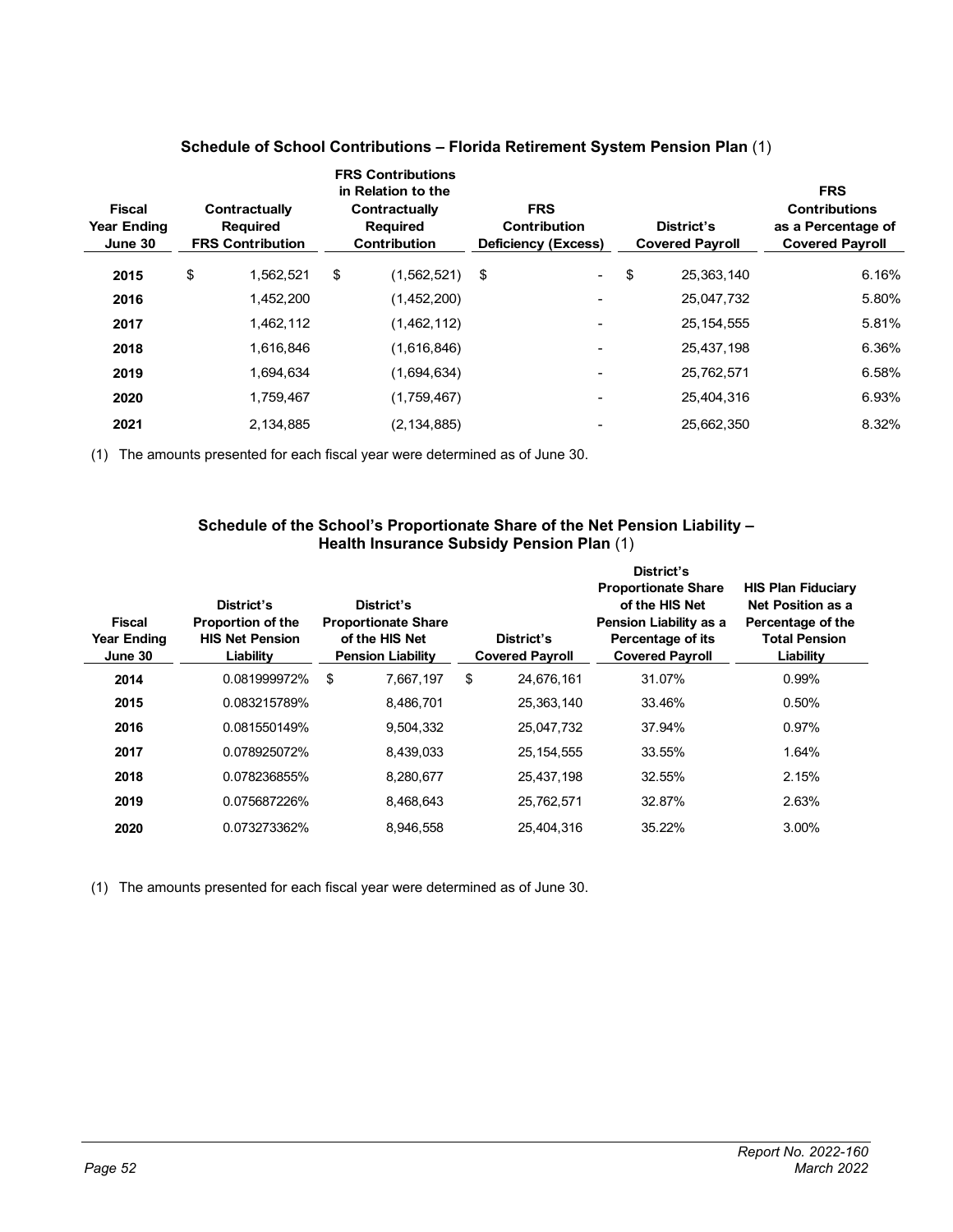<span id="page-57-0"></span>

| <b>Fiscal</b><br>Year Ending<br>June 30 | Contractually<br><b>Required</b><br><b>HIS Contribution</b> | <b>HIS Contributions</b><br>in Relation to the<br>Contractually<br><b>Required</b><br><b>Contribution</b> | <b>HIS</b><br><b>Contribution</b><br><b>Deficiency (Excess)</b> | District's<br><b>Covered Payroll</b> | <b>HIS</b><br><b>Contributions</b><br>as a Percentage of<br><b>Covered Payroll</b> |
|-----------------------------------------|-------------------------------------------------------------|-----------------------------------------------------------------------------------------------------------|-----------------------------------------------------------------|--------------------------------------|------------------------------------------------------------------------------------|
| 2015                                    | \$<br>318,103                                               | \$<br>(318, 103)                                                                                          | \$<br>$\sim$                                                    | \$<br>25,363,140                     | 1.25%                                                                              |
| 2016                                    | 417,996                                                     | (417,996)                                                                                                 | $\overline{\phantom{0}}$                                        | 25,047,432                           | 1.67%                                                                              |
| 2017                                    | 417.694                                                     | (417, 694)                                                                                                | ۰                                                               | 25, 154, 555                         | 1.66%                                                                              |
| 2018                                    | 424.280                                                     | (424, 280)                                                                                                | -                                                               | 25.437.498                           | 1.67%                                                                              |
| 2019                                    | 420,284                                                     | (420, 284)                                                                                                | ۰                                                               | 25,762,571                           | 1.63%                                                                              |
| 2020                                    | 422.240                                                     | (422, 240)                                                                                                |                                                                 | 25.404.316                           | 1.66%                                                                              |
| 2021                                    | 426.284                                                     | (426,284)                                                                                                 |                                                                 | 25,662,350                           | 1.66%                                                                              |

#### **Schedule of School Contributions – Health Insurance Subsidy Pension Plan** (1)

(1) The amounts presented for each fiscal year were determined as of June 30.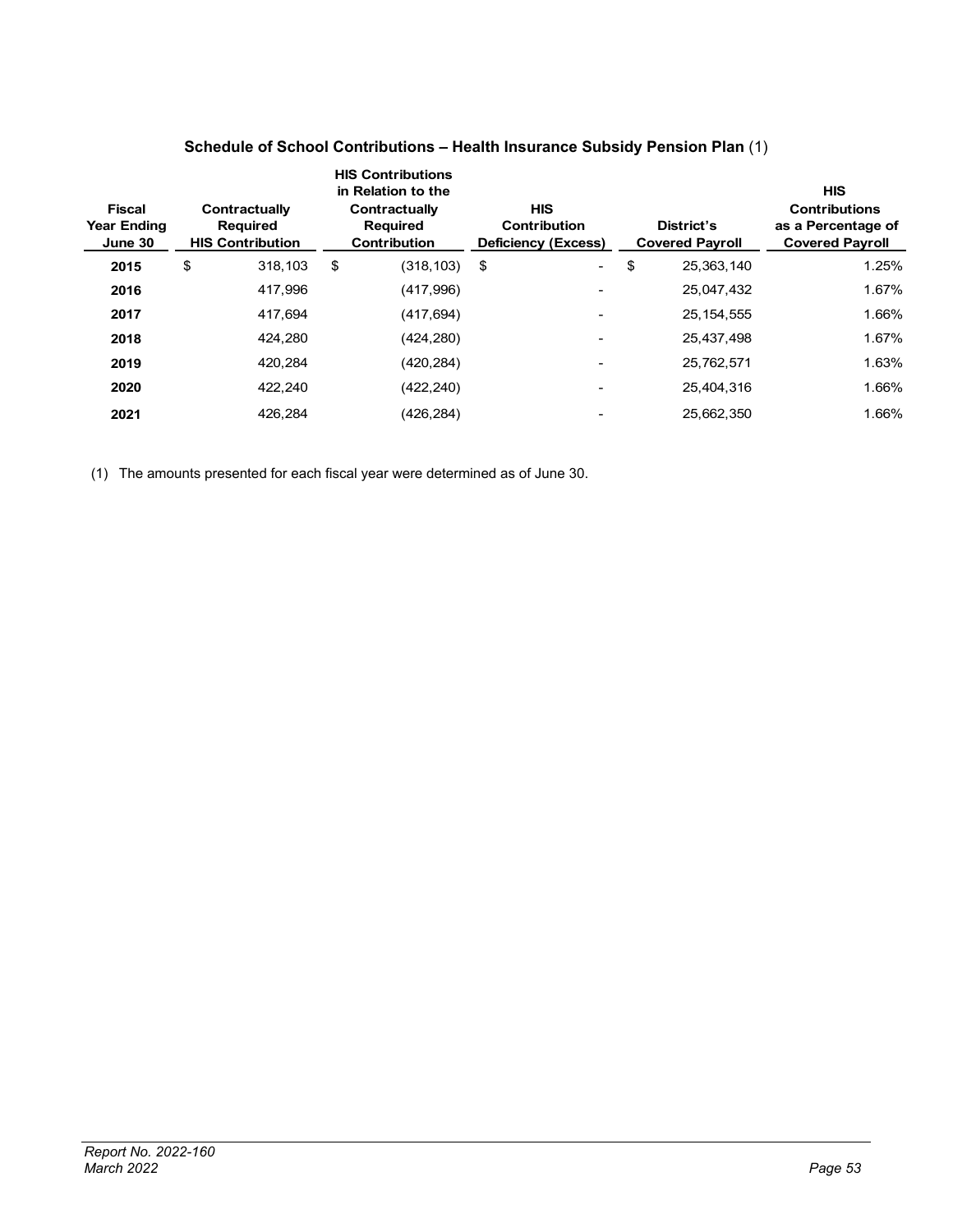#### NOTES TO REQUIRED SUPPLEMENTARY INFORMATION

#### <span id="page-58-0"></span>**1. Budgetary Basis of Accounting**

The Board follows procedures established by State statutes in establishing budget balances for governmental funds, as described below:

- Budgets are prepared and original budgets are adopted annually at a public Board meeting as prescribed by law.
- The annual operating budget allocates funds by program component and traditional expenditure category (e.g., salaries and benefits, expenses, and operating capital outlay), and may be amended by resolution by the Board.
- Budgets are prepared using the same modified accrual basis as is used to account for governmental funds.
- Budgetary information is integrated into the accounting system and, to facilitate budget control, budget balances are encumbered when purchase orders are issued. Appropriations lapse at fiscal year end and encumbrances outstanding are honored from the subsequent year's appropriations.

#### **2. Schedule of School's Proportionate Share of the Total Other Postemployment Benefits Liability**

No assets are accumulated in a trust that meet the criteria in paragraph 4 of GASB Statement No. 75 to pay related benefits.

*Changes of Assumptions.* The discount rate was updated to utilize the mandated discount rate based on a 20-year S&P Municipal Bond Rate Index as of the measurement date, as required under GASB Statement No. 75. The discount rate decreased from 2.79 percent to 2.66 percent.

Other changes of assumptions since the prior valuation were the removal of the impact of the Excise Tax that was to go into effect in 2022 but was repealed, as well as updates to census data, claims costs and premium rates, medical trend rates, mortality rates, and medical plan election percentages. Refer to the Note II.F. to the financial statements for further detail.

#### **3. Schedule of Net Pension Liability and Schedule of Contributions – Florida Retirement System Pension Plan**

*Changes of Assumptions.* The long-term expected rate of return was decreased from 6.90 percent to 6.80 percent, and the assumed inflation decreased from 2.60 percent to 2.40 percent.

#### **4. Schedule of Net Pension Liability and Schedule of Contributions – Health Insurance Subsidy Pension Plan**

*Changes of Assumptions.* The municipal rate used to determine total pension liability decreased from 3.50 percent to 2.21 percent, the assumed inflation decreased from 2.60 to 2.40 percent, and the active member mortality assumption was updated.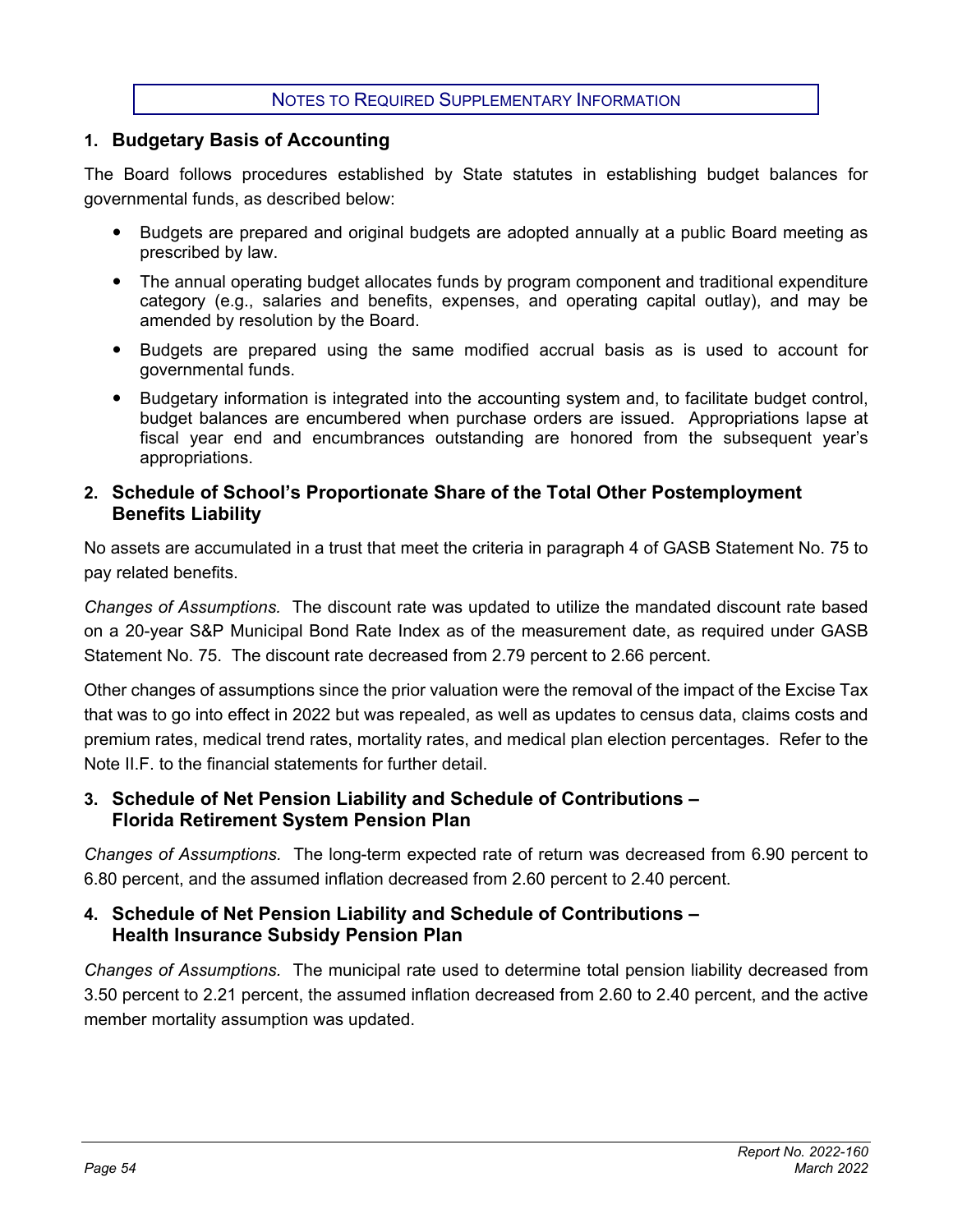<span id="page-59-0"></span>

Sherrill F. Norman, CPA Auditor General

# **AUDITOR GENERAL STATE OF FLORIDA**

Claude Denson Pepper Building, Suite G74 111 West Madison Street Tallahassee, Florida 32399-1450



Phone: (850) 412-2722 Fax: (850) 488-6975

The President of the Senate, the Speaker of the House of Representatives, and the Legislative Auditing Committee

### **INDEPENDENT AUDITOR'S REPORT ON INTERNAL CONTROL OVER FINANCIAL REPORTING AND ON COMPLIANCE AND OTHER MATTERS BASED ON AN AUDIT OF FINANCIAL STATEMENTS PERFORMED IN ACCORDANCE WITH** *GOVERNMENT AUDITING STANDARDS*

We have audited, in accordance with auditing standards generally accepted in the United States of America and the standards applicable to financial audits contained in *Government Auditing Standards* issued by the Comptroller General of the United States, the financial statements of the governmental activities, each major fund, and the aggregate remaining fund information of the Florida School for the Deaf and the Blind, a component unit of the State of Florida, as of and for the fiscal year ended June 30, 2021, and the related notes to the financial statements, which collectively comprise the School's basic financial statements, and have issued our report thereon dated March 21, 2022, included under the heading **INDEPENDENT AUDITOR'S REPORT**. Our report includes a reference to other auditors who audited the financial statements of the Endowment Fund, as described in our report on the School's financial statements. This report does not include the results of the other auditors' testing of internal control over financial reporting or compliance and other matters that are reported on separately by those auditors.

### **Internal Control Over Financial Reporting**

In planning and performing our audit of the financial statements, we considered the School's internal control over financial reporting (internal control) as a basis for designing audit procedures that are appropriate in the circumstances for the purpose of expressing our opinions on the financial statements, but not for the purpose of expressing an opinion on the effectiveness of the School's internal control. Accordingly, we do not express an opinion on the effectiveness of the School's internal control.

A *deficiency in internal control* exists when the design or operation of a control does not allow management or employees, in the normal course of performing their assigned functions, to prevent, or detect and correct, misstatements on a timely basis. A *material weakness* is a deficiency, or a combination of deficiencies, in internal control such that there is a reasonable possibility that a material